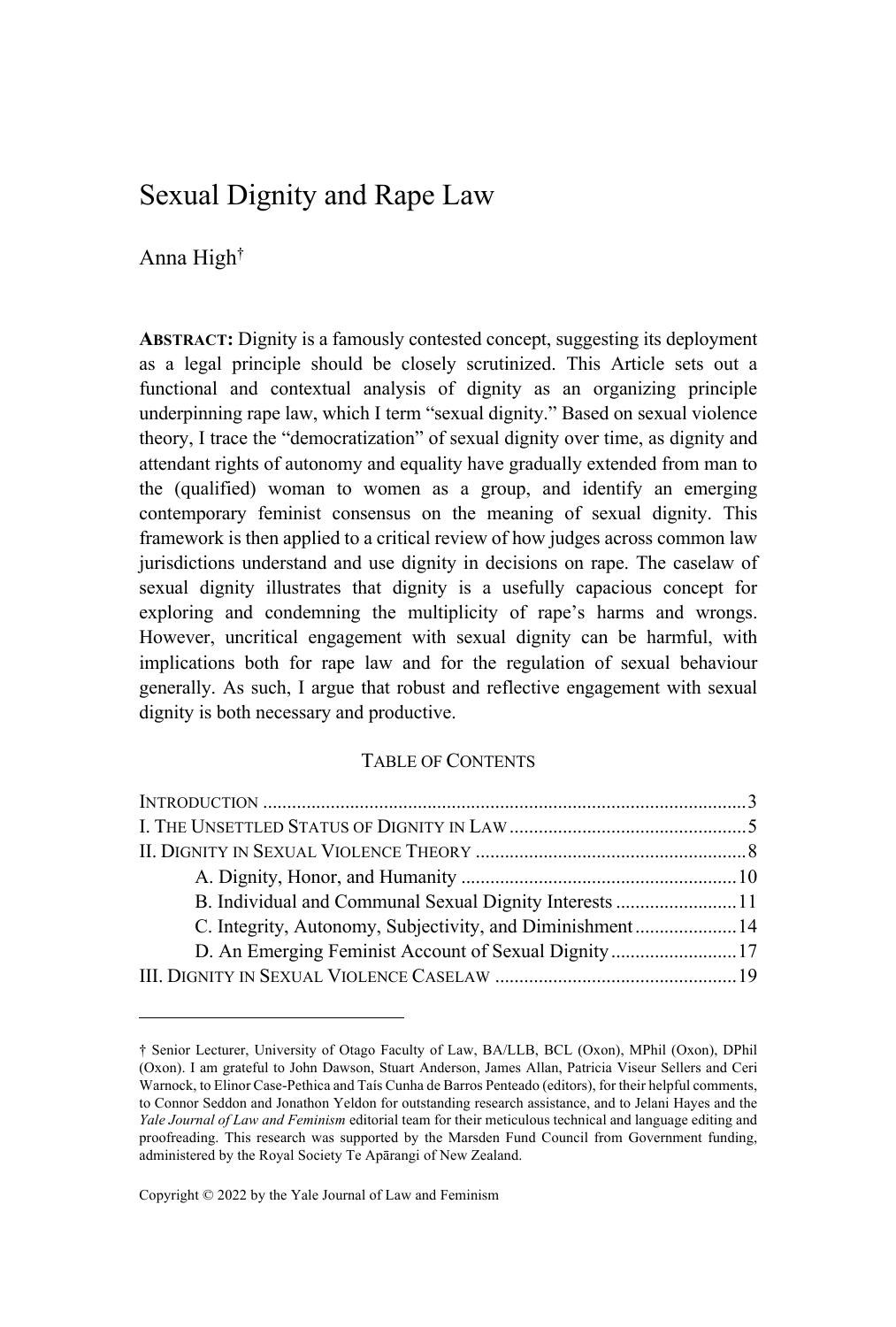| Yale Journal of Law and Feminism                              | [Vol. $33.2:1$ ] |
|---------------------------------------------------------------|------------------|
| A. Honor and Integrity, Personhood, and Non-Objectification19 |                  |
|                                                               |                  |
|                                                               |                  |
|                                                               |                  |
| IV. ASSESSING A DIGNITY APPROACH TO SEXUAL VIOLENCE30         |                  |
|                                                               |                  |
| B. Risks of Sexual Dignity Discourse: "Dignitarian" Dignity,  |                  |
|                                                               |                  |
|                                                               |                  |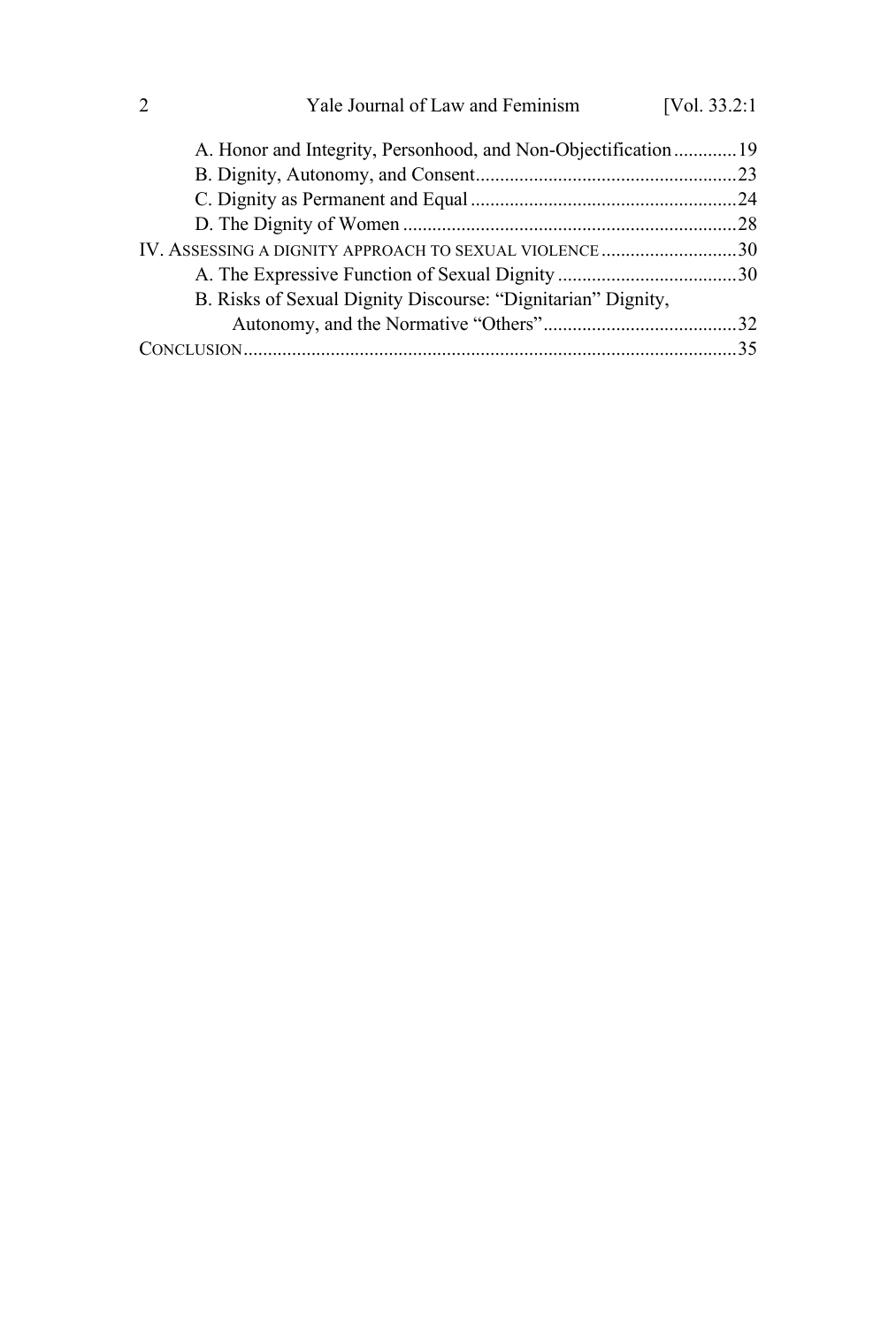#### **INTRODUCTION**

"Sexual assault . . . is something more than a simple act of violence. . . . It is an assault upon human dignity."

 $-Rv$ . *Osolin* (Supreme Court of Canada, 1993)<sup>1</sup>

"[R]ape is a violation of personal dignity . . . ."

– *Prosecutor v. Akayesu (International Criminal Tribunal for Rwanda, 1998)* <sup>2</sup>

"Sexual violence . . . is a serious blow to her supreme honour and offends her self-esteem and dignity."

– *State of Karnataka v. Krishnappa (Supreme Court of India, 2000)* <sup>3</sup>

There are many words that can be used to describe the harms and wrongfulness of rape. One word which is frequently deployed by courts around the world in relation to crimes of sexual violence is *dignity*. In some ways, this is not surprising. Since the end of the Second World War, human dignity has emerged as the foundational principle of international human rights law and of many domestic constitutional orders. As a result, the use of dignity as a juridical device is increasingly common. Dignity is also a prevalent concept in debates on sexuality, sexism, and sex. On the other hand, contemporary rape laws generally focus on consent and autonomy, rather than dignity, when distinguishing rape from sex. Yet, time and again, as illustrated above and explored below, judges return to dignity in decisions on sexual violence.

The prevalence of dignity talk in this context suggests that dignity may be doing important expressive or doctrinal work in relation to the criminalization of sexual behaviour. However, dignity is a famously contested concept, vulnerable to accusations that it can mean or do whatever one wants it to mean or do. Such concerns about indeterminacy suggest that dignity in sexual violence caselaw should be closely scrutinized.

This Article explores and critically interrogates the deployment of dignity in judicial decisions on sexual violence. My aim is to map the broad contours of dignity's use as an organizing principle in the law of rape, which I term "sexual dignity." My approach is empirical, in that I am seeking to build a bottom-up understanding of how this concept is used in caselaw. It is also contextual, in that I am focusing on a specific legal context or "language-game," that of sexual violence, rather than seeking to identify a general, abstract concept of dignity as

<sup>1.</sup> R v. Osolin, [1993] 4 S.C.R. 595, 669 (Can.).

<sup>2.</sup> Prosecutor v. Akayesu, Case No. ICTR-96-4-T, Judgement, ¶ 597 (Sept. 2, 1998), https://unictr.irmct.org/sites/unictr.org/files/case-documents/ictr-96-4/trial-judgements/en/980902.pdf [https://perma.cc/8DB3-SBJS].

<sup>3.</sup> State of Karnataka v. Krishnappa (2000) 4 SCC 75, 15 (India).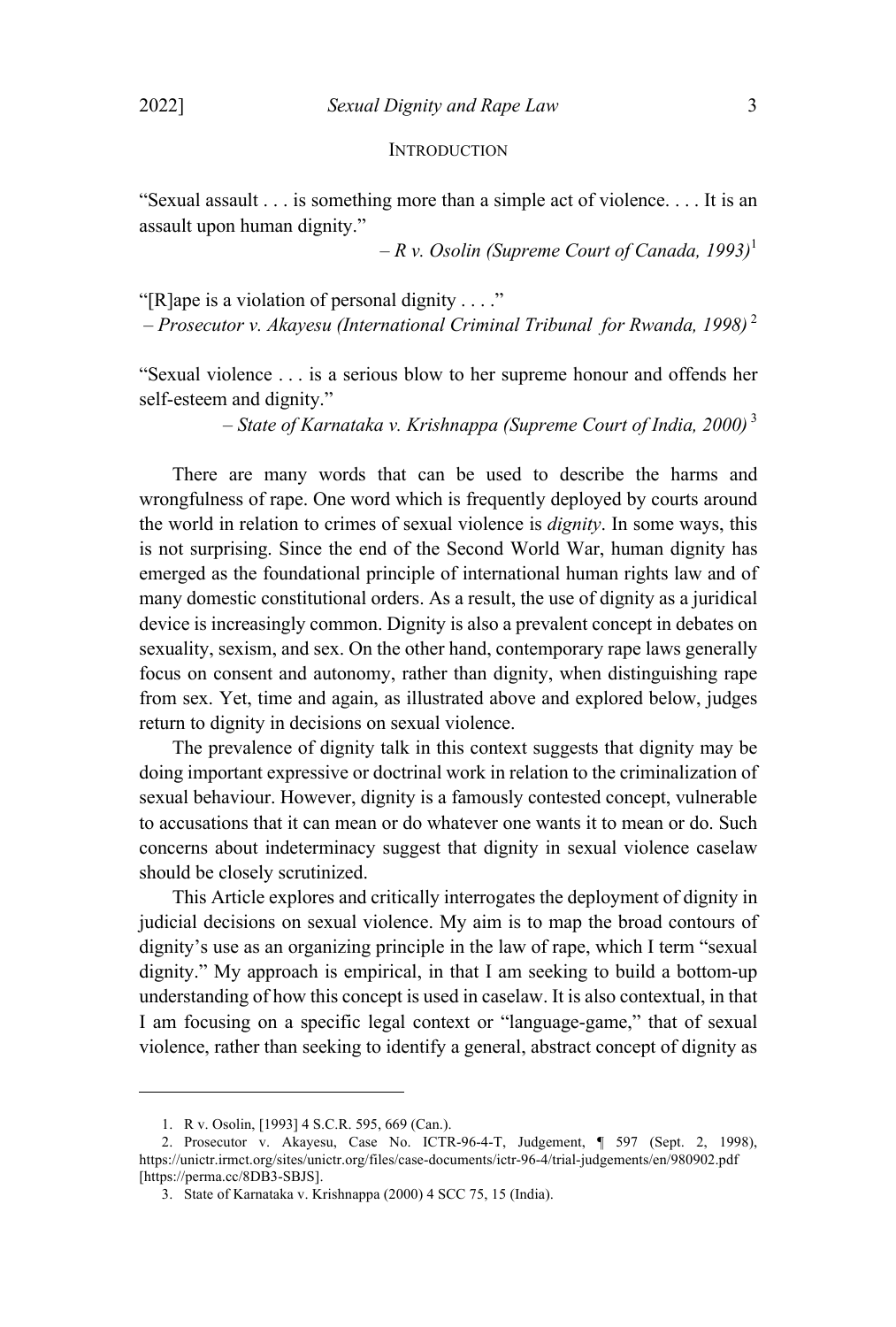a cross-cutting legal value. The inquiry does not assume that the same conception of dignity will necessarily apply in other legal contexts. <sup>4</sup> When it comes to rape, how is dignity understood and used in caselaw, and what are the possible theoretical and doctrinal implications of a sexual dignity approach?

I begin in Part I with an introduction to the unsettled status of dignity as a general legal principle, including concerns about vagueness. The remainder of the Article focuses on sexual dignity specifically. Before turning to the caselaw, I set out in Part II a review of dignity in sexual violence theory, first framing the evolution of sexual violence theory—from conservative to liberal to radical—as representative of a gradual "democratization" of dignity over time. Rape has been reimagined from an offence against male dignity to an offence against both woman and women. While that process is no doubt ongoing, it is also possible to identify, in contemporary feminist sexual violence theory, a number of emerging threads or points of agreement as to the meaning and significance of dignity in the context of rape: sexual dignity as personhood; sexual dignity as relating to but distinct from autonomy and consent; sexual dignity as permanent and equal; and sexual dignity as both communal and individual. These four dimensions provide a thematic framework for mapping and critiquing, in Part III, the use of dignity in sexual violence caselaw from multiple domestic criminal law jurisdictions. What conceptions of dignity are apparent, and do these measure up to a contemporary feminist understanding of sexual dignity?

In Part IV, I discuss the implications of sexual dignity as a framework for rape law. This Article adopts the stance of a "dignity realist" rather than that of a "dignity advocate." The caselaw of sexual dignity suggests that judges will continue to bring dignity, with all its normative authority, to the language-game of rape. Dignity is a usefully capacious, multidimensional rhetorical device in this context, commonly deployed to express and condemn the multiplicity of rape's harms, including to the equal dignity interests of women *qua* women. That is not to say that dignity is the only or best way to express or define the harms and wrongfulness of rape.<sup>5</sup> Both as a social and legal structure, non-consent is a defining element of rape, and I do not directly challenge that centrality here.

<sup>4.</sup> Mary Neal, *Dignity, Law and Language-Games*, 25 INT'<sup>L</sup> J. SEMIOTICS L. 107, 110-11 (2012) (applying Wittgenstein's concept of language-games to legal subdisciplines; as law is comprised of different, albeit interlocking and overlapping, language-games, it may be both problematic and undesirable to attempt to set out a general definition of dignity as a legal concept).

<sup>5.</sup> There is a rich body of jurisprudence that engages with the ethical wrong of rape, including critical interrogation of dignity, autonomy, respect and objectification as underpinning concepts. *See, e.g.*, ANN J. CAHILL, RETHINKING RAPE (2001); Joseph J. Fischel & Claire McKinney, *Capability Without Dignity?*, 19 CONTEMP. POL. THEORY 404 (2019); John Gardner, *The Wrongness of Rape*, *in* OFFENCES AND DEFENCES: SELECTED ESSAYS IN THE PHILOSOPHY OF CRIMINAL LAW 1 (2007); Joshua D. Goldstein & Robin Blake, *A (Reconstructed) New Natural Law Account of Sexuate Selfhood and Rape's Harm*, 56 HEYTHROP J. 734 (2015); Nicola Lacey, *Unspeakable Subjects, Impossible Rights: Sexuality, Integrity and Criminal Law*, 11 CAN. J. L. & JURISPRUDENCE 47 (1998); Martha C. Nussbaum, *Objectification*, 24 PHIL. & PUB. AFFS. 249 (1995); Carolyn M. Shafer & Marilyn Frye, *Rape and Respect*, *in* FEMINISM AND PHILOSOPHY 333 (Mary Vetterling-Braggin et al. eds., 1977).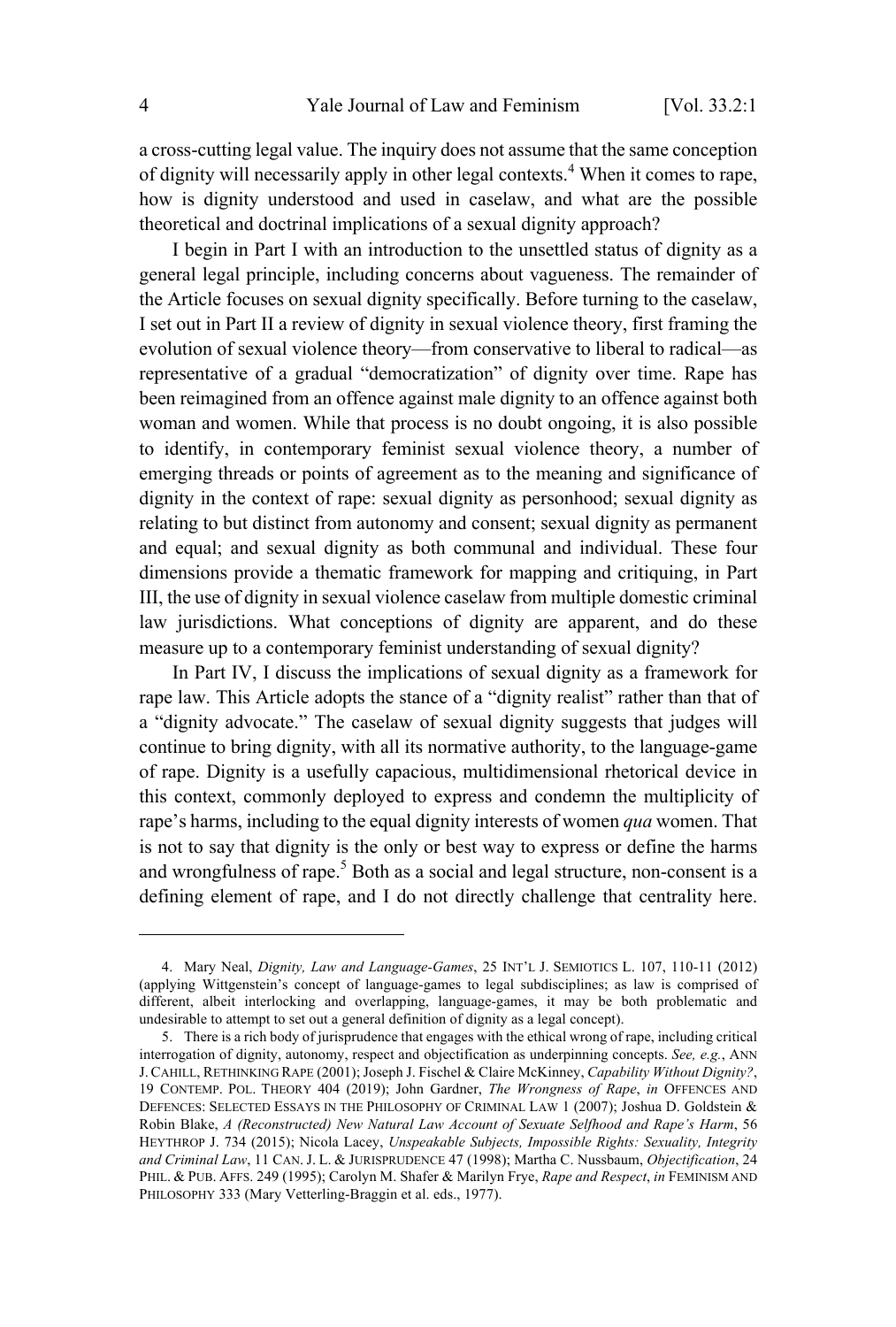However, my analysis illustrates ways in which a dignity framework might usefully inform a broader, less asymmetrical approach to consent.

On the other hand, a dignity framework might come with its costs. First, sexual dignity, depending on how it is defined, may have implications for autonomy, such as the choice to debase oneself. Second, given its capaciousness, dignity has the potential to be used uncritically, in an "empty-headed moralistic" way, with risks for the "normative other." These pitfalls point to the importance of interrogating judicial assumptions about sexual dignity, and more explicitly engaging with dignity's various dimensions, conceptions, and underlying arguments. To that end, this Article ultimately argues that a critical and reflective approach to the concept of sexual dignity is needed.

# I. THE UNSETTLED STATUS OF DIGNITY IN LAW

In the course of my research, I have come across the term "sexual dignity" used to refer, among other things, to the right of elderly persons to be seen as sexual subjects and to experience fulfillment and self-worth in sexual interactions:  $6$  to something that is diminished in men when insulted by a female sexual partner:<sup>7</sup> and to a communal sense of decency that is threatened by pornography and sexual licentiousness.<sup>8</sup> In the context of sexual violence specifically, sexual dignity has been used as the rallying cry for a mass march of  $s$ urvivors in India:<sup>9</sup> a catch-all value underpinning criminal laws on sexual assault ("*dos crimes contra a dignidade sexual*"); <sup>10</sup> and something that is stolen from children who are sexually abused $11$  and that can be reclaimed through therapy.<sup>12</sup>

<sup>6.</sup> Hans Wiggo Kristiansen & Linn J. Sandberg, *Older Men's Experiences of Sexuality and Their Relevance for Sexual Rights*, *in* ADDRESSING THE SEXUAL RIGHTS OF OLDER PEOPLE 42 (Catherine Barrett & Sharron Hinchliff eds., 2018).

<sup>7.</sup> Ruby Mellen, *Man Admits to Fatally Stabbing 24-Year-Old Russian Instagram Influencer*, WASH. POST (Aug. 1, 2019), https://www.washingtonpost.com/world/2019/08/01/man-admits-brutally-killingyear-old-russian-instagram-influencer [https://perma.cc/S94W-4FQW] (reporting the murder suspect as stating that his sexual dignity had been belittled by the victim, leading him to murder).

<sup>8.</sup> Bedivere Bedrydant, *Libertarians Are Coming for Your Sexual Dignity*, THE AMERICAN MIND (Feb. 18, 2020), https://americanmind.org/features/obscenity-blindness/libertarians-are-coming-for-yoursexual-dignity [https://perma.cc/B9N2-KLDN]; Betsy Hart, *Sexual Openness Versus Sexual Degradation*, DAILY REPUBLIC (Nov. 27, 2012, 12:52 PM), https://www.dailyrepublic.com/all-drnews/opinion/state-national-columnists/sexual-openness-versus-sexual-degradation [https://perma.cc/KYT7-3RGB].

<sup>9.</sup> Sian Lewis & Rochin Chandra, *Why India's "Dignity March" Against Sexual Violence Stigma Deserves Attention*, WIRE (Mar. 8, 2019), https://thewire.in/women/india-dignity-march-sexual-violencestigma [https://perma.cc/PP5Q-YYEC].

<sup>10.</sup> CÓDIGO PENAL [C.P.] [BRAZIL PENAL CODE] Chapter Title VI, Crimes Against Sexual Dignity (Braz.).

<sup>11.</sup> Lois Lee, *From Sexual Violation to Child Prostitution*, KIDS IN THE HOUSE, https://www.kidsinthehouse.com/teenager/parenting-teens/at-risk/from-sexual-violation-to-childprostitution [https://perma.cc/7KWA-GZYB].

<sup>12</sup>*. Grief to Grace – Reclaiming the Gift of Sexual Dignity*, ROMAN CATHOLIC DIOCESE NELSON, CAN.,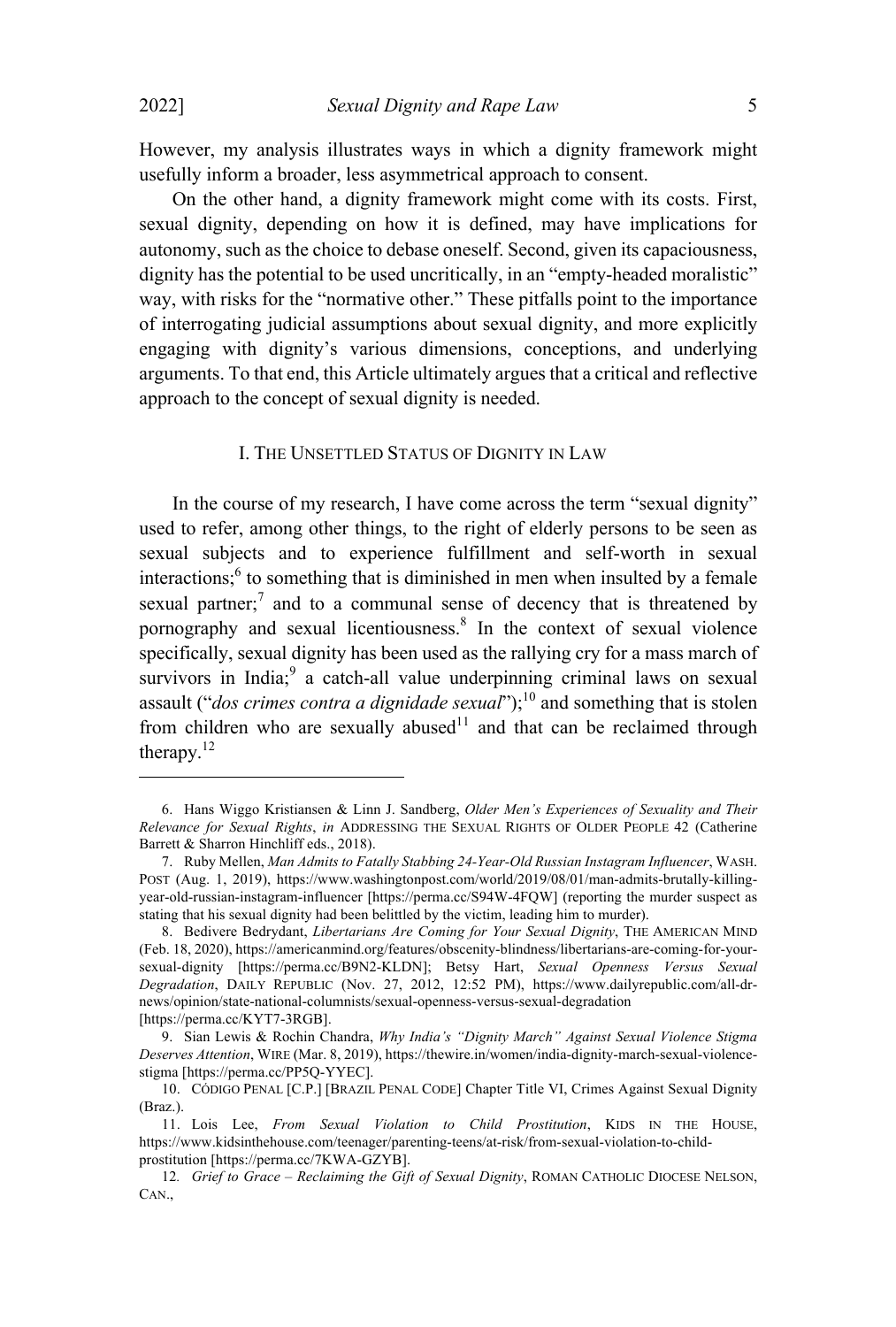As indicated by this small sampling of references, the idea of sexual dignity is contested. The same arguably applies *a fortiori* to the concept of "dignity." Both as a legal and philosophical concept, human<sup>13</sup> dignity has been critiqued as too capacious to do any real theoretical work.<sup>14</sup> But as a normative concept, dignity is remarkably prominent. For example, dignity has been invoked in key social and political movements of the twentieth century, including movements against Nazi ideology in Europe, systemic racism in America, and global poverty.<sup>15</sup> It is incorporated in the constitutional texts of numerous states including Germany, Israel, and South Africa—and has emerged as a hallmark of international human rights law. <sup>16</sup> Courts in jurisdictions such as the United States—the constitutional texts of which make no express reference to dignity frequently draw on the concept as a framework for evaluating the constitutionality of laws relating to a diverse range of personal freedoms.<sup>17</sup> It seems the moral authority of dignity is relatively settled, despite ongoing debates about dignity's meaning.

What is the normative pulling power of dignity? This question requires engagement with dignity's semantic status, which is far from settled. The Western understanding of human dignity has its roots in classical, hierarchical Roman ideas of rank, nobility, and status.<sup>18</sup> However, as used in modern legal texts and jurisprudence, dignity posits (at a minimum) that equal worth inheres in all persons by virtue of their being human and that this worth must be recognized and respected by others.<sup>19</sup> These two claims, which Christopher McCrudden identifies as the ontological and relational claims of dignity, respectively, comprise the minimum core or essential claim of the *concept* of

https://www.nelsondiocese.org/apps/pages/index.jsp?uREC\_ID=1069766&type=d&pREC\_ID=1358610 [https://perma.cc/LVC6-9AVR].

<sup>13.</sup> I use the terms "human dignity" and "dignity" interchangeably, but as will be apparent, I am focusing exclusively on human dignity and not a concept of dignity as applied to other subjects such as sovereign states or animals.

<sup>14.</sup> Mirko Bagaric & James Allan, *The Vacuous Concept of Dignity*, 5 J. HUM. RTS. 257 (2006).

<sup>15.</sup> Christopher McCrudden, *Human Dignity and Judicial Interpretation of Human Rights*, 19 EUR. J. INT'<sup>L</sup> L. 655, 662-63 (2008).

<sup>16.</sup> For an overview of human dignity in international and domestic legal texts, see *id*. at 664-75.

<sup>17</sup>*. See, e.g.*, Reva B. Siegel, *Dignity and Sexuality: Claims on Dignity in Transnational Debates Over Abortion and Same-Sex Marriage*, 10 INT'<sup>L</sup> J. CONST. L. 355 (2012).

<sup>18.</sup> Jeremy Waldron, *Dignity and Rank: In Memory of Gregory Vlastos (1907-1991)*, 48 EUR. J. SOCIOLOGY 201, 201 (2007). For discussion of non-Western origins and conceptions of dignity, see THE CAMBRIDGE HANDBOOK OF HUMAN DIGNITY 145-188 (Marcus Düwell et al. eds., 2014). My focus in this introduction to dignity jurisprudence is on dignity in Western legal and philosophical thought, as it is this tradition which has typically dominated international dignity law and jurisprudence. For discussion of the intersection of Western and non-Western understandings of the intrinsic value of humankind, see, for example, Mihiata Pirini & Anna High, *Dignity and Mana in the 'Third Law' of Aotearoa New Zealand,* 29 N.Z. UNIVS. L.REV. 623.

<sup>19.</sup> McCrudden, *supra* note 15, at 679. This universal, egalitarian understanding of dignity may have theological (persons have dignity because they are made in the image of God) or secular (persons have dignity because of their unique capacities, such as rationality or autonomy) foundations. For a historical account of the secularization of human dignity as a constitutional principle, see Samuel Moyn, *The Secret History of Constitutional Dignity*, 17 YALE HUM. RTS. & DEV. L.J. 39 (2014).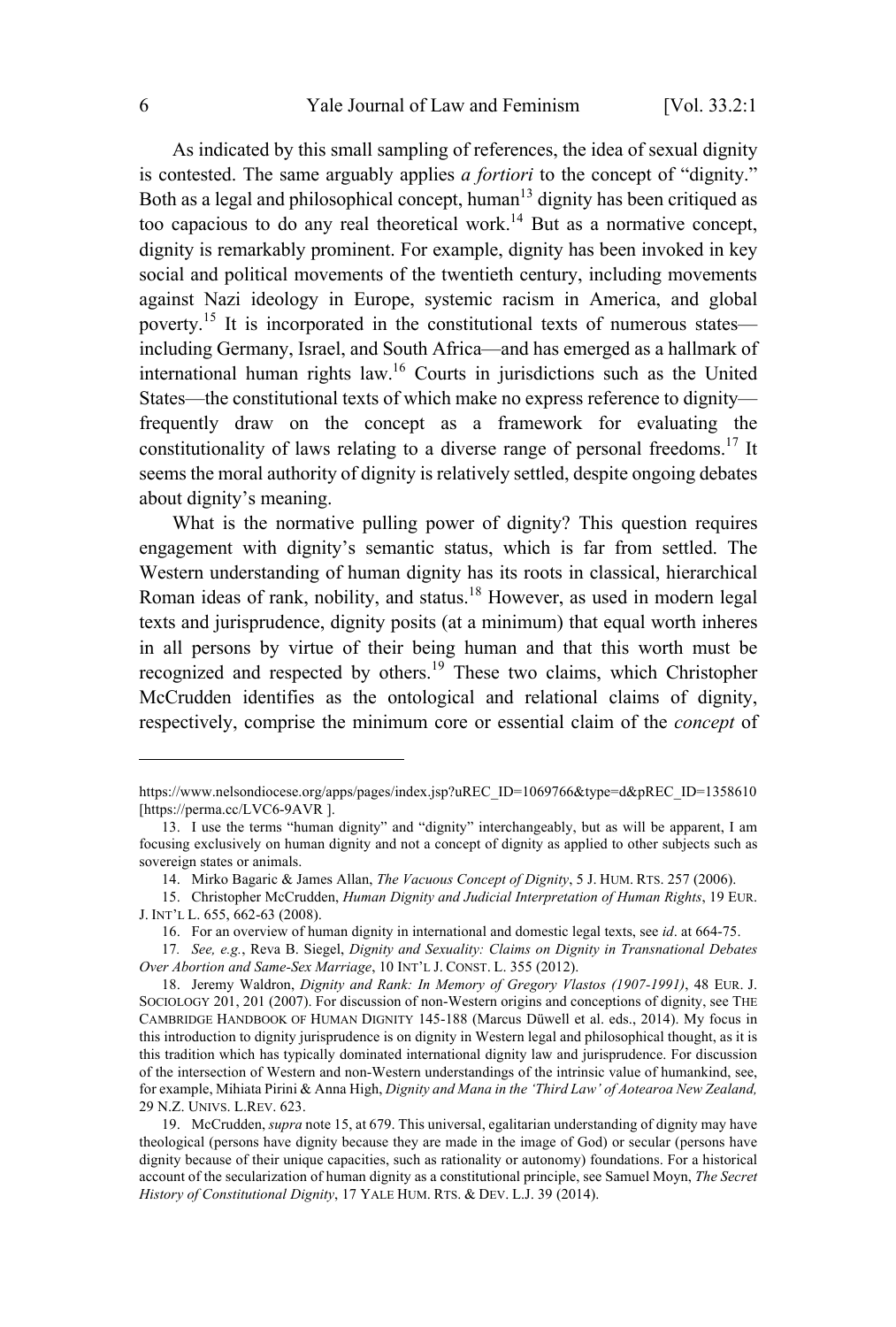human dignity; it is the universal appeal of these claims which explains the strong normative status of dignity. However, beyond this minimum core, multiple *conceptions* of human dignity are possible. 20

In Western legal traditions, the human dignity claim is perhaps most commonly tied to a Kantian moral outlook: the intrinsic worth of persons requires treating people not as means to an end, but as ends in themselves, thereby respecting their autonomy and personhood.<sup>21</sup> This framing of dignity places particular emphasis on subjectivity and autonomy; dignity is also commonly associated with commitments to other values such as life, equality, respect, liberty, and privacy. Given its abstract formulation in constitutional texts, dignity as a legal principle can be manipulated to frame different, and even opposing, claims—for example in relation to abortion, capital punishment, free speech, and gay rights—depending, in part, on which of its various dimensions is emphasized.<sup>22</sup>

This multidimensionality means dignity is vulnerable to accusations of being so broad as to be meaningless, "the shibboleth of . . . perplexed and emptyheaded moralists."<sup>23</sup> Vagueness is not of itself sufficient to dismiss dignity as a potentially useful legal concept. Many vague and contested concepts—dignity, iustice, fairness, and mercy—are used in law.<sup>24</sup> However, dignity's capaciousness suggests that its deployment should be scrutinized closely for intellectual laziness. It also suggests, as Mary Neal has argued, that if the concept is to be of use in a particular legal context, such as rape law (and my analysis below suggests that judges believe it to be useful and will continue to use it in that context), then its meaning must be circumscribed according to some set of parameters.<sup>25</sup>

<sup>20.</sup> McCrudden, *supra* note 15, at 679-80. See, for further discussion of concepts and conceptions, Maite Ezcurdia, *The Concept-Conception Distinction*, 9 PHIL. ISSUES 187 (1998).

<sup>21.</sup> For discussion of the Judeo-Christian foundations of Kant's theory of human dignity, see JEFFRIE G. MURPHY, RETRIBUTION RECONSIDERED 172-73 (1992).

<sup>22</sup>*. See, e.g.*, Siegel, *supra* note 17 (discussing dignity claims in abortion and gay rights adjudication); McCrudden, *supra* note 15; Michèle Finck, *The Role of Human Dignity in Gay Rights Adjudication and Legislation: A Comparative Perspective*, 14 INT'<sup>L</sup> J. CONST. L. 26 (2016) (discussing dignity claims in gay rights adjudication). Dignity is also commonly used in non-legal contexts to frame competing normative claims relating to sex, sexuality, and sexism, although this is beyond the scope of this Article. Compare Pope John Paul II's definition of "human sexual dignity," which emphasizes reproductive-type sexual acts, with the position of Dignity USA, a Catholic LGBTQI activist movement; Dignity USA shares allegiance with the Catholic Church to the idea of the dignity of *imago deo,* across vast differences in belief in terms of the moral implications of the dignity value. Likewise, "human sexual dignity" is a prominent idea in the sexual rights movement more broadly, which posits that as sexuality is a universal aspect of the human person, it is properly viewed as a human rights issue. *See* Alice M. Miller, *Human Rights and Sexuality: First Steps Toward Articulating a Rights Framework for Claims to Sexual Rights and Freedoms*, 93 PROC. ASIL ANN. MEETING 288, 295 (1999)).

<sup>23.</sup> MICHAEL ROSEN, DIGNITY: ITS HISTORY AND MEANING 1 (2012) (citing ARTHUR SCHOPENHAUER, O<sup>N</sup> THE BASIS OF MORALITY 100 (1965)).

<sup>24.</sup> Neal, *supra* note 4, at 117 (citing JEREMY WALDRON, THE RIGHT TO PRIVATE PROPERTY 31 (1988) (arguing, in relation to the concept of property, that "imprecision or indeterminacy" is not necessarily fatal to the deployment of a legal concept)).

<sup>25.</sup> Neal, *supra* note 4, at 113.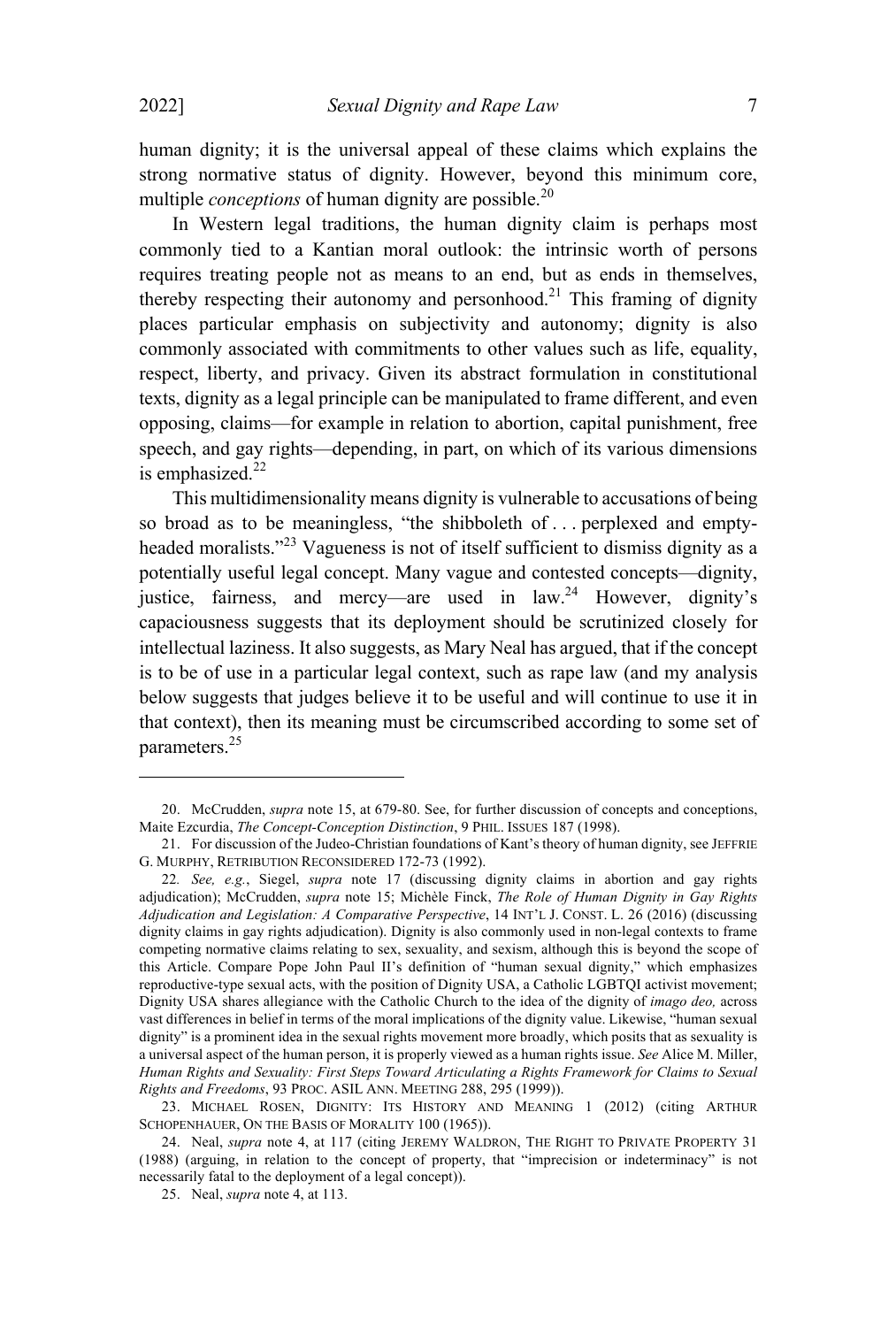Despite posing challenges, dignity's capaciousness might itself be productive. If, as McCrudden argues, the political and legal dominance of dignity indicates a universal baseline allegiance to dignity's essential claims, dignity may create discursive space for contests that over time tend to generate consensus on human rights and entitlements.<sup>26</sup> In relation to dignity in legal texts specifically, the argument that dignity is productively abstract raises the issue of dignity's "judicialization." As Samuel Moyn has argued, it may be that far from representing consensus, dignity in fact obfuscates divergence under the pretence of convergence and that this very obfuscation abets a troubling transfer of power to judges when it comes to decisions about human rights—a concern I address in the context of decisions about sexual violence below.<sup>27</sup>

# II. DIGNITY IN SEXUAL VIOLENCE THEORY

Turning now to sexual violence theory, in this Part, I explore various dimensions of dignity as an interest underpinning rape's prohibition, as evident in feminist accounts of rape's harms and wrongfulness. My approach is inductive, in that I am identifying key patterns of dignity-related argument in feminist sexual violence theory; these patterns suggest that, to the extent sexual dignity is deployed in this space (and acknowledging that dignity is not the only way to conceptualize the wrong of rape), there is an emerging consensus as to its parameters.

Before exploring these threads or themes of sexual dignity in contemporary feminist theory, it is useful to situate the discussion within the metanarrative of sexual violence theory more generally. Specifically, my argument here is that the evolution of sexual violence theory—from conservative to liberal to radical<sup>28</sup> illustrates a gradual "democratization" of dignity.<sup>29</sup> The harm of rape has

<sup>26</sup>*. See, e.g.*, CATHERINE DUPRÉ, THE AGE OF DIGNITY 158-59 (2015) (arguing that dignity's abstract formulation in legal texts "creates conceptualspace for interpretations and constructions of human dignity that could not be anticipated at the time of drafting"); Siegel, *supra* note 17, at 379 (arguing that "agonists who share an allegiance to dignity . . . appeal to dignity . . . because dignity's meaning is unsettled . . . and may yet be shaped through appeal to government officials and citizens"); Debra B. Bergoffen, *The Just War Tradition: Translating the Ethics of Human Dignity into Political Practices*, 23 HYPATIA 72, 90 (2008) (arguing that "shared universal [dignity] is both a point of departure and a site of contestation"). *But cf.* Moyn, *supra* note 19, at 66 (raising the possibility that dissensus over dignity may be "so profound that . . . the premise that the same concept is still under debate on different sides becomes a fiction obscuring the reality that interlocutors have simply parted ways").

<sup>27.</sup> Moyn, *supra* note 19, at 68-69.

<sup>28.</sup> *See* Keith Burgess-Jackson, *Rape and Persuasive Definition*, 25 CAN.J. PHIL. 415, 443-52 (1995) (setting out a typology of three theories of rape: conservative, liberal, and radical).

<sup>29.</sup> I am drawing here on Waldron's work on *dignitas*. Waldron suggests that surprising linkages can be drawn between the modern egalitarian understanding of dignity as universal and the ancient legal concept of *dignitas. Dignitas* was a decidedly inegalitarian concept, referring to the respect and honor due to certain institutions (e.g. states) or people (e.g. nobles) by virtue of their rank. Over time, there has been a "generalization of the respect and solicitude for dignity that was previously confined to a particular high and exclusive rank of humanity." Waldron, *supra* note 18, at 232; s*ee also* James Whitman, *Human*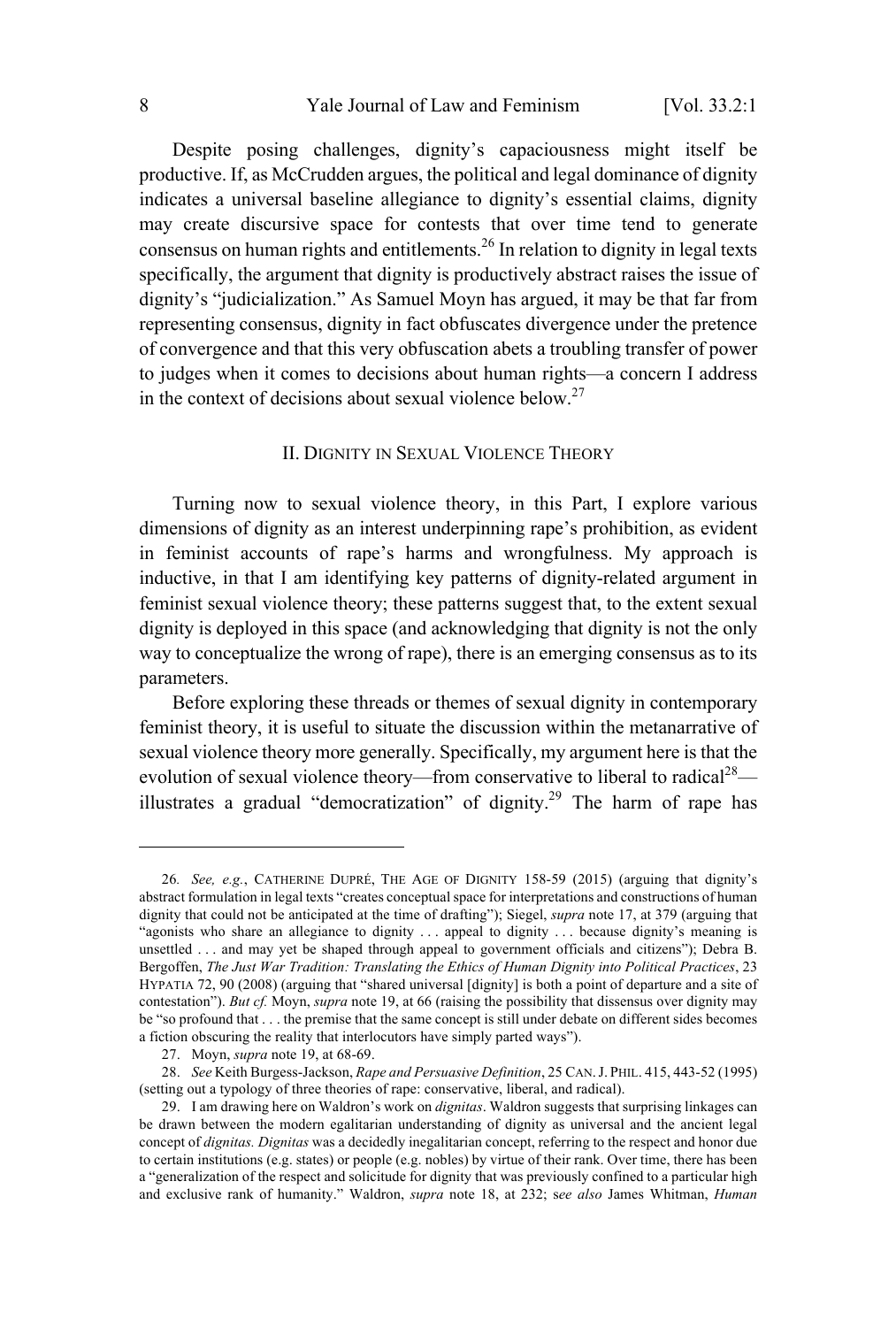historically been framed as an affront to (white, landholding) male dignity—by violating (trespassing on) another man's wife or unmarried daughter (property) without his consent, the rapist undermined the patriarch's authority and honor (sex within marriage, by definition, involved no such affront to dignity, regardless of whether the woman consented).<sup>30</sup> In this conservative theory of rape, not only were women not seen as equal in dignity, but their bodies were objectified as sites of a harm done *to men*. <sup>31</sup> At most, a woman's "honor"—her chastity, reputation, and worth *in the eyes of men*—was incidentally implicated by rape.

In time, a more liberal theory of rape emerged, which understands rape as an affront to the victim's autonomy and dignity.<sup>32</sup> Radical feminism in turn has highlighted the gendered nature of rape, as an affront to the dignity of all women*.* <sup>33</sup> This evolution can be understood as a "levelling up" process, with dignity and attendant rights of autonomy and equality gradually extended from *man* to the (qualified) *woman* <sup>34</sup> to *women as <sup>a</sup> group*. <sup>35</sup> Democratization of dignity as underlying the wrongfulness and harm of rape has gone hand in hand with doctrinal changes (for example, as to marital rape, the resistance requirement, and evidential rules addressing rape myths at trial).<sup>36</sup> Previous marginal cases—the rape of married women, black women, gay women, slutty women, and passive women—are no longer marginal, as sexual dignity has been re-theorized as universal, inherent, and inviolable. Dignity has evolved in the process, from a narrow, patriarchal focus on individual honor, to something understood as related to our very humanity, with both individual and

*Dignity in Europe and the United States*, *in* EUROPEAN AND US CONSTITUTIONALISM 108 (Georg Nolte ed., 2005) (discussing dignity as an evolution of honor-based legal norms).

<sup>30.</sup> Burgess-Jackson, *supra* note 28, at 443-44; *see also* JACK HARTNELL, MEDIEVAL BODIES: LIFE, DEATH AND ART IN THE MIDDLE AGES 251 (2019) (noting that prosecution for rape in the Middle Ages was "typically based on the degree to which a crime had transgressed shared male codes of honour and the limitations they placed on a woman's social appeal to other men").

<sup>31</sup>*.* Tshabalala v. State; Ntuli v. State 2020 (5) SA 1 (CC) at 92 para. 90 (S. Afr.) (Victor, Acting J., concurring) (noting that "historically, women have been objectified in relation to the crime of rape, where the interest which was to be protected was not their human rights to dignity, equality, security or safety of the person, but rather their chastity or value as an object for their male owner").

<sup>32.</sup> Burgess-Jackson, *supra* note 28, at 447 (noting that "[w]hat makes rape morally problematic wrong, bad—to the liberal is . . . that as an action it bypasses the victim. The rapist, by failing to secure the victim's consent to his sexual contact, treats her as an object for his use and therefore fails to respect her autonomy").

<sup>33</sup>*. Id.* at 448 ("The radical . . . views rape as a kind of degradation, as an instance of class-based (in this case the classes are sexes) subordination").

<sup>34</sup>*.* Masiya v. DPP (Pretoria) 2007 (5) SA 30 (CC) at 16 para. 24, 19 para. 28 (S. Afr.) (discussing the "gradual movement towards recognition of a female as the survivor of rape rather than other antiquated interests" and society's changing understanding that "rape is criminal because it affects the dignity and personal integrity of women"). History demonstrates that qualification as a dignity-bearing woman—that is, a "rapeable woman"—has depended, over time, not only on gender, but on factors of "virtue" (chastity), race, sexual orientation, occupation and more.

<sup>35.</sup> Burgess-Jackson, *supra* note 28, at 449-50 (arguing that "[t]o the conservative, rape is something a bad man does to another man; to the liberal, rape is something a bad man does to a woman; to the radical, rape is something men do to women").

<sup>36.</sup> These developments, and associated judicial dignity talk, are explored *infra* Part III.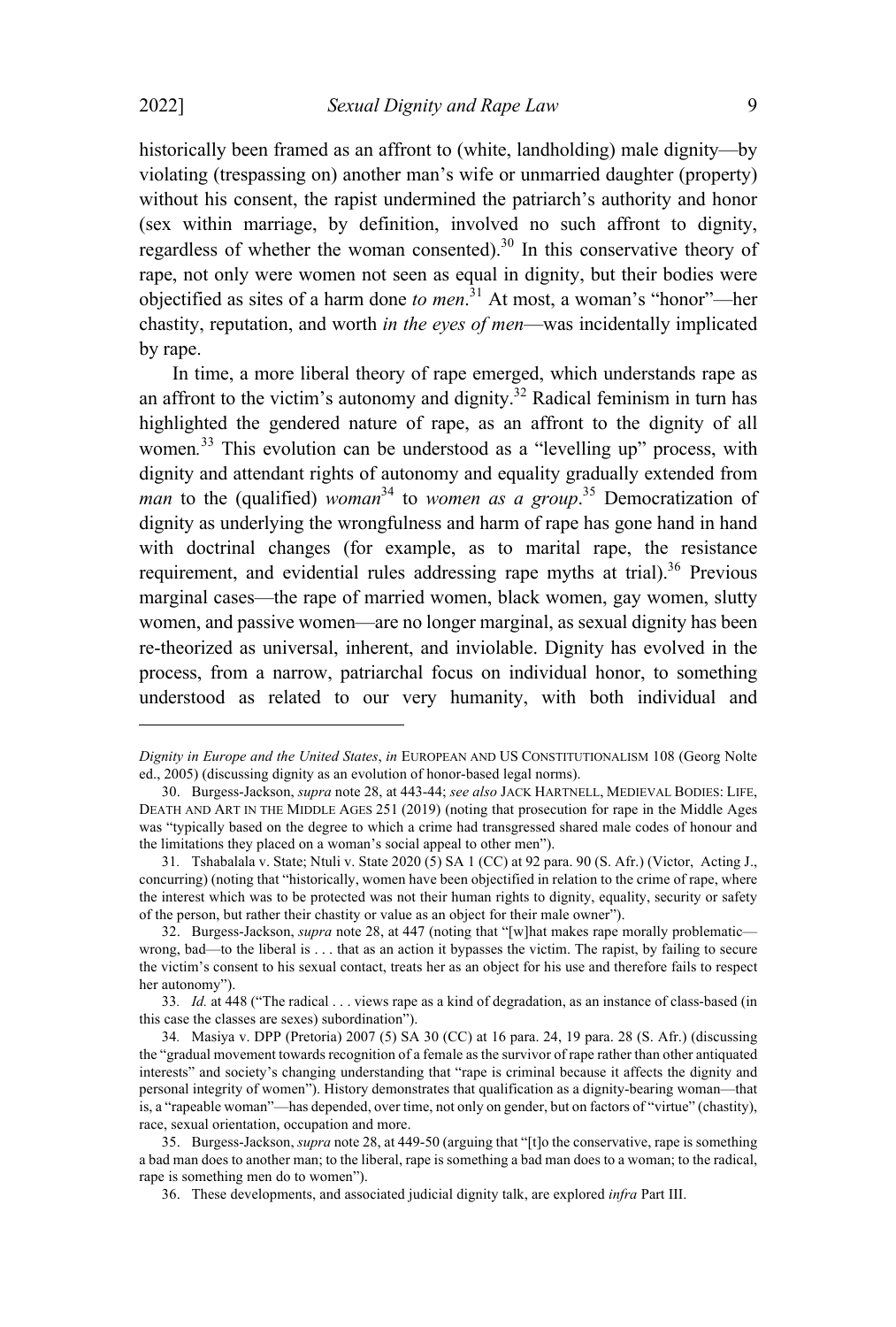gendered/communal dimensions. Here I explore these shifting ideas about dignity—dignity as honor versus personhood (Part II.A); dignity as gendered/communal (Part II.B); and dignity as relating to autonomy and subjectivity (Part II.C). On the basis of this exploration, it is possible to identify and map key features of an emerging contemporary feminist account of sexual dignity (Part II.D).

#### *A. Dignity, Honor, and Humanity*

When rape is viewed as an affront to a victim's respectability, this corresponds to a narrow understanding of dignity as honor. This can be seen in the longstanding use of "sexual indignity" as a euphemism for rape, including in international humanitarian law. For example, the International Criminal Tribunals for the former Yugoslavia (ICTY) and for Rwanda both held that sexual violence falls within the category of "outrages upon personal dignity" as prohibited by Common Article 3 of the Geneva Conventions.<sup>37</sup> And in the *Prosecutor v. Akayesu* judgment, the ICTY's landmark decision defining the crime of rape under international law, the Tribunal declined to focus on "a mechanical description of objects and body parts" and instead highlighted the dehumanization experienced by rape victims: "rape is a violation of personal dignity."<sup>38</sup>

The dignity framing of wartime rape has been criticized by feminist writers, notably Rhonda Copelon, for diminishing the violent and gendered nature of most sexual crimes while centring the harm of rape on how women are seen in society *by men* in terms of their sexual honor.<sup>39</sup> Indeed, a patriarchal, dignity-ashonor approach is explicitly adopted in Article 27 of Geneva Convention IV, the only express reference in the Conventions to rape. The second paragraph of Article 27 states that women "shall be especially protected against any attack on their honour, in particular against rape . . . ." As Patricia Viseur Sellers and Indira Rosenthal have argued, this paragraph seems to assume that "chastity and

<sup>37.</sup> Prosecutor v. Akayesu, Case No. ICTR-96-4-T, Judgement, ¶ 688 (Sept. 2, 1998), https://unictr.irmct.org/sites/unictr.org/files/case-documents/ictr-96-4/trial-judgements/en/980902.pdf [https://perma.cc/PGV2-UUE4]; Prosecutor v. Kunarac, Kovac & Vukovic, Case No. IT-96-23-T & IT-96-23/1-T, Judgement, ¶ 161 (Int'l Crim. Trib. for the Former Yugoslavia June 12, 2002), https://www.icty.org/x/cases/kunarac/acjug/en/ [https://perma.cc/A5HF-KBA8].

<sup>38.</sup> Akayesu, Case No. ICTR-96-4-T, Judgement, at ¶ 597.

<sup>39.</sup> Rhonda Copelon, *Surfacing Gender: Re-Engraving Crimes Against Women in Humanitarian Law*, 5 HASTINGS WOMEN'<sup>S</sup> L.J. 243 (1994); *see also* Patricia Viseur Sellers, *The Context of Sexual Violence: Sexual Violence as Violations of International Humanitarian Law*, *in* 1 SUBSTANTIVE AND PROCEDURAL ASPECTS OF INTERNATIONAL CRIMINAL LAW: THE EXPERIENCE OF INTERNATIONAL AND NATIONALCOURTS, 298, n.152 (Gabrielle Kirk McDonald & Olivia Swaak-Goldman eds., 2000) (arguing that the "allusion to dignity or honor next to crimes of sexual assault de-emphasizes the violent nature of most sexual crimes and again places sexual assault survivors in a position analogous to those subjected to moral defamation"); Shana Eaton, *Sierra Leone: The Proving Ground for Prosecuting Rape as a War Crime*, 35 GEO. J. INT'<sup>L</sup> L. 873, 912 (2004).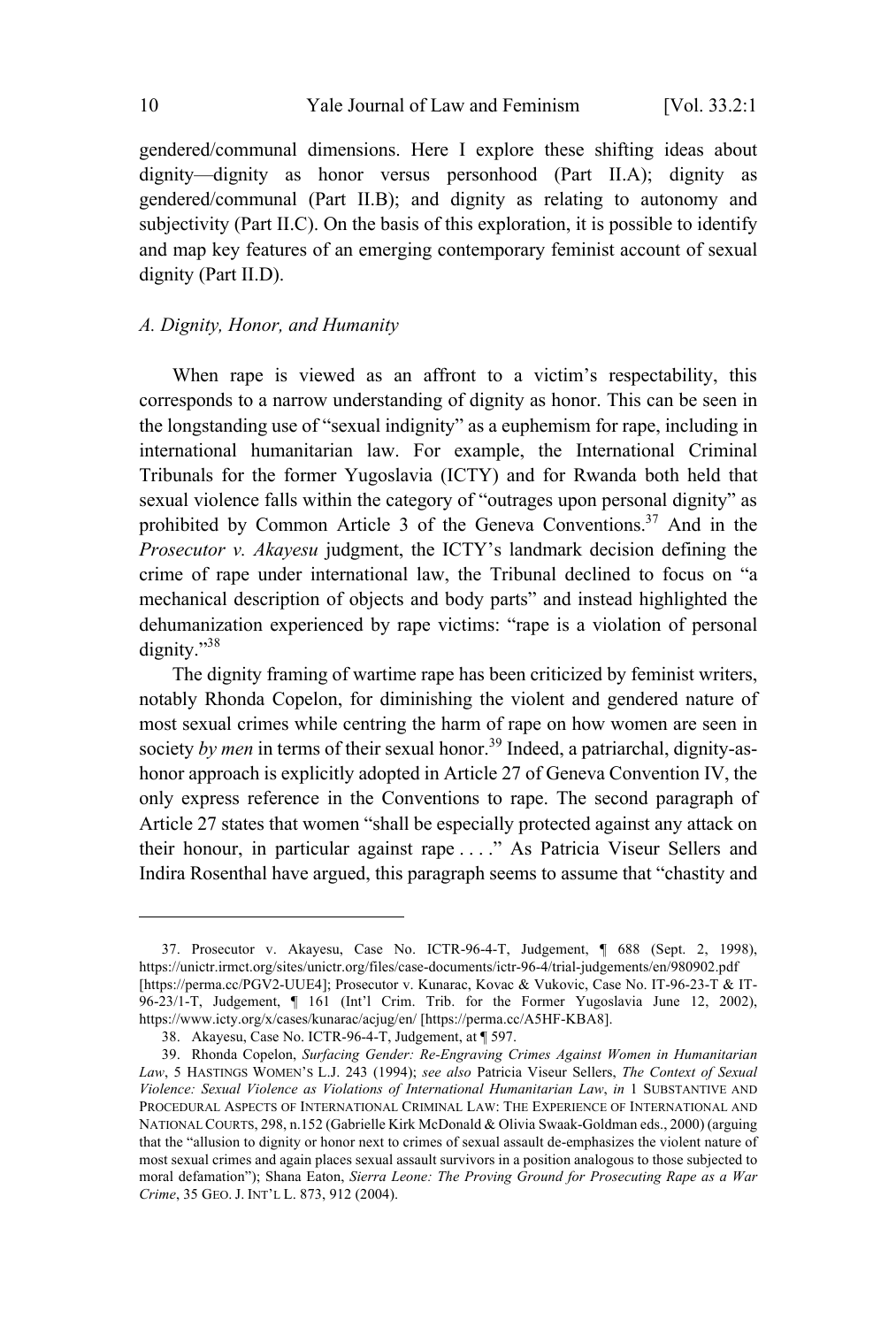modesty are inherent qualities of women's honour . . . and that women's dignity equates with their sexual purity."<sup>40</sup> Such an understanding of rape as mere "indignity" and dignity as "honour" resonates with a conservative theory of rape and seems to grossly mischaracterize and understate the wrongfulness of sexual violence.<sup>41</sup>

Despite these critiques, many feminist writers embrace the notion of dignity when describing the harm of wartime sexual violence.<sup>42</sup> But in such cases, it appears that an understanding of dignity as personhood, rather than "dignity as honour," is at play. Copelon, for example, writes of rape as attacking "the integrity of the woman as a person as well as her identity as a woman. It renders her . . . 'homeless in her own body.' It strikes at a woman's power, it seeks to degrade and destroy her; its goal is domination and dehumanization."<sup>43</sup>

Far from reproducing a patriarchal or understated view of rape, "dignity as personhood" has been offered as a potentially humanising way to frame sexual violence, including wartime rape. For example, Kirsten Campbell has argued that the *Akayesu* decision, with its emphasis on rape as a violation of dignity, correctly understands rape as both a traumatic violation of collective norms of humanity and as a repudiation of the victim as a member of that universal humanity.<sup>44</sup> Similarly, Eleni Coundouriotis has argued that the Tribunal's shift in focus from perpetrator action (penetration) to victim experience (dignity) recognizes that the injury of rape is to the person as a whole, not merely to the injured body.<sup>45</sup>

#### *B. Individual and Communal Sexual Dignity Interests*

Wartime sexual violence is variously classified, depending on the circumstances, as a grave breach of the Conventions, a crime against humanity, and an act of genocide. Debates about the appropriate classification of wartime

<sup>40.</sup> Patricia Viseur Sellers & Indira Rosenthal, *Rape and Other Sexual Violence*, *in* THE 1949 GENEVA CONVENTION: A COMMENTARY 343, 350 (Andrew Clapham, Paola Gaeta & Marco Sassòli eds., 2015). Importantly, the authors note that there have been no cases citing "attacks upon honor" as a basis for gender-based charges—the provision seems to be largely redundant, although its underlying assumptions may endure. *Id*. at 351. The authors also note that the framing of rape as an attack on honor may resonate strongly in culturally conservative contexts and as such be useful in promoting observance of its prohibition. *Id*. at 350.

<sup>41.</sup> I acknowledge that cross-cultural perspectives could be brought to the "dignity as honor" debate, although these are beyond the scope of this Article. *See, e.g.*, Man Yee Karen Lee, *Universal Human Dignity: Some Reflections in the Asian Context*, 3 ASIAN J. COMP. L. 1, 23-24 (2008) (discussing the impact of an Asian perspective of "dignity as virtue" in Indian case law).

<sup>42.</sup> Olivier Winants, *The Interplay of Ethnicity, Gender and Sexual Violence during Wartime and in Coercive Interrogation: What Role for Human Dignity?* 43 JURA FALCONIS 137, 173 (2006-2007).

<sup>43.</sup> Copelon, *supra* note 39, at 252.

<sup>44.</sup> Kirsten Campbell, *Rape as a 'Crime Against Humanity': Trauma, Law and Justice in the ICTY*, 2 J. HUM. RTS. 507, 510 (2003).

<sup>45.</sup> Eleni Coundouriotis, *"You Only Have Your Word:" Rape and Testimony*, 35 HUM. RTS. Q. 365 (2013).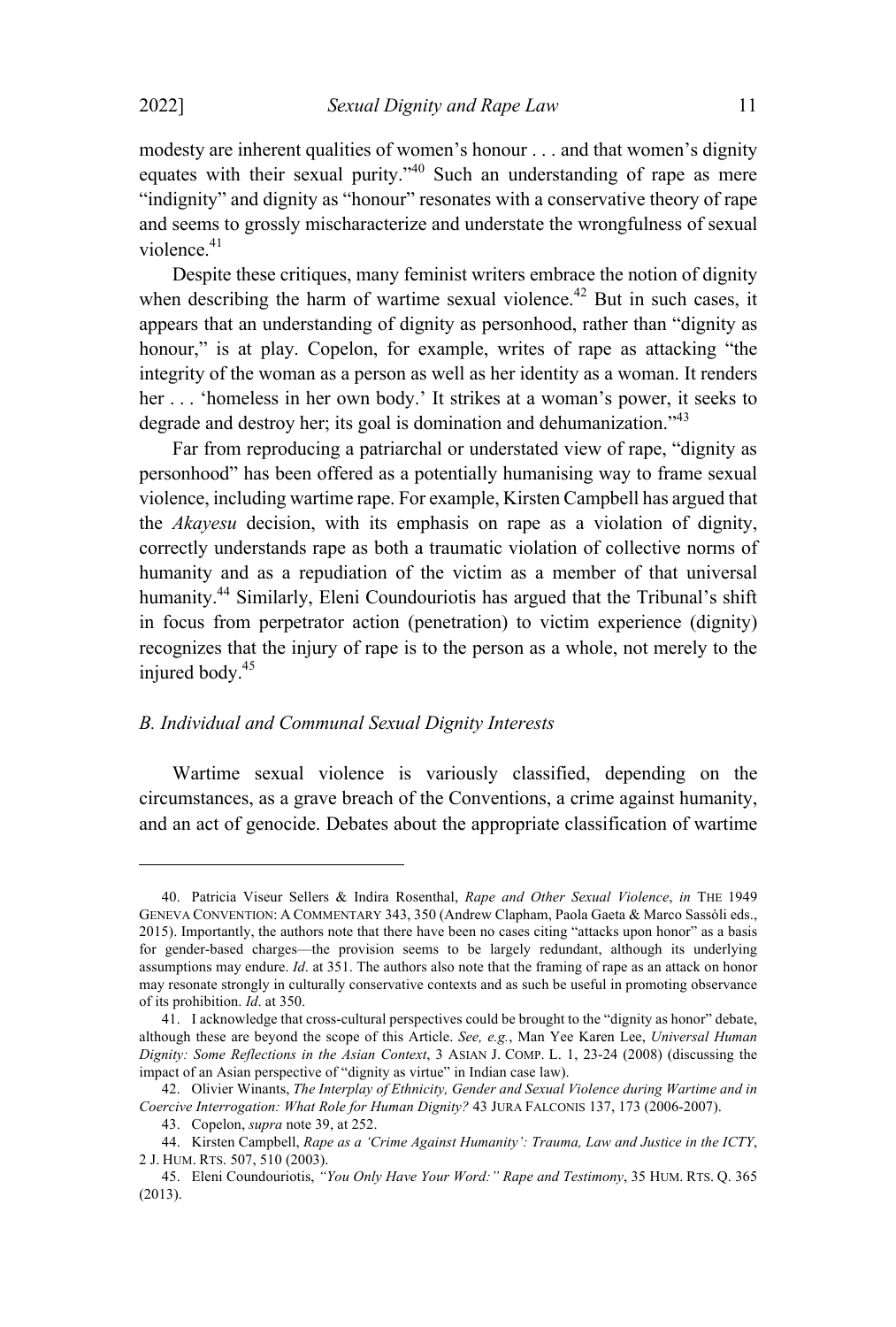rape relate to a broader question about what individual and communal dignity interests might be at stake. For example, the classification of rape as a crime against humanity was widely heralded as a long overdue recognition in international law of *women's* humanity. Naming rape a crime against humanity arguably amounts to legal recognition that rape violates the dignity of women, in that women's bodies are a site of humanity; women are "identified . . . *qua* woman *qua* uniquely sexed and vulnerable as human," and the male body no longer determines the sphere of humanity.<sup>46</sup>

However, the legal tests for rape as a crime against humanity or an act of genocide, which require proof of rape as part of a systematic attack on a body of people, have also been criticized for resting on a problematic understanding of rape as a collective violation, rather than a violation of the autonomy and integrity of an individual woman's body.<sup>47</sup> Hilary Charlesworth has described this as the "inability of the law to properly name what is at stake."<sup>48</sup> Rape is a crime of violence against women, but by "fusing the bodily rights of women with the bodily rights of the polity," the objectification of women's bodies—as sites of abstract harm to a collective—is arguably perpetuated.<sup>49</sup> On the other hand, radical sexual violence theory contends that rape must be recognized as not only harming individual victims, but also women as a group, women *qua* women.<sup>50</sup> Rape is an injury to all women, a pattern that establishes and entrenches the belief that "women are 'for' men: to be used, dominated, treated as objects."<sup>51</sup> In this way, rape represents a denial of the permanent and equal dignity of women, not just woman.<sup>52</sup>

This ideological tension echoes a debate in sexual harassment theory as to whether dignity is expansive enough to express both individual interests and

<sup>46.</sup> Debra Bergoffen, *Toward a Politics of the Vulnerable Body*, 18 HYPATIA 116, 118, 132 (2001).

<sup>47.</sup> Katie C. Richey, *Several Steps Sideways: International Legal Developments concerning War Rape and the Human Rights of Women*, 17 TEX. J. WOMEN & L. 109, 111 (2007); Hilary Charlesworth, *Feminist Methods in International Law*, 93 AM. J. INT'<sup>L</sup> L. 379, 387 (1999).

<sup>48.</sup> Charlesworth, *supra* note 47, at 387.

<sup>49.</sup> Richey, *supra* note 47, at 112; Charlesworth, *supra* note 47, at 387; *see also* Copelon, *supra* note 39, at 264 (arguing that "surfacing gender"—emphasizing the gendered nature of rape in war—is critical to surfacing women as full subjects, rather than objects, of sexual violence).

<sup>50.</sup> Or, in the case of "genocidal rape," a communal interest of ethnic women *qua* ethnic women. Winants, *supra* note 42, at 173 (noting that although some feminist writers adopt a dominant Western view in debating rape as genocidal, "[a]s shown by the Rwanda and Yugoslavia experience, women *do* care about their ethnical alienation or destruction resulting from sexual violence and it is important to recognize this").

<sup>51.</sup> Jean Hampton, *Defining Wrong and Defining Rape*, *in* A MOST DETESTABLE CRIME: NEW PHILOSOPHICAL ESSAYS ON RAPE 118, 135 (Keith Burgess-Jackson ed., 1999); *see also* SUSAN BROWNMILLER, AGAINST OUR WILL: MEN, WOMEN AND RAPE (1975) (similarly framing rape as threatening the dignity of *all* women); CAHILL, *supra* note 5, at 193.

<sup>52.</sup> This argument relates to feminist objections to pornography and "revenge porn" as legitimating certain societal attitudes toward women and thereby sending a message that women are not equal. *See, e.g.*, CATHERINE MACKINNON, FEMINISM UNMODIFIED (1987); Clare McGlynn & Erika Rackley, *Image-Based Sexual Abuse,* 37 OXFORD J. LEGAL STUD. 534 (2017).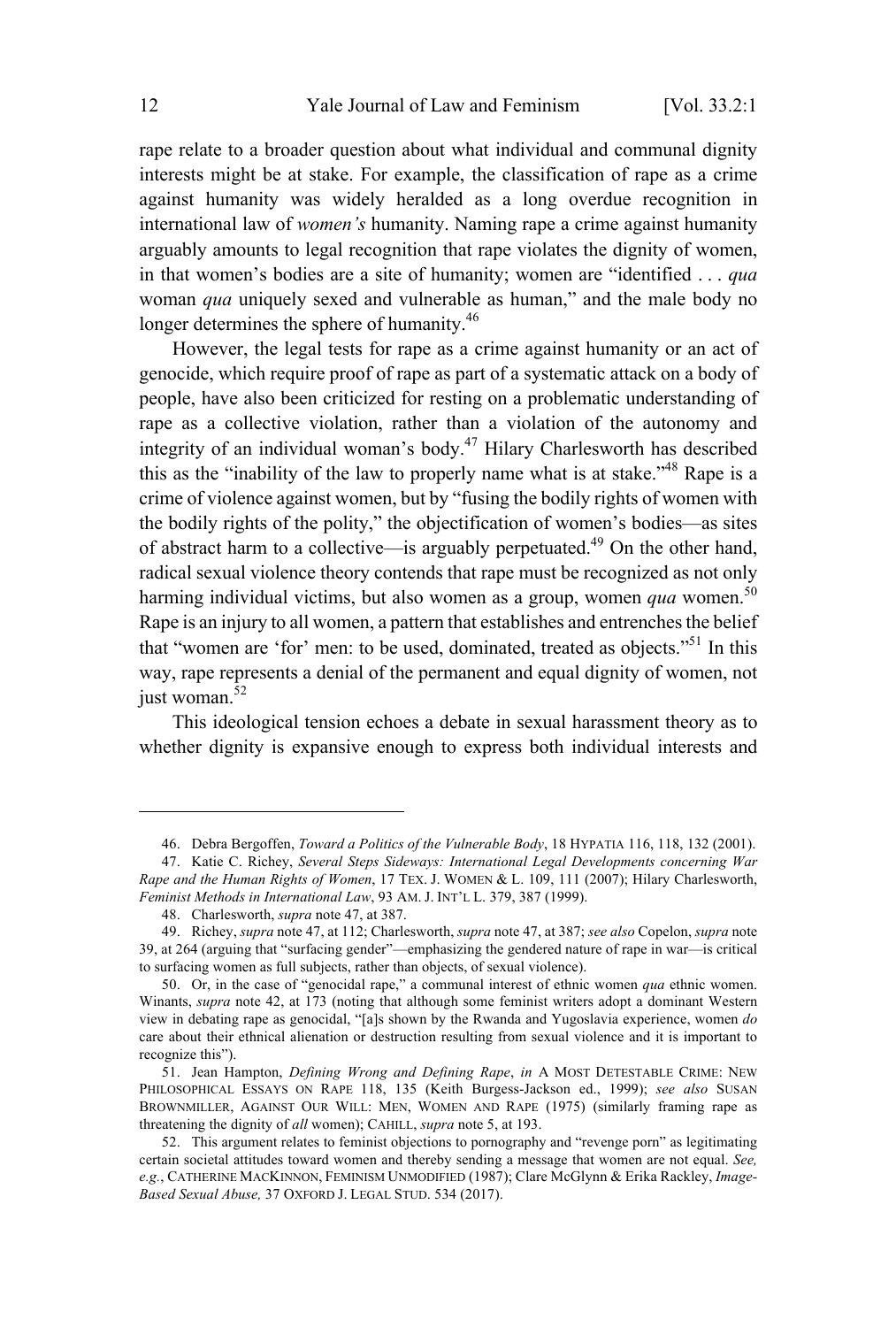communal interests of women *qua* women.<sup>53</sup> For example, given that the subordination of women is an underlying cause of sexual harassment, Kathryn Abrams has argued that shifting the focus towards individual dignity harms and away from the collective harm to women is a problematic depoliticization of gender inequality:

Yes, harassment is a dignitary injury, but if we fail to appreciate that this dignitary injury is a function of, and connected to, other injuries within an unequal and hierarchical relationship, we miss much of what is morally and politically significant about the wrong. . . . Failing to highlight the fact that this humiliation arises from a context of systematic gender inequality individualizes the wrong and diminishes the imperative for responding to it.<sup>54</sup>

Abrams does not dispute that individual dignity is at stake when women are sexually harassed, but her focus is on the collective interests of women, which should not be invisibilized. This is an important point, but a dignity framing of harassment (or rape) does not need to elide the discriminatory context of such behaviour. Rosa Ehrenreich has advocated for a pluralistic understanding of sexual harassment as an (individual) dignitary harm that occurs in a context of discrimination against women.<sup>55</sup> By deemphasising the issue of gender, Ehrenreich argues that a dignity framing might correct the essentialist conception of sexual harassment as a special "women's injury."<sup>56</sup> The debate, then, may be not so much about two mutually exclusive paradigms, as a dispute about emphasis. By shifting the focus from the particular lived experience of women, to the individual dignity injuries of people generally, the law's expressive loyalty to women may be undermined—the "fatal depoliticization" raised by Abrams. This leads Gabrielle S. Friedman & James Q. Whitman to wonder whether protecting both women and dignity "may be more than any society can realistically manage."<sup>57</sup>

Such zero-sum framing is mitigated by a more expansive conception of dignity, which is not necessarily an exclusively individual interest. It may be that an individualistic understanding of dignity—as is common in Western jurisprudence—is inadequate for this purpose, but other conceptions of dignity are possible. In Aotearoa New Zealand's indigenous Māori culture, for example, sexual violence is seen as a violation of the sanctity of *te whare tangata*, the

<sup>53.</sup> Rosa Ehrenreich, *Dignity and Discrimination: Toward a Pluralistic Understanding of Workplace Harassment*, 88 GEO. L.J. 1, 19 (1999); Gabrielle S. Friedman & James Q. Whitman, *The European Transformation of Harassment Law: Discrimination Versus Dignity*, 9 COLUM. J. EUR. L. 241, 242 (2003).

<sup>54.</sup> Kathryn Abrams, *The New Jurisprudence of Sexual Harassment*, 83 CORNELL L. REV. 1169, 1186 (1998).

<sup>55.</sup> Ehrenreich, *supra* note 53, at 4.

<sup>56</sup>*. Id.* at 21 (framing sexual harassment as wrong "not because it wrongs women, but because such treatment would deeply wrong any human being, regardless of sex").

<sup>57.</sup> Friedman & Whitman, *supra* note 53, at 271-74.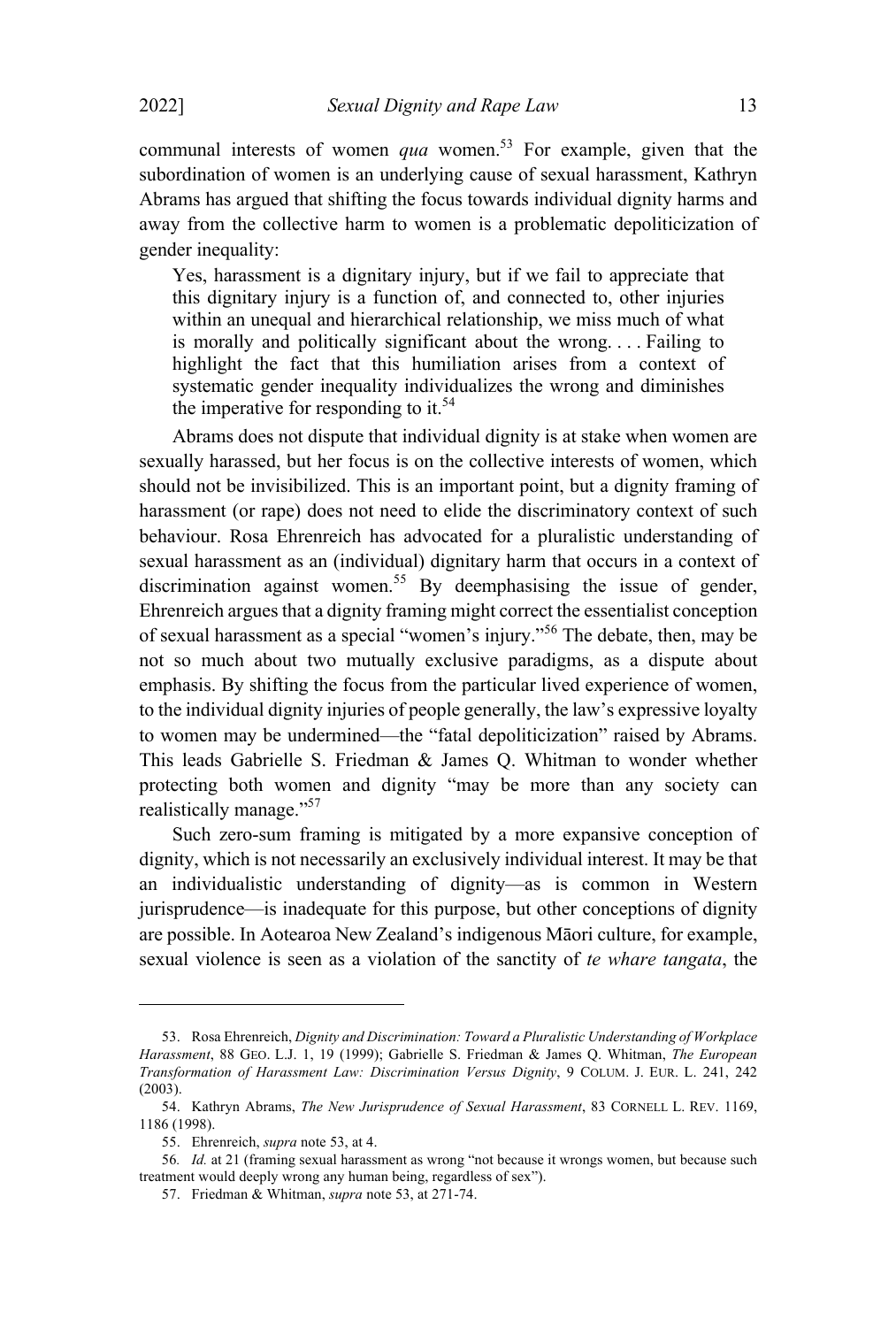woman's womb, womankind, or the "house of humanity." Accordingly, rape is framed as a transgression not only of the *mana* (prestige, status, or birthright) of victims, but also of the *mana* of *Māori Wahine* (womankind) and, therefore, of the people, including past and future generations:

Sexual violence within Māori understandings is an absolute violation of the mana of the person and the collective mana of whānau [family], hapū [clan] and iwi [tribe]. It is a violent transgression against a person's whakapapa [genealogy] that reaches back to past generations and has direct impacts on future generations.<sup>58</sup>

An understanding of mana as communal leads to a *kaupapa Māori* framing of sexual violence as an act causing both individual and collective harm.<sup>59</sup> This is echoed in the work of Sarah Deer, a legal scholar and member of the Mvskoke nation who advocates for the development of a new indigenous jurisprudence of rape. For Deer, this jurisprudence should be grounded in a uniquely indigenous understanding of rape as both an individual and communal experience, involving a violation of humanity by the "unlawful 'invasion' of the body, mind and spirit"—an understanding that has been mediated by the violence of colonization. <sup>60</sup> While these two examples are by no means exhaustive of indigenous theories of sexual violence, they usefully illustrate that dignity can be understood as both individually and collectively implicated by sexual violence, whether the collective is an ethnic group, a gender, or humanity at large. So understood, sexual dignity accommodates a pluralistic approach to gendered harms such as rape, one that neither invisibilizes nor essentializes women as victims.

# *C. Integrity, Autonomy, Subjectivity, and Diminishment*

Beyond highlighting both individual and group dimensions of sexual dignity, the indigenous rape theories above also illustrate an understanding of rape as transgressing against not only physical integrity or autonomous control of one's body, but against personhood. This theme is echoed in feminist theory on sexual violence more broadly. Despite critiques of a dignity framing in contexts such as sexual harassment and wartime rape, a Kantian understanding of dignity—as the equal, permanent, and inherent value of persons, which

<sup>58.</sup> Leonie Pihama et al., *Māori Cultural Definitions of Sexual Violence*, 7 SEXUAL ABUSE IN AUSTL. & N.Z. 43, 45, 48 (2016).

<sup>59</sup>*. Id.* at 48. For discussion of the conceptual association between dignity and mana in Aotearoa New Zealand jurisprudence, see Pirini & High, *supra* note 18.

<sup>60.</sup> SARAH DEER, THE BEGINNING AND END OF RAPE: CONFRONTING SEXUAL VIOLENCE IN NATIVE AMERICA 114, 150 (2015). On the Māori experience of sexual violence as mediated by colonial trauma, see Michelle Erai, *Criminal Sittings—Rape in the Colony, New Zealand, 1862*, 24 J. HIST. SOC'Y. 186 (2011).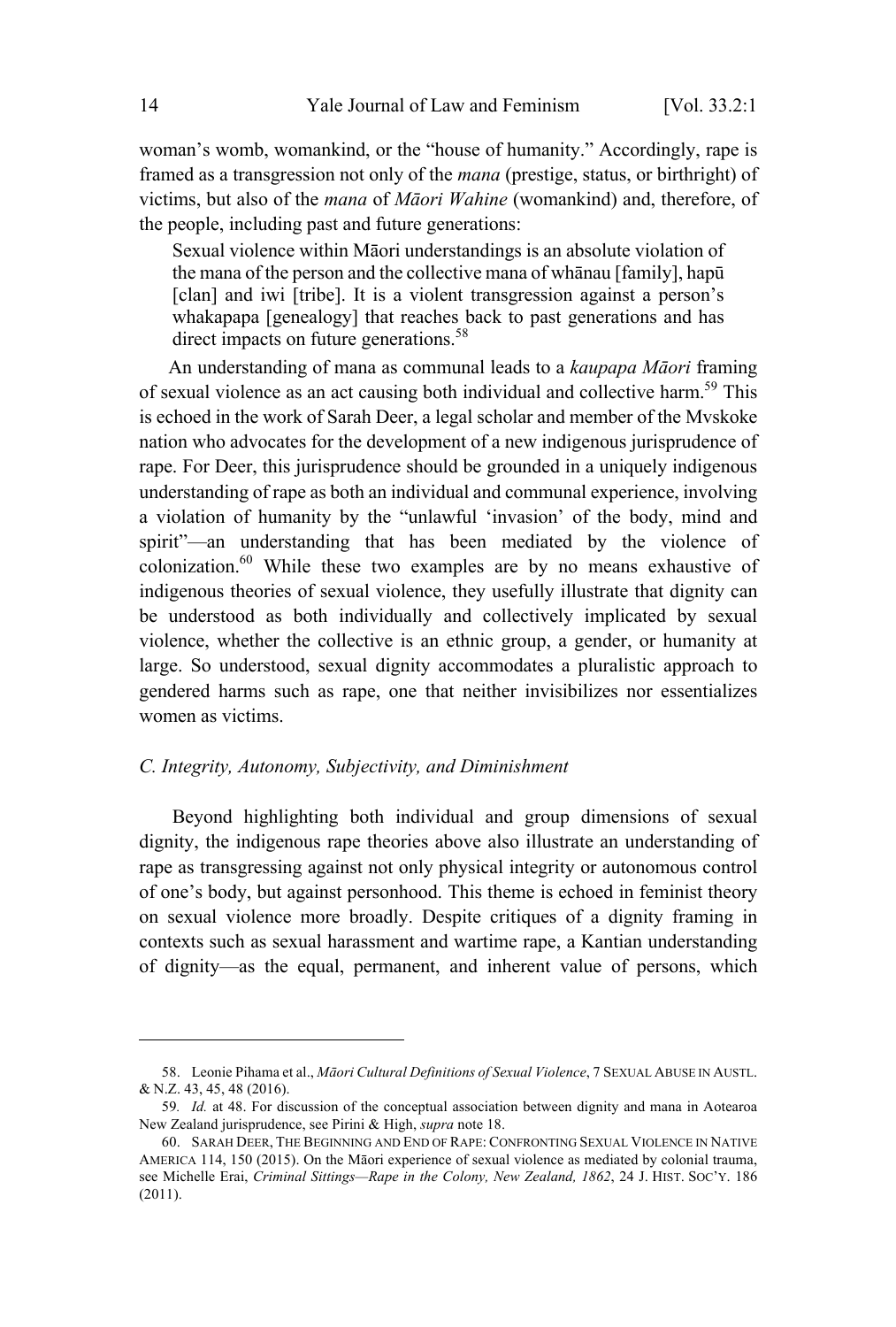requires treating persons as ends/subjects, not as means/objects—often imbues feminist articulations of the distinctive wrongfulness and harms of rape.<sup>61</sup>

Writing in 1977, Carolyn Shafer and Marilyn Frye argued that disrespecting personhood, by the instrumental use of another against her will, is the moral wrong at the heart of rape:

[H]e is using her in furtherance of ends other than hers. Moreover, the ends for which he is using her body are ends which are contrary to hers, given that her ends include the maintenance of her bodily integrity and health. The use of a person in the advancement of interests contrary to its own is a limiting case of disrespect. It reveals the perception of the person simply as an object which can serve some purpose . . . it conveys to her that she is seen as an object with a sexual function  $\ldots$ .

In other words, the rapist denies the victim's autonomy and, thus, personhood, casting her as a mere object for his use. More recently, Ann Cahill's discussion of rape as an embodied experience echoes this understanding of rape as denial and destruction of the victim's subjectivity: "In the act of rape, the assailant reduces the victim to a nonperson. He . . . denies the victim the specificity of her  $\ldots$  own being."<sup>63</sup> Indeed, such opposition to the sexual objectification of women by men is typically at the heart of feminist politics, perhaps most famously in the works of Catharine MacKinnon and Andrea Dworkin.<sup>64</sup> It is also strikingly congruent with Kant's writing on sex, which he saw as inherently (albeit mutually) objectifying.<sup>65</sup> In her philosophical account of the modern feminist concept of objectification, Martha Nussbaum has identified "instrumentality, connected in a Kantian way to denials of autonomy and subjectivity"—that is, treating others as means to an end, rather than ends in themselves—as the core wrong of sexual objectification. 66

Other examples of dignity-focused articulations of the wrongfulness of rape abound. Consider, for example, this account from law professor and rape survivor Lynne Henderson:

<sup>61.</sup> For discussion of conservative/patriarchal theory of rape as harm to *male* (father/husband) dignity, see Burgess-Jackson, *supra* note 28, at 444 ("[I]t is an affront to his personal dignity; it fails to respect his domain; and it may cost him economically").

<sup>62.</sup> Shafer & Frye, *supra* note 5, at 341.

<sup>63.</sup> CAHILL, *supra* note 5, at 192. Elsewhere Cahill describes rape as "undermining the possibility (at least temporarily . . . ) of the victim's personhood," *id*. at 194, and as the nullification of the victim's "embodied, sexually differentiated subjectivity," *id*. at 193.

<sup>64</sup>*. See generally* Nussbaum, *supra* note 5, at 250. Dworkin and MacKinnon's proposed legal definition of pornography hinges on the treatment of women as sexual objects. *See* Catharine A. MacKinnon, *Not a Moral Issue*, 2 YALE L. & POL'<sup>Y</sup> REV. 321, 321 n.1 (1984).

<sup>65</sup>*. See* Barbara Herman, *Could It Be Worth Thinking About Kant on Sex and Marriage?*, *in* A MIND OF ONE'<sup>S</sup> OWN: FEMINIST ESSAYS ON REASON AND OBJECTIVITY 49, 60 (Louise Antony & Charlotte Witt eds., 1993) (citing IMMANUEL KANT, LECTURES ON ETHICS 163 (Louis Infield trans., 1963) ("If then a man wishes to satisfy his desire, and a woman hers, they stimulate each other's desire; their inclinations meet, but their object is not human nature but sex, and each of them dishonors the human nature of the other").

<sup>66.</sup> Nussbaum, *supra* note 5, at 268.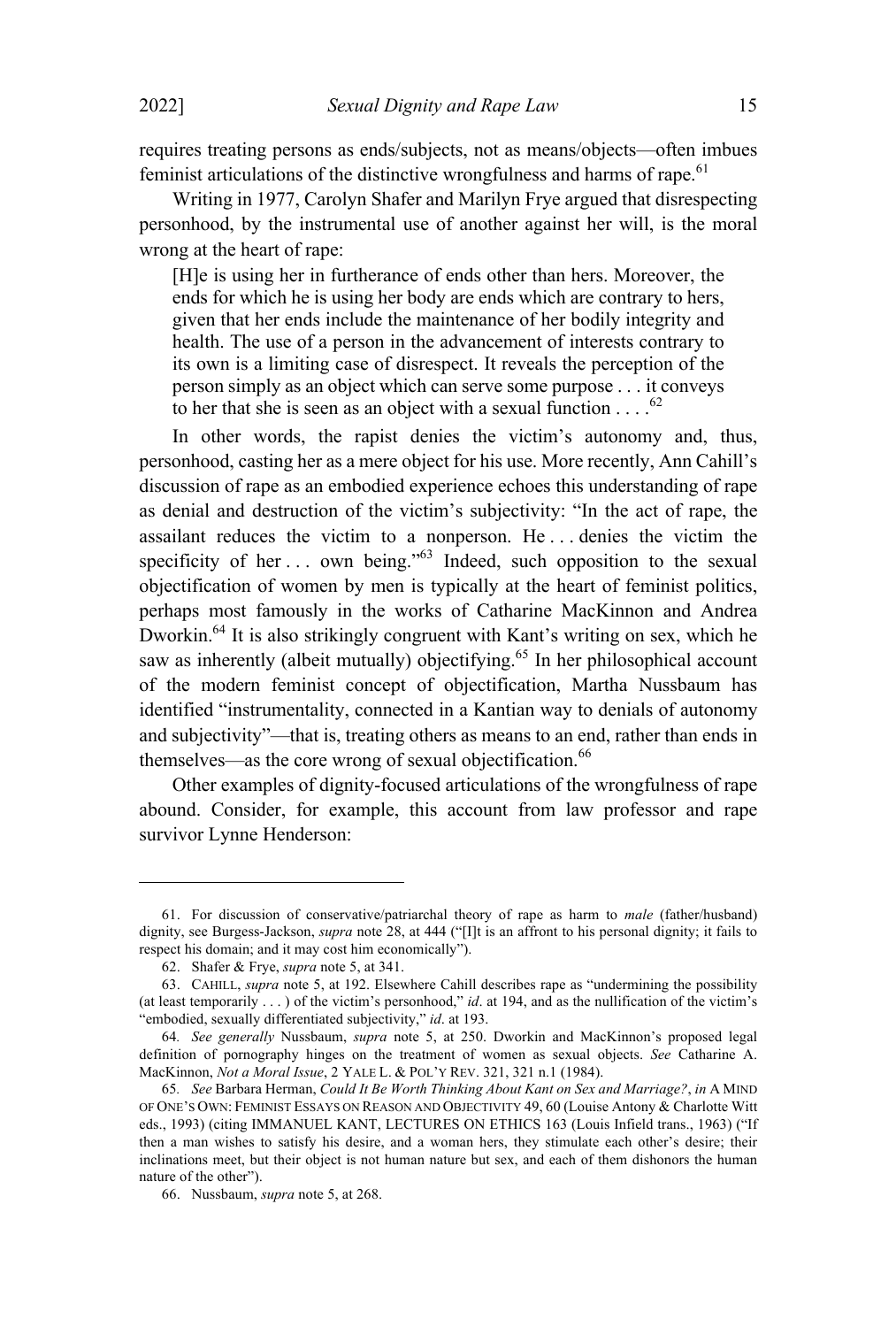[R]ape denies that you are a *person*, that you *exist*. . . . When a woman's *existence just does not matter*, intercourse becomes rape. Thus, the important factor is non-existence. . . . Thus I also disagree with theorists who see rape as an invasion of bodily integrity or privacy or personal autonomy. It is those things, too, but it is more.<sup>67</sup>

John Gardner has likewise argued that rape unequivocally instantiates the central moral importance of the Kantian argument against the "the sheer use of a person" and that this is the fundamental element of rape's wrongfulness: "all sheer use of human beings, all treatment of them merely as means is *abuse*; and rape is the central case of such abuse."<sup>68</sup>

Importantly, a Kantian conception of dignity assumes dignity's permanence; because dignity derives from our humanity, it is intrinsic and permanent. As such, dignity is not actually degraded by wrongful actions. This is highlighted by Jean Hampton, who has argued that the moral injury of wrongful acts such as rape is *diminishment*: the messaging and appearance of dignity's degradation.<sup>69</sup> By objectifying his victim, the rapist represents himself as master and the victim as inferior object: "distressingly, the rape is a kind of event that seeks to make that diminished status a reality. The woman is used as though she is an object, and so she is thought to be one."<sup>70</sup>

This is not to deny that the wrong of sexual objectification—diminishment of the dignity of personhood—can be subjectively experienced as various harms, including feelings of shame and degradation of selfhood, as indicated by Henderson's account above.<sup>71</sup> Robin West has set out a compelling account of the harms to selfhood involved in being treated as a sexual object, describing sexual assault as causing

the death of a liberal and individualistic conception of subjectivity: there can be no sense of self-possession when the self has been invaded by the desires, pleasures, wills, and actions of another, and stronger, and life-threatening, human being. . . . The harm caused by invasive terror is ultimately the cessation of selfhood. The self is objectified, and when that occurs, it ceases to exist.<sup>72</sup>

<sup>67.</sup> Lynne N. Henderson, *What Makes Rape a Crime?*, 3 BERKELEY WOMEN'<sup>S</sup> L.J. 193, 226-27 (1988).

<sup>68.</sup> Gardner, *supra* note 5, at 16. For a philosophical account of the moral wrong of using persons, see Nancy Davis, *Using Persons and Common Sense*, 94 ETHICS 387 (1984).

<sup>69.</sup> Hampton's point about diminishment echoes a debate in constitutional law as to whether dignity is a right, as opposed to a standalone principle from which rights derive. Conor O'Mahony has argued that the idea of a "right to dignity"—which implies that dignity is a state to be lost or achieved—is logically inconsistent with the concept of inherent human dignity. *See* Conor O'Mahony, *There is No Such Thing as a Right to Dignity*, 10 INT'<sup>L</sup> J. CONST. L. 551, 560 (2012).

<sup>70.</sup> Hampton, *supra* note 51, at 135.

<sup>71.</sup> I use the term selfhood here, in contrast to personhood, to refer to one's concrete, subjective experience of one's own (abstract, objective) personhood. For a useful discussion of the distinction between undermining a person's dignity, and thereby causing hurt or distress to that person, in the context of hate speech, see JEREMY WALDRON, THE HARM IN HATE SPEECH 105-44 (2012).

<sup>72.</sup> ROBIN WEST, CARING FOR JUSTICE 104, 109 (1999).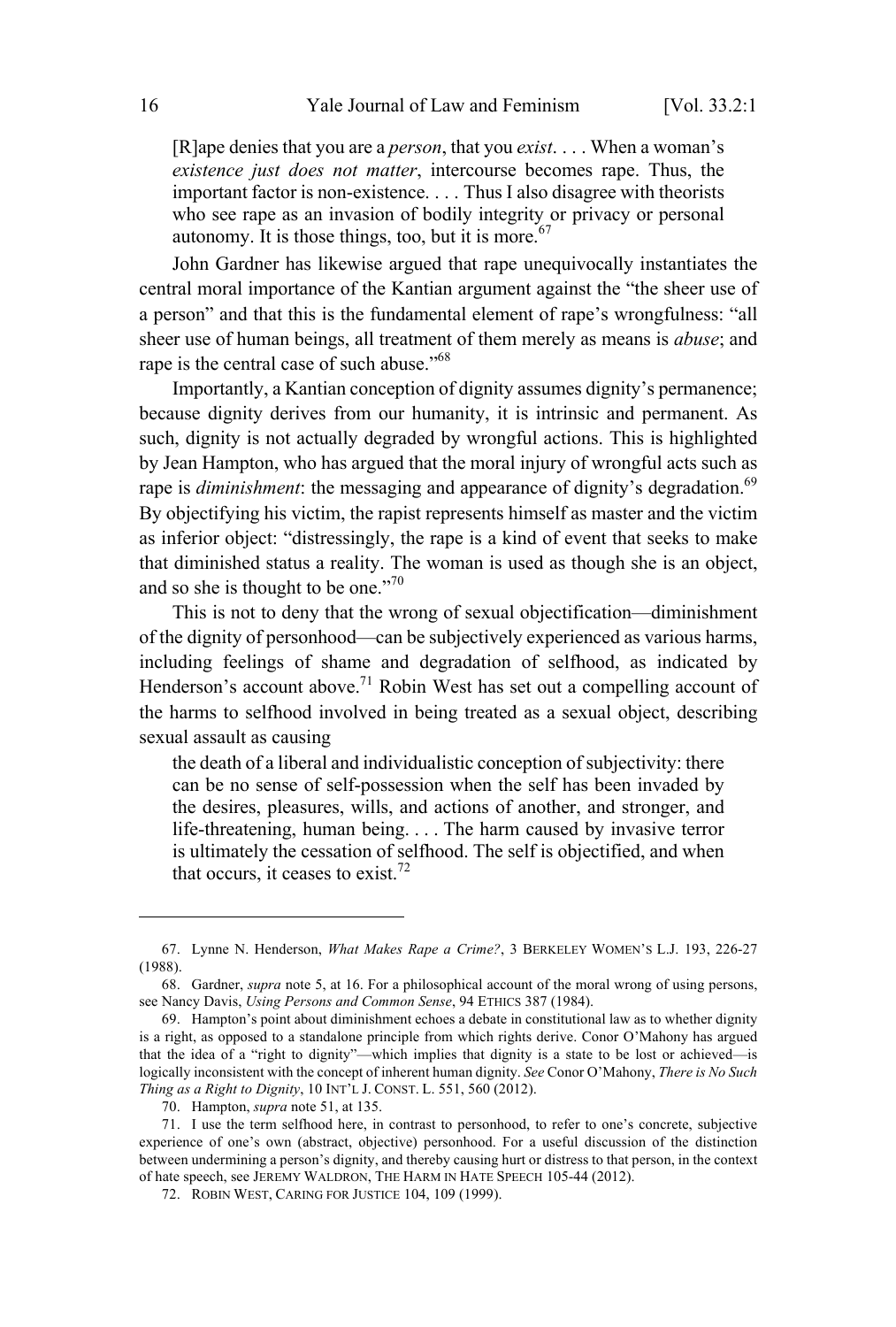2022] *Sexual Dignity and Rape Law* 17

West's description of rape assumes a nexus between integrity of the body and integrity of the self.<sup>73</sup> Such accounts of rape suggest that despite the law's emphasis on consent in defining rape, rape's wrongfulness and harms are not fully expressed by a focus on autonomy alone. Autonomy is one aspect of personhood, and denial of autonomy is one aspect of the rapist's dignity-denying objectification of his victim, but subjectivity is also at stake when people are used as mere means to an end. This leads Nicola Lacey to argue that a focus on autonomy as the core of rape "provides a distorted or (at the very least) partial representation of the real wrong of rape, in that it displaces the embodied and affective aspects of the offence" and that "the language of embodied existence of pain, shame, loss of self-esteem, the sense of violation and objectification find no place within formal legal categories. $^{774}$ 

#### *D. An Emerging Feminist Account of Sexual Dignity*

Based on the foregoing survey, it is possible to identify points of emerging consensus on the meaning of dignity as a value underpinning the wrongfulness and harm of rape. There are four key dimensions to this core feminist account of sexual dignity: sexual dignity as personhood; sexual dignity as relating to but distinct from autonomy; sexual dignity as permanent and equal; and sexual dignity as both communal and individual.

First, feminists reject sexual dignity as merely reputation or honor. Such a patriarchal conception of dignity objectifies women's bodies as sites of harm done to men's honor. At best, a woman's dignity and, thus, rapeability is contingent on her perceived respectability in the eyes of men. This reproduces a sexual normative hierarchy, in which the "dishonorable" woman—the unchaste, the deviant, the shameful other—is exiled as non-dignified. Sexual dignity is also more than physical integrity. The right to control access to one's body is a dimension of dignity, one that is emphasized by a liberal understanding of rape as "violence not sex," a violation of bodily/psychological integrity rather than of chastity or honor. But there is more to sexual dignity than this physical dimension. Dignity posits the inherent and equal worth of all by virtue of personhood; it is this personhood, humanity, or subjectivity that is denied when a rapist disregards non-consent and, thereby, objectifies the victim. Rape not only impinges on the right to freedom from physical violence, but also on the freedom to flourish as a self-defined, subjective self. In this analysis, just as rape,

<sup>73</sup>*. See also* Campbell, *supra* note 44, at 509; CAHILL, *supra* note 5, at 132 ("Rape, in its total denial of the victim's agency, will, and personhood, can be understood as a denial of intersubjectivity itself. . . . The self is at once denied and, by the totality of this denial, stilled, silenced, overcome").

<sup>74.</sup> Lacey, *supra* note 5, at 60-61. Lacey does not draw on dignity explicitly, but her "sexual integrity" analytical framework echoes the themes and meanings of dignity discussed in this Article. *Id*. at 65. ("A recognition of the value of integrity invites the incorporation of implications of sexual abuse such as shame, loss of self-esteem, objectification, dehumanization").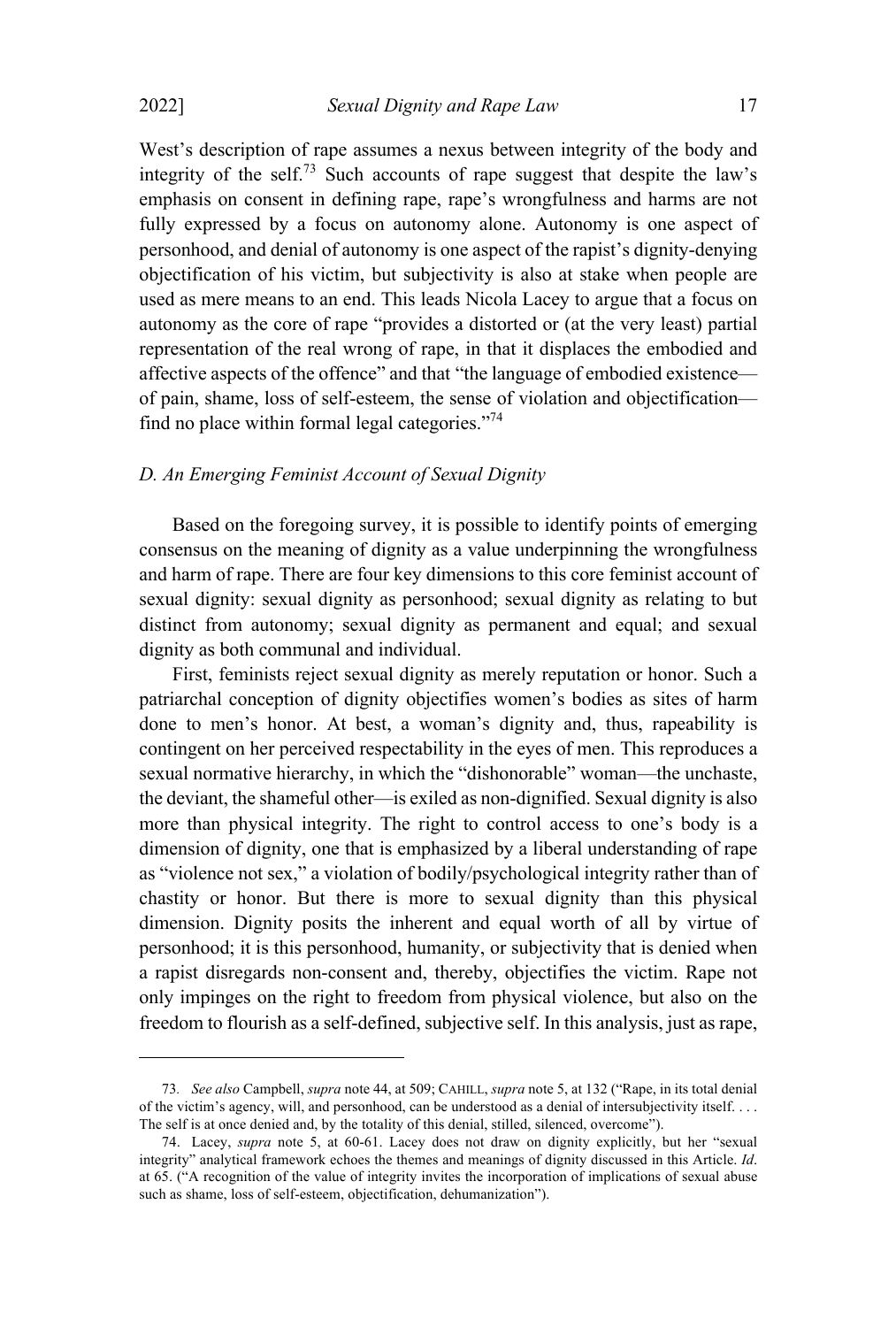as a denial of subjectivity, is understood to be intrinsically different to mere physical assault, sexual dignity is not only about physical integrity, but personhood.<sup>75</sup>

This raises the question of how dignity and autonomy differ. Autonomy is an aspect of our personhood, and the rapist's objectification of his victim fundamentally relates to his disregard for her autonomy. But feminist theory understands sexual dignity as a more capacious concept than autonomy that better expresses the multiplicity of rape's wrongfulness and harms. When a victim is raped and her autonomy over her body is denied, there is arguably also a message of degradation and dehumanizing objectification inherent in that denial, which "sexual dignity" is capable of acknowledging.

From an understanding of dignity as relating to personhood, it follows that sexual dignity is both equal and permanent. Rape, understood as an affront to sexual dignity, is viewed as wrongful regardless of victim's race, chastity, occupation, orientation, or sexual preferences because dignity inheres equally in all. "Dignity as honor" can be lost and rape victims stigmatized as "damaged goods." But part of the expressive potential of dignity as personhood is to highlight the inherent and permanent worth of all: that the rapist's sheer use of his victim as an object may send a message of degradation, but does not in fact transform his victim from subject to object. A rape victim may experience her violation as shameful or as "the cessation of selfhood," but her dignity-bearing self endures.

Finally, sexual dignity allows for a pluralistic understanding of rape, as a harm to both individual victims (with diverse lived experiences, including male and non-conforming persons) and as occurring in a discriminatory context (with women disproportionately affected). Dignity can be used to frame the harm of sexual violence in such a way that women are neither essentialized (by perpetuating their sexuality as a site of harm) or invisibilized (by obscuring the gendered harm of rape).<sup>76</sup> This is because dignity is capacious enough to encompass both individual and communal dimensions: just as rape denies the dignity of each victim, so too rape denies the equal dignity and status of women *qua* women. Rape is an injury to all women, a pattern that establishes and entrenches the subordination of women to men as objects of sexual use.

<sup>75.</sup> This understanding of sexual dignity resonates with the idea of "free self-development" rooted in German liberalism, which underpins the German law of personality, and has influenced the interpretation of the dignity clause in Article 1 of the Grundgesetz. *See* Grundgesetz [GG] [Basic Law], translation at http://www.gesetze-im-internet.de/englisch gg/index.html http://www.gesetze-im-internet.de/englisch\_gg/index.html [https://perma.cc/manage/create?folder=35333]. This analysis extends to the context of workplace harassment: *see generally* Friedman & Whitman, *supra* note 53, at 256.

<sup>76.</sup> Sarah Deibler, *Rape by Any Other Name: Mapping the Feminist Legal Discourse Regarding Rape in Conflict onto Transitional Justice in Cambodia*, 32 AM. U. INT'<sup>L</sup> L. REV. 501, 536 (2017) (discussing essentialization, and noting that this tends also to occlude men's bodies as a site of sexual harm); *id*. at 528 (discussing invisibilization).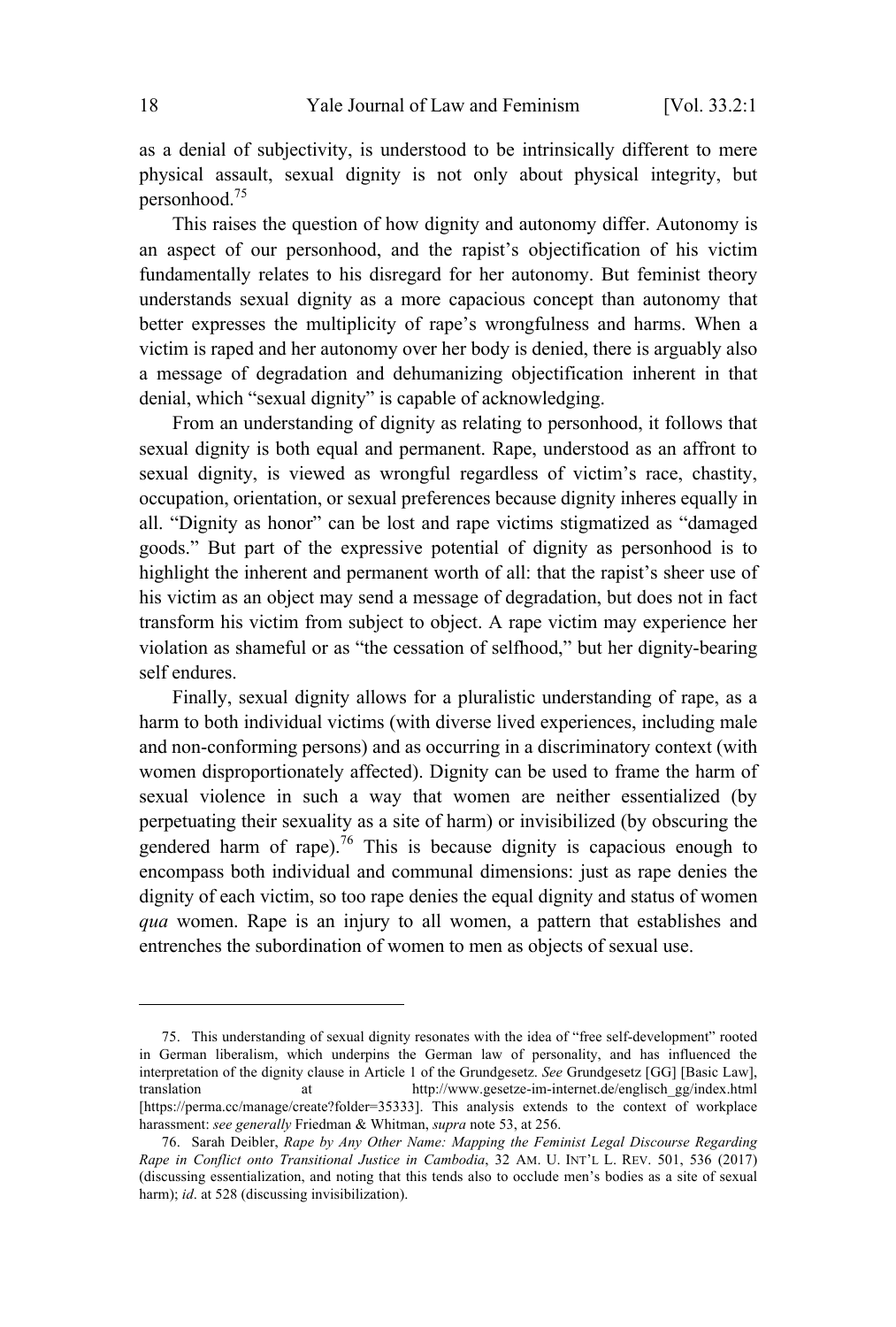## III. DIGNITY IN SEXUAL VIOLENCE CASELAW

The language of dignity is common in legal discourse across subdisciplines—from human rights and humanitarian law to bio-ethics and environmental law. However, as noted at the outset, it should not be assumed that the same understanding or definition of dignity applies across these different contexts. A useful way to unpack "dignity" in a particular legal context is to take a bottom-up approach, based on practical examples of its deployment.<sup>77</sup> To that end, this Part critically reviews the deployment of dignity by judges addressing criminal sexual offending. What conceptions of dignity are apparent in the caselaw, and do these align with the feminist account of sexual dignity surveyed above?

This is not an exhaustive review of dignity talk in judicial decisions about rape. However, as a first step to understanding how dignity is used by judges in this context, my research yielded a rich body of materials to draw upon, sufficient to illustrate how judges across the common law world tend to use the concept of sexual dignity. I searched the caselaw of twelve jurisdictions—Australia, Botswana, Canada, Eswatini, India, Namibia, New Zealand, South Africa, the United Kingdom, the United States, and Zimbabwe, plus the European Court of Human Rights—for criminal cases using the term dignity in discussing rape or other forms of sexual assaults.<sup>78</sup> Thematic textual analysis of the judgments was carried out, using content coding and with reference to key aspects of the theoretical framework outlined above; the discussion that follows is organized according to those four key themes: dignity as personhood; dignity as it relates to autonomy; dignity as permanent and equal; and dignity as both communal and individual.

# *A. Honor and Integrity, Personhood, and Non-Objectification*

The normative authority of dignity was illustrated by its recurring use as a means of emphasizing the gravity of rape and the need for an effective response,

<sup>77.</sup> Neal, *supra* note 4, at 121.

<sup>78.</sup> Jurisdictions were selected based mainly on three criteria: (i) a common law system; (ii) English as primary civic language; and (iii) population over 10 million. The European Court of Human Rights was included on the basis of its jurisdiction over the United Kingdom, although applications against other states were also searched. Four nations with populations less than 10 million were included: Botswana, Eswatini and Namibia, on the basis of citations in South African jurisprudence, and New Zealand, due to the author's affiliation. The searches were generally not limited by time or court, although in some jurisdictions it was only possible to search superior courts. In each jurisdiction, the following searches were carried out: (i) "sexual dignity"; (ii) "dignity w/s sex"; (iii) "dignity AND rape"; (iv) "dignity AND consent AND sex." Results were then manually reviewed for relevance.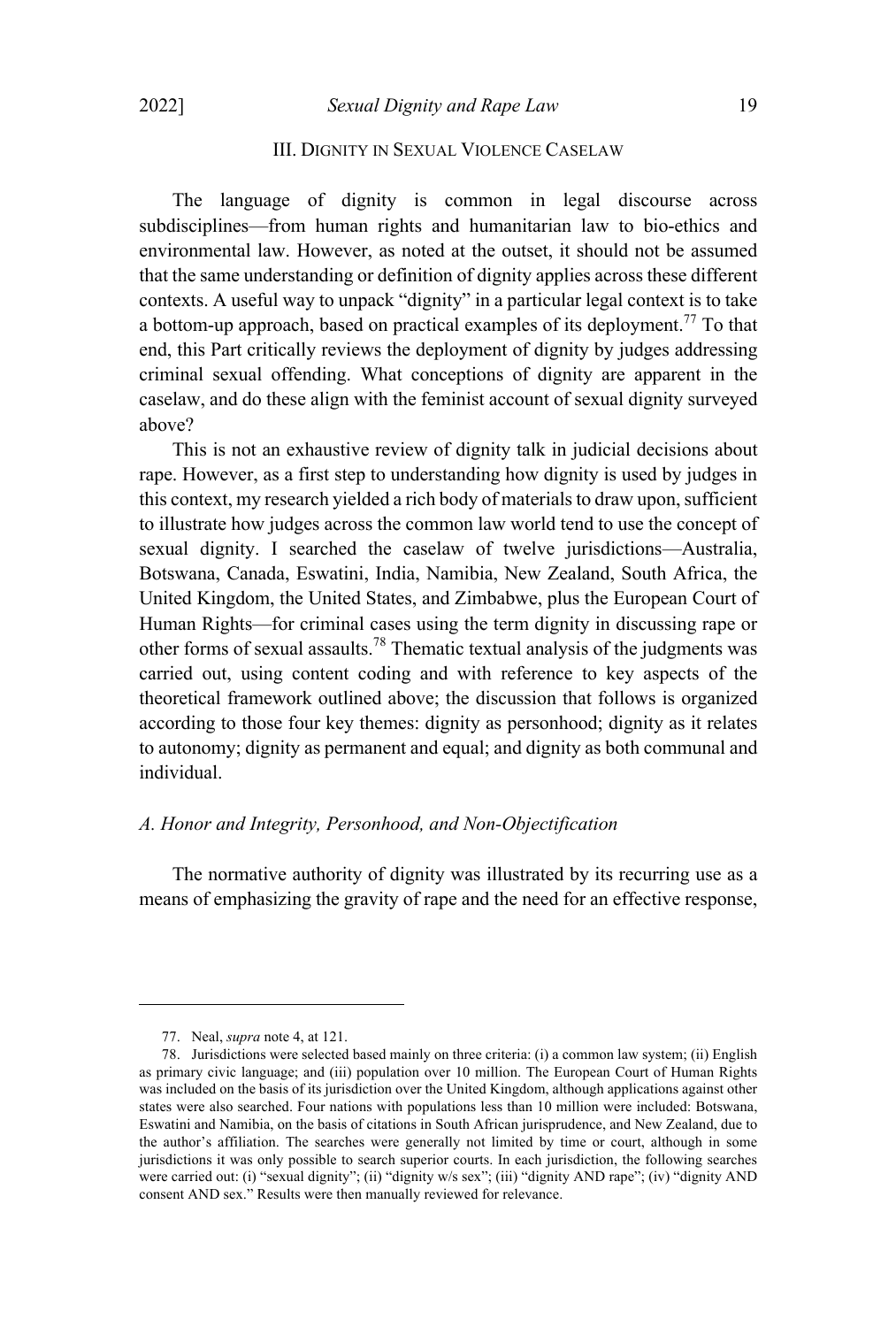either at sentencing<sup>79</sup> or in sentencing appeals.<sup>80</sup> This was often done without explication or elaboration, but in other cases it was possible to identify various conceptions of dignity at play. For example, writing in the Supreme Court of India in 1980, Justice Krishna Iyer opined that "rape for a woman is deathless shame and must be dealt with as the gravest crime against human dignity.<sup> $81$ </sup> In the same court in 2003, Justice Arijit Pasayat described sexual violence as, for a woman,

a serious blow to her supreme honour and offend[ing] her self-esteem and dignity. It degrades and humiliates the victim . . . . A rapist not only causes physical injuries but more indelibly leaves a scar on the most cherished possession of a woman[,] i.e. her dignity, honour, reputation and not the least her chastity.<sup>82</sup>

These dicta suggest a patriarchal "dignity as honor" construct at odds with the idea of sexual dignity supported by feminist sexual violence theory. This accords with the findings of G.S. Bajpai and Raghav Mendiratta, who in their study of sexism in rape cases noted that the Indian judiciary has frequently "placed a premium on the notion of 'honour and chastity."<sup>83</sup>

More commonly, dignity was associated with physical security or bodily/psychological integrity.<sup>84</sup> Bodily integrity was often listed alongside

83. G.S. Bajpai & Raghav Mendiratta, *Gender Notions in Judgments of Rape Cases: Facing the Disturbing Reality*, 60 J. INDIAN L. INST. 298, 302 (2018).

84*. See, e.g.*, Newsom v. State 533 P.2d 904, 911 (Alaska 1975) (describing rape as "a desecration of the *victim's person* which is a *vital part of her sanctity and dignity* as a human being") (emphasis

<sup>79</sup>*. See, e.g.*, State v. Dibotelo [2008] BWHC 195, para. 10 (Bots.) ("Rape . . . is a vicious violation of a woman's dignity and the Courts ought not treat it with kid gloves unnecessarily"); R. v. Drain HC Auckland CRI 2007-004-9065, 18 November 2009 at [34] (N.Z.) ("Not only did your acts violate your sister physically, they also violated her dignity as a person. Such offending is very serious"); R. v. D.W.B., [1998] 169 N.S.R. 2d 94, para. 13 (Can. N.S. S.C.) (discussing aggravating factors as demonstrating "the disdain you must have felt for her own sexual dignity and worth as a human being").

<sup>80</sup>*. See, e.g.*, R. v. Arcand, (2010) 499 A.R. 1, para. 272 (Can.) (guideline sentencing judgment, noting that "non-consensual sexual intercourse under any circumstances constitutes a profound violation of a person's dignity, equality, security of the person and sexual autonomy"); State of Andhra Pradesh v. Bodem Sundara Rao, AIR 1996 SC 530, para. 9 (1995) (India) (finding the High Court erred in reducing sentence for violent rape of a child, and noting that such crimes "are an affront to the human dignity of society"); Mukesh v. State for N.C.T. of Delhi,  $(2017)$  6 SCC 1, para. 147 (India) (noting that "whenever" such grave violations of human dignity come to fore, an unknown sense of insecurity and helplessness grabs the entire society, women in particular, and the only succour people look for, is the State to take command of the situation and remedy it effectively"); Chapman v. State 1997 (3) SA 341 (SCA) (S. Afr.) (confirming sentence of 14 years for three counts of rape, noting that rape "is a very serious offence, constituting as it does a humiliating, degrading and brutal invasion of the privacy, the dignity and the person of the victim"); Dempsey v. R. [2013] NZCA 297 at [39] (N.Z.) (quashing the minimum period of imprisonment, noting that "the appellant's predatory and persistent behaviour towards a young woman who he callously violated and for whose dignity he showed a complete lack of respect . . . requires condemnation").

<sup>81.</sup> Rafiq v. State of U.P., (1981) 1 SCR 402, (1980) (India).

<sup>82.</sup> State of Punjab v. Ramdev Singh, LNIND 2003 SC 1106 (India). *See also* Shri Bodhisattwa Gautam v. Subhra Chakraborty, AIR 1996 SC 922 (1995) (India); State of Madhya Pradesh v. Santosh Kumar, (2006) 2 MLJ (Crl) 1239, para. 6 (India) (describing rape as inflicting "the deep sense of some *deathless shame*" and robbing the victim of her dignity); Shyam Narain v. State of N.C.T. of Delhi, AIR 2013 SC 2209, para. 22 (India) (describing rape as "dehumanis[ing] the woman by attacking her body and *ruining her chastity*") (emphases added).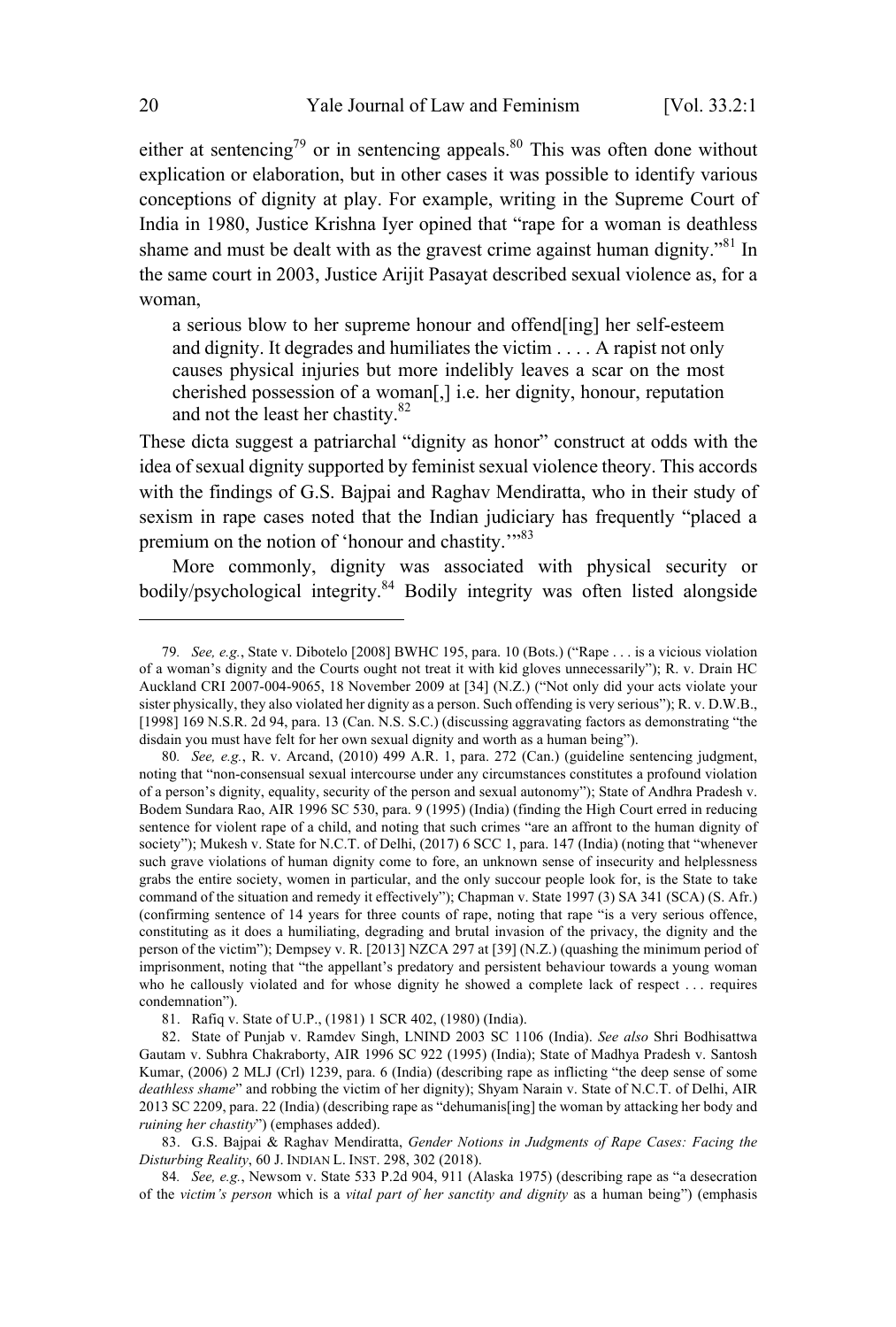other concepts—privacy, autonomy, and equality—as a cluster of related rights or interests associated with dignity.<sup>85</sup> This was expressly described by the Constitutional Court of South Africa:

Often, with impunity, men forcibly violate women's bodies, privacy, dignity and self-worth, freedom, and the right to be treated with equal regard. In short, rape of women and children violates a cluster of interlinked fundamental rights treasured by our Constitution. 86

This "cluster of rights" approach suggests a conception of dignity as involving more than physical integrity or autonomy over one's body. This came through in judgments which spoke of dignity as something associated not merely with the physical, but with one's personhood, humanity, or subjectivity.<sup>87</sup> For example, Justice of Appeal Tate writing in the Supreme Court of Victoria (Australia) in 2018 described rape as revealing "a reckless disregard for [the victim's] humanity and her dignity as a person of inherent moral value."<sup>88</sup> Similarly, in the High Court of South Africa in 2019, Judge Spilg reasoned that rape is not merely a physical assault, but an assault on dignity. This led him to reject, at sentencing, the appellant's proposition that a lack of physical injuries results in a "less serious" rape.<sup>89</sup> This understanding of rape as implicating dignity, not merely the physical body, also came through in *Tshabalala v. State; Ntuli v. State*, where the South African Constitutional Court relied on the constitutional value of dignity to reject the "misguided and misinformed view

added); Radebe v. S 2019 (2) SACR 381 (High Court of South Africa) at para. 26 (discussing rape as an offence against dignity which "*per se* equates to the most degrading and invasive of assaults on both the *physical integrity and the psyche* of the individual") (second emphasis added).

<sup>85</sup>*. See, e.g.*, R. v. Accused (CA265/88) [1989] 1 NZLR 643 (CA) at 653 (noting that all cases of sexual violation are an act of "violation to the body of another involving at the very least an invasion of *privacy and loss of personal dignity*"); R. v. Hutchinson, 2014 SCC 19, [2014] 1 S.C.R. 346, para. 91 (Can.) (referring to "*personal autonomy and physical integrity*" as the values protected by sexual assault laws); R. v. M. (G.O.) (1990), 54 C.C.C. 3d 79 (Can. N.W.T. S.C.) (describing rape as "a crime against *human dignity*. Indeed, it is the invasion of one's body in demeaning circumstances. It is the negation of the important value of a human being, one's *physical integrity and privacy*"); R. v. Leary (Unreported, New South Wales Court of Criminal Appeal, Kirby, A.C.J. and Campbell & James, JJ., 8 October 1993) (describing rape as the invasion of human dignity and privacy); S.M. v. Croatia, 68 Eur. H.R. Rep. 7, para. 62 (2019) (describing rape as threatening "*human dignity and essential aspects of private life*"); Masiya v. DPP (Pretoria) [2007] ZACC 9, 2007 (5) SA 30 (CC) at para. 37 (S. Afr.) ("The object of the criminalization of [rape] is to protect the *dignity, sexual autonomy and privacy* of women and young girls . . .") (emphasis added).

<sup>86</sup>*.* F. v. Minister of Safety and Sec. 2012 (1) SA 536 (CC) at para. 55 (S. Afr.).

<sup>87</sup>*. See, e.g.*, Matlho v. State [2008] BWCA 35, 9 (Bots.) (describing rape as "a violation of the personality of the victim" and " an invasion of her dignity *and* of the sanctity of her body"); Masiya 2007 (5) SA at para. 36 (positing that "[rape constitutes an] invasion of the dignity *and* the person of the survivor"); Griffin v. State 583 N.E.2d 191, 196 (Ind. Ct. App. 1991) (describing rape as not only a physical attack but "*also* . . . an affront to her personal and sexual dignity"); State of Punjab v. Gurmit Singh, AIR 1996 SC 1393, 403 (India) (discussing rape as a violation of human dignity and as "often destructive of the whole personality of the victim. A murderer destroys the physical body of his victim, a rapist degrades the *very soul* of the helpless female") (emphasis added).

<sup>88</sup>*.* Turner v The Queen [2018] VSCA 24 (15 February 2018) para. 15; *see also* R. v. D.W.B., [1998] 169 N.S.R. 2d 94 (Can. N.S. S.C.).

<sup>89</sup>*.* Radebe v. S 2019 (2) SACR at paras. 24-26.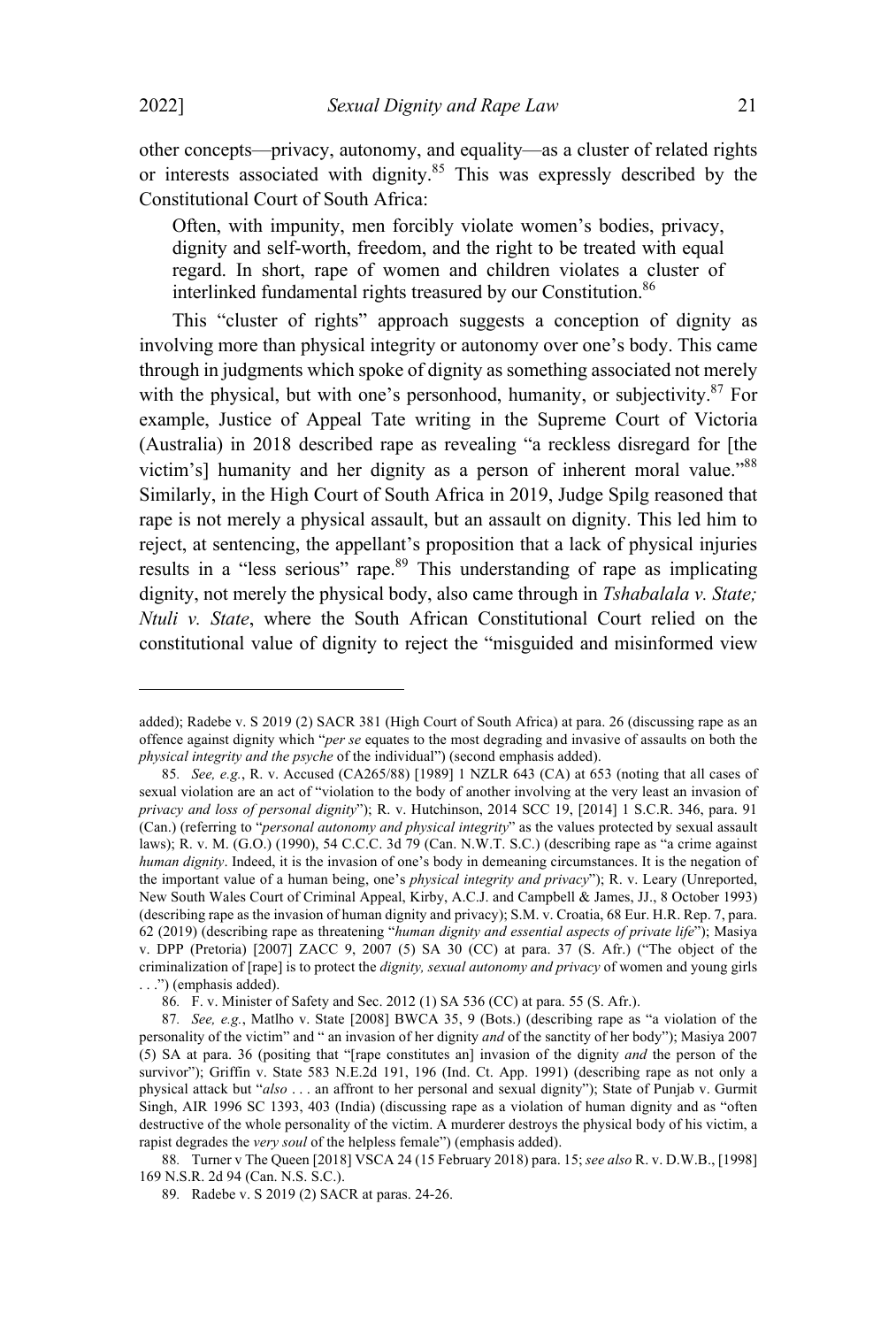that rape is a crime purely about sex."<sup>90</sup> This led the Court to reject the applicants' argument that under common law rape is an instrumentality offence which can only be committed by a male using his own genitalia and not by those acting as lookouts with a common purpose.

Relating to sexual dignity as personhood, many judges used dignity to denounce the rapist's use of the victim as a mere sexual object:

[Rape is an] affront to the dignity and worth of its victims, [the] dehumanizing reduction of women to the status of mere objects.<sup>91</sup>

[Finding that the rapist had disregarded the victim's dignity, the court went on to say that the victim] was not your chattel; she was not your thing that you could do with whatever you pleased. $92$ 

To engage in sexual acts without the consent of another person is to treat him or her as an object and negate his or her human dignity. $93$ 

The treatment of a child [as an object of sexual gratification] is an attempt to deny her basic human dignity. In the eyes of the adult, the child is reduced to being a nameless thing.  $94$ 

Condemnation of rape as a rejection of the victim's humanity infuses the following passage from the India Supreme Court, in the infamous Delhi bus gang-rape/murder case:

[I]t is absolutely obvious that the accused persons had found an object for enjoyment in her . . . after ravishing her, [they] thought it to be just a matter of routine to throw her along with her friend out of the bus and crush them. The casual manner with which she was treated and the devilish manner in which they played with her identity and dignity is humanly inconceivable. It sounds like a story from a different world where humanity has been treated with irreverence.  $95$ 

If sexual dignity is more capacious than honor and physical integrity, then rape is understood as threatening not only freedom from violence, but freedom to live as a self-defined subject. In this vein, Justice L'Heureux-Dubé in the Supreme Court of Canada has analogized from hate speech to rape, in that both impact "the individual's sense of self-worth and acceptance."<sup>96</sup> Her understanding of dignity as selfhood is echoed in Canadian jurisprudence on dignity generally, which encompasses not only negative "freedom from" rights,

<sup>90</sup>*.* Tshabalala v. State; Ntuli v. State 2020 (5) SA 1 (CC) at para. 45 (S. Afr.).

<sup>91</sup>*.* Magagula v. R*.* [2010] 32, para. 15 (Eswatini (formerly Swaziland) Supreme Court).

<sup>92</sup>*.* NPA v. Western Australia [2018] WASCA 131 (2 August 2018) para. 53 (Austl.) (quoting lower court).

<sup>93.</sup> R. v. Mabior, [2012] 2 S.C.R. 584, para. 48 (Can.).

<sup>94.</sup> R. v. E.M.W., 308 N.S.R. 2d 15, para. 13 (Can.).

<sup>95.</sup> Mukesh v. State for N.C.T. of Delhi, (2017) 6 SCC 1, para. 356.

<sup>96.</sup> R. v. Seaboyer; R. v. Gayme, [1991] 2 S.C.R. 577, para. 150 (citing R. v. Keegstra, [1990] 3 S.C.R. 697 (Dickson, C.J.)).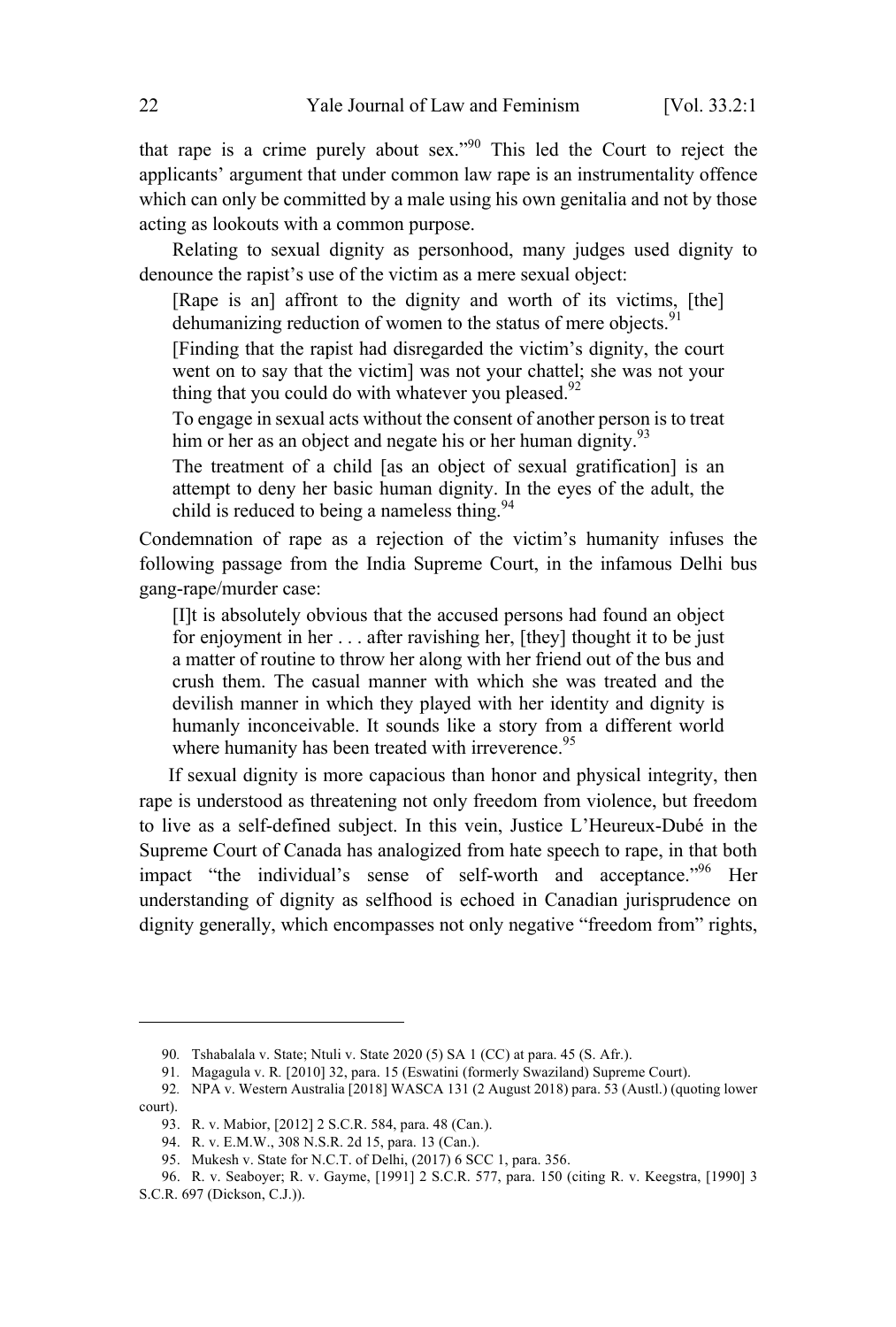but the positive freedom to flourish as a person with "physical and psychological integrity and empowerment."<sup>97</sup>

#### *B. Dignity, Autonomy, and Consent*

In *Rusk v. State,* a decision of Maryland's Court of Appeals, Judge Wilner (dissenting) famously criticized rape law's resistance requirement:

If the appellant had desired, and Pat had given, her wallet instead of her body, there would be no question about appellant's guilt of robbery. . . . No one would seriously contend that because she failed to raise a hue and cry she had consented to the theft of her money. Why then is such life-threatening action necessary when it is her personal dignity that is being stolen? $98$ 

This critique was echoed by Justice Venters' dissent in *Jenkins v. Commonwealth,* a Kentucky Supreme Court case interpreting a sexual misconduct statute as requiring physical force or threat thereof. Justice Venters argued this misinterpreted a statute intended to criminalize acts which "reprehensibly . . . deprive a victim of her right to say 'no' and the sexual dignity that goes with that right."<sup>99</sup>

Both Justices Wilner and Venters seem to use dignity in these passages for its rhetorical power, as a way of emphasising what is at stake when rape law, specifically rules around consent, fails to meaningfully protect autonomy. This presumed nexus between autonomy and dignity was evident in a number of significant decisions on the legal meaning of consent. In *Ewanchuk*, the Canadian Supreme Court identified dignity and autonomy as the core values underpinning the criminalization of unwanted touching:

Having control over who touches one's body, and how, lies at the core of human dignity and autonomy. The inclusion of assault and sexual assault in the Code expresses society's determination to protect the security of the person from any non-consensual contact or threats of force. . . . It follows that any intentional but unwanted touching is criminal.<sup>100</sup>

<sup>97.</sup> Law v. Canada, [1999] 1 S.C.R. 497, 501. In the U.S. Supreme Court, Justice Kennedy famously adopted a similarly positive (i.e. freedom *to*) conception of dignity, describing "the right to define one's own concept of existence, of meaning, of the universe, and of the mystery of human life" as central to liberty and personal dignity. Casey v. Planned Parenthood 505 U.S. 833, 851 (1992).

<sup>98.</sup> Rusk v. State 406 A.2d 624, 633 (Md. Ct. Spec. App. 1979). The resistance requirement in Maryland at the time required that the victim resisted or that failure to do so was due to the threat of force or violence.

<sup>99.</sup> Jenkins v. Commonwealth 496 S.W.3d 435, 471 (Ky. 2016).

<sup>100.</sup> R. v. Ewanchuk, [1999] 1 S.C.R. 330, para. 28; *see also* R. v. Park, [1995] 2 S.C.R. 836, para. 38 (criticizing the common law approach to consent, which reinforces the view that sex is consensual in the absence of communicated non-consent, as perpetuating "social stereotypes that have historically victimized women and undermined their equal right to bodily integrity and human dignity").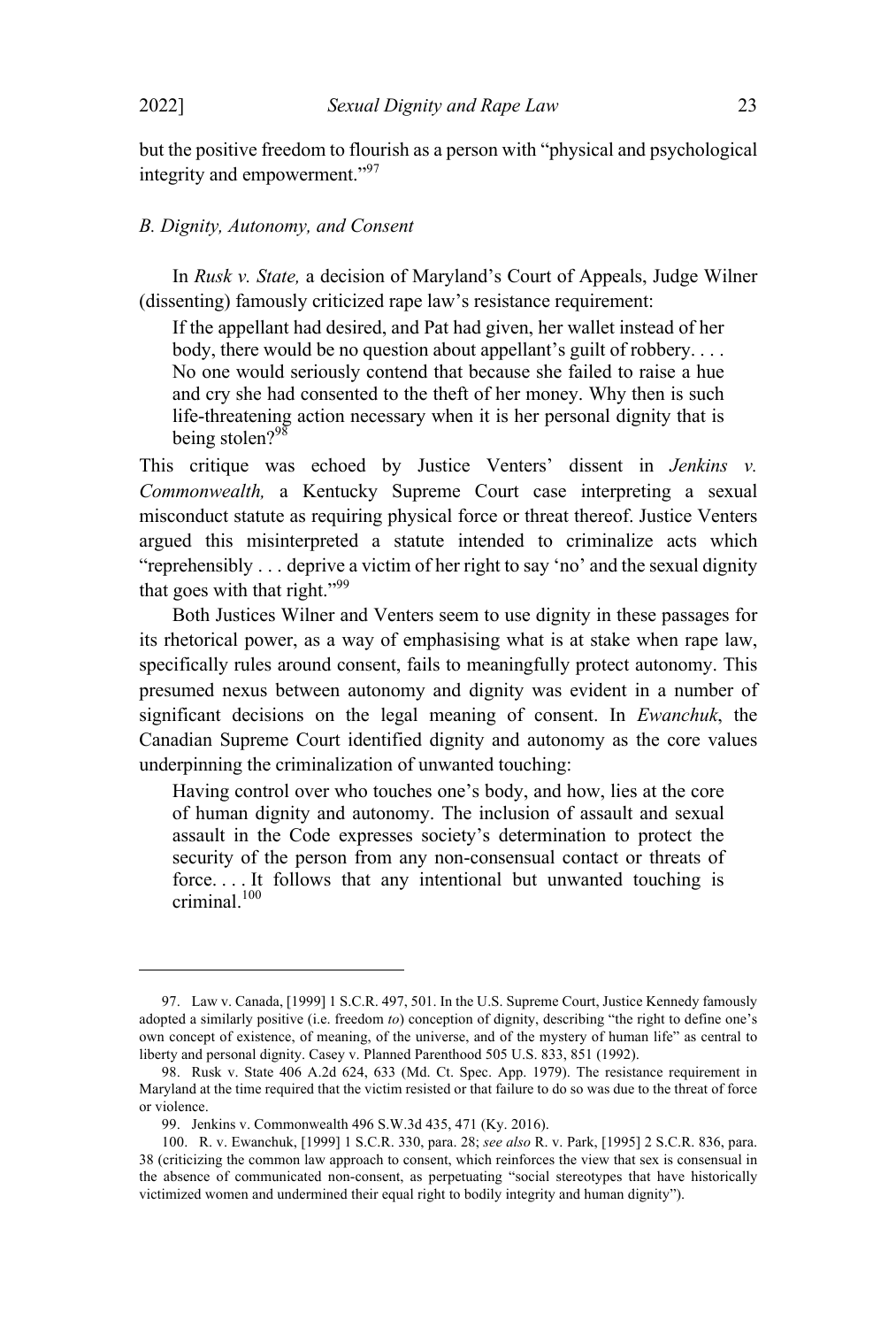The Court went on to reject an "implied consent" approach to determining consent. Such use of dignity and autonomy as a justificatory lens for reforming various aspects of consent law was apparent in a number of other jurisdictions, including New Zealand (affirmative consent), $101$  Australia (recklessness as to consent)<sup>102</sup> and the European Court of Human Rights (resistance requirement).<sup>103</sup> Returning to Canada, in *Mabior*, a leading decision on HIV exposure as sexual assault, the Supreme Court again expressly tied reform of consent law to dignity, explaining that Canadian law is interpreted by reference to the values of autonomy, equality, and dignity.<sup>104</sup> In light of those values, Canada's "formerly narrow view of consent" had been broadened over time, for example by abolition of the "hue and cry" rule and rejection of rape myths that had previously operated to "systematically bias<sup>[]</sup> the trial process in favour of finding consent."<sup>105</sup> The Court expressly linked a progressive consent approach to a modern understanding of sexual assault as "wrong because it denies the victim's dignity as a human being" by "treat[ing] him or her as an object."<sup>106</sup>

# *C. Dignity as Permanent and Equal*

Many judges spoke of dignity as being irreparably "destroyed," "shattered" or "buried" by sexual violence, suggesting a conception of dignity as something impermanent such as reputation or honor.<sup>107</sup> This sense of impermanence also came through in references to dignity as associated with physical security or

<sup>101</sup>*. See* Christian v. R. [2016] NZCA 450 at [49] (relying on the Ewanchuk, [1999] 1 S.C.R. at para. 28 to support an interpretation of the sexual violence statutory provisions as requiring an active expression of consent to ground a reasonable belief in consent).

<sup>102</sup>*.* R. v. Kitchener (1993) 29 NSWLR 696, 697 (Court of Criminal Appeal) (Kirby, P. concurring) (agreeing that failure to advert at all to the possibility that the complainant was not consenting satisfied a *mens rea* requirement of "recklessness," based on statutory language and precedent, but also noting a dignity-based policy argument supporting the outcome, in that "sexual intercourse with another, without the consent of that other, amounts to an affront to that other's human dignity" and that as such, indifference to consent is plainly reckless in our society today).

<sup>103.</sup> M.C. v. Bulgaria, 40 Eur. H.R. Rep. 20, 22 (2005) (referencing an international obligation to ensure that rape laws protect women's dignity, in holding that Bulgarian law, which required active resistance on the part of the victim to found a rape prosecution, failed to adequately protect the autonomy of individuals, and was therefore a breach of victims' Convention right to freedom from inhumane or degrading treatment (art. 3) and respect for private and family life (art. 8)).

<sup>104.</sup> R. v. Mabior, [2012] 2 S.C.R. 584, paras. 43-44 (Can.).

<sup>105</sup>*. Id.* paras. 45-46.

<sup>106</sup>*. Id.* paras. 45, 48. Importantly, the Mabior Court failed to engage explicitly with the connection between objectification and HIV exposure. As such, difficult questions about whether failure to disclose risk of HIV transmission is rightly treated as sexual assault, rather than assault or a separate non-disclosure offence, were side-stepped. Further analysis of the potential impact of a sexual dignity framework on the issue of HIV non-disclosure would be worthwhile.

<sup>107</sup>*. See, e.g.*, S v. Oxorub [2015] NAHCMD 171, para. 17 (Namib.) (arguing that "*no length of custodial sentence can restore* the dignity of those women and child girls"); R. v. Causby [1984] Tas R 54, (Court of Criminal Appeal) (Austl.) (noting that forced non-consensual fellatio "can only be described as . . . *destructive* of the human dignity of the victim"); Shyam Narain v. State of N.C.T. of Delhi, AIR 2013 SC 2209, para. 22 (India) (describing the dignity of a rape victim as "*shattered*" and going on to say that rape "is a monstrous *burial* of her dignity in the darkness") (emphases added).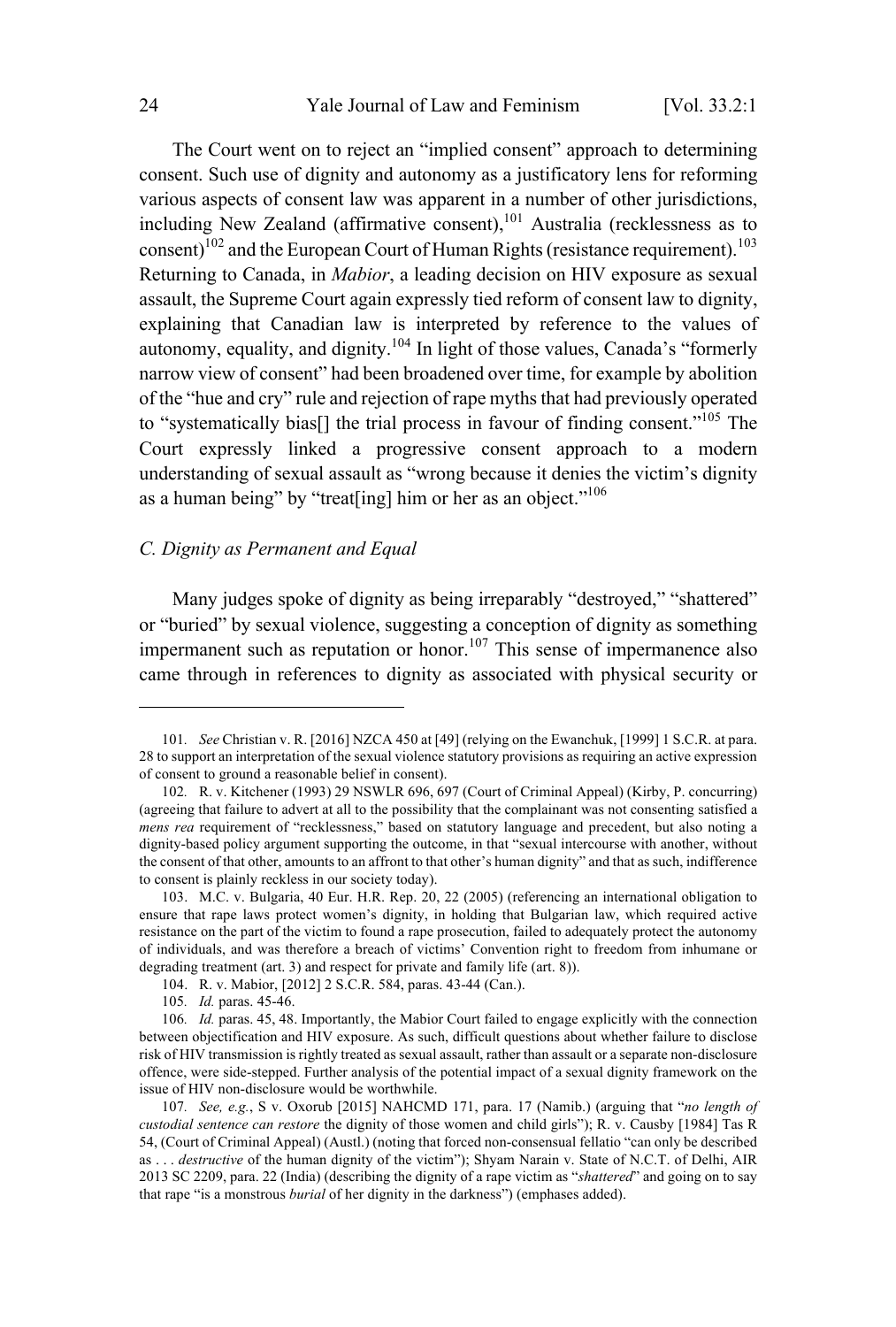bodily/psychological integrity, which was spoken of as being "violated," "invaded," "negated," "obliterated," or "desecrated" by rape. $108$ 

By contrast, cases which expressed dignity as associated with personhood and non-objectification tended to use terms like "affront to," "disregard," and "attempt to deny" when discussing rape and dignity, suggesting an understanding of dignity as permanent and inviolable.<sup>109</sup> This permanence was expressly discussed in the United States Ninth Circuit Court of Appeal*,* in a case dealing with sexually exploitative photos of children:

The pornographic photographer subordinates the humanity of his subject to the sexuality of the subject. The humanity of the subject is not eliminated; how could it be? Indeed the interest of the pornographer is in the human person treated as sexual object. From a feminist perspective, this reduction of humanness has been seen as a male offense. . . . But whether the person is male or female, the essential operation is the same: an assault upon the humanity of the person pictured, making that person a mere means serving the voyeur's purpose. $110$ 

If dignity is understood as contingent on humanity, rather than reputation or physical state, it follows that dignity is not only permanent, but equally inherent in all people, regardless of external factors such as race, orientation, chastity, or occupation. This view was expressed powerfully by the Supreme Court of

<sup>108</sup>*. See, e.g.*, State v. Batsile [2008] BWHC 315, para. 10 (Bots.) ("[rape is] *invasive* of the dignity, emotional, physical and psychological integrity"); R. v. McCraw, [1991] 3 S.C.R. 72 (Can.) ("[rape] is the *violation* of the bodily integrity of a woman [and an] affront to human dignity"); K v. Minister of Safety and Security 2005 (6) SA 419 (CC) at para. 57 (S. Afr.) (describing rape as an "*infringe[ment]*" of "dignity and security of the person"); Aydin v. Turkey, App. No. 23178/94, 25 Eur. H.R. Rep. 251, para. 189 (1996) (Eur. Comm'n on H.R.) (noting rape's incompatibility with human dignity, and describing rape as "strik[ing] at the heart of the victim's physical and moral integrity"); CRIMINAL LAW REVISION COMMITTEE, FIFTEENTH REPORT: SEXUAL OFFENCES, 1984, Cm. 9213, ¶ 2.2 (UK); R. v. Billam [1986] 1 WLR 349, 350 (CA) (UK) (describing rape as an "indignit[y]" which inflicts "emotional and psychological trauma; it may be described as a violation which in effect *obliterates* the personality of the victim"); Newsom v. State 533 P.2d 904, 911 (Alaska 1975);*supra* text accompanying note 108 (emphasis added).

<sup>109</sup>*. See, e.g.*, Griffin v. State 583 N.E.2d 191 (Ind. Ct. App. 1991); Turner v. The Queen [2018] VSCA 24 (15 February 2018) (Austl.); R v. E.M.W., 308 N.S.R. 2d 15 (Can.); NPA v. Western Australia [2018] WASCA 131 (2 August 2018) (Austl.); *see also* R. v. JED [2007] VSC 348 (21 September 2007) para. 13 (Austl.) (describing a sexual assault as having been carried out "with a profound *contempt* for her dignity as a human being"); R. v. McCraw, [1991] 3 S.C.R. at para. 34 (opining that "[i]t is hard to imagine a greater *affront to* human dignity" than rape); Dempsey v. R. [2013] NZCA 297 at [39] (N.Z.) ("he callously violated [the victim and for her] dignity he showed a complete lack of *respect*"); N. v. T. 1994 (1) SA 862 (High Court of South Africa) at 863 ("Rape is . . . [an] act in which the aggressor treats with *utter contempt* the dignity and feeling of his victim") (emphasis added).

<sup>110.</sup> United States v. Wiegand 812 F.2d 1239, 1245 (9th Cir. 1987). Importantly, the court also reasoned that adults can legally consent to the "diminishment" of their dignity; but where a child is the target, "the statute will not suffer the insult to the human spirit, that the child should be treated as a thing." *Id*. at 1245; *see also* R. v. Hajar, 2016 ABCA 222, [2016] 12 W.W.R. 435, 435 (Can.) (finding that de facto consent of a child is not a mitigating factor in sentencing for statutory rape, because dignity is violated even in cases of ostensible consent). These decisions point to the question of whether dignity can be used to "trump" autonomy, which is discussed *infra* Section 4B.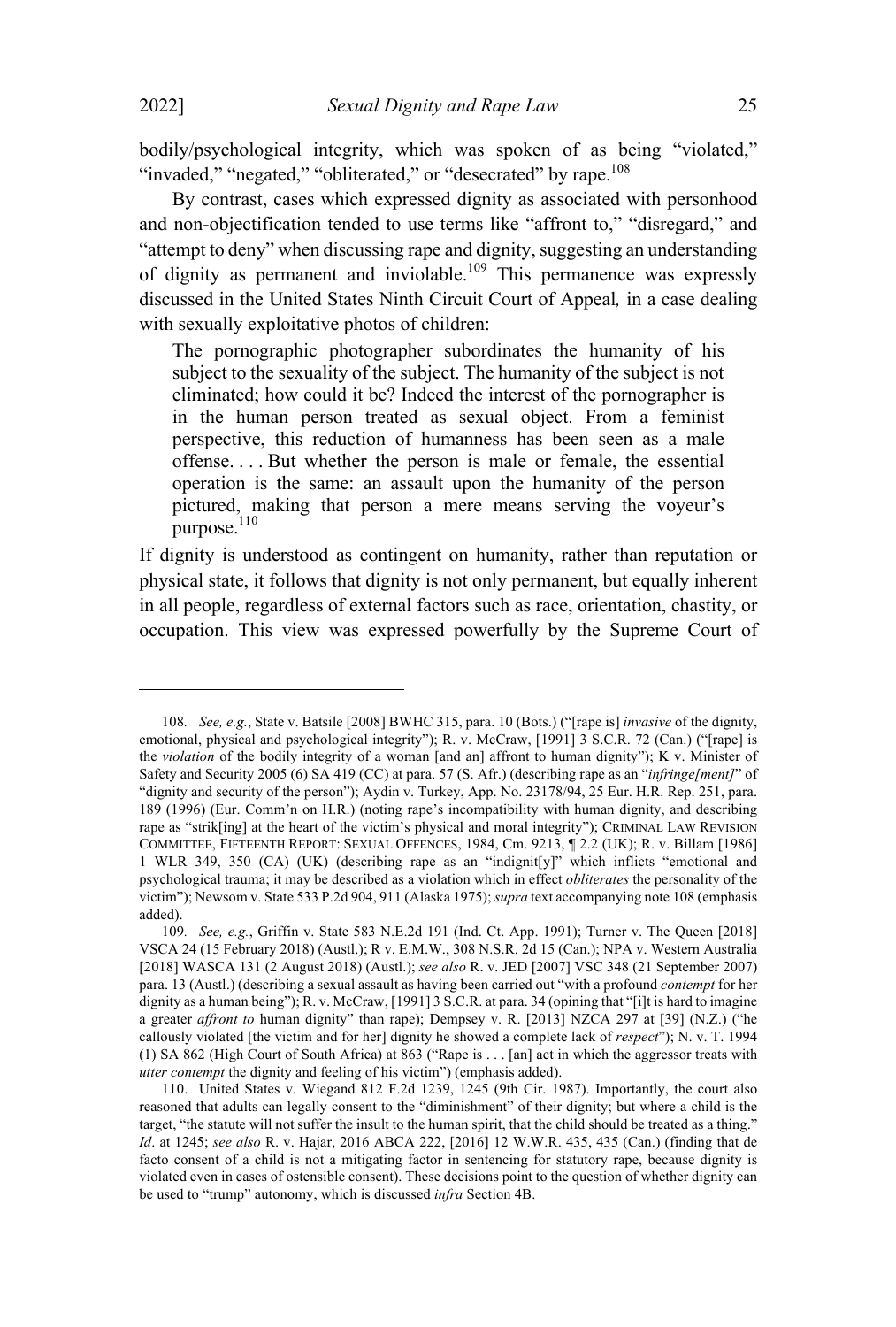Canada in a case involving the sexual violation of an Indigenous sex worker who died from her injuries:

Our criminal justice system holds out a promise to all Canadians: everyone is equally entitled to the law's full protection and to be treated with dignity, humanity, and respect. Ms. Gladue was no exception. She was a mother, a daughter, a friend, and a member of her community. Her life mattered. She was valued. She was important. She was loved. Her status as an Indigenous woman who performed sex work did not change any of that in the slightest.<sup>111</sup>

The equality dimension of dignity was similarly emphasized in a number of sentencing cases, to refute arguments that certain victims are less impacted by rape. For example, in *R v Leary*, in the New South Wales Court of Appeal, Acting Chief Justice Kirby wrote separately to concur with the sentencing judge's rejection of a line of cases from Victoria in which the rape victim's occupation as a prostitute was considered a mitigating factor: "prostitutes, male or female, were entitled to the same protection of the law as any other citizen. They have their human dignity and their privacy . . . .<sup>"112</sup> Likewise in *R v. M (GO)*, Justice Boilard in the Northwest Territories Supreme Court began by noting that rape is "a crime against human dignity," and as such its gravity

does not vary in accordance with the colour of the skin of the victim, her cultural background, or the place of her residence. The progress of civilization and science during the 20th century has taught us that the human race shares the same ancestors and that we are equals and entitled to the same rights and obligations because of our human condition. . . . Accordingly, it is my view that this offense of which the accused was found guilty is as serious as any other rape committed anywhere in Canada. The race or cultural background of the victim has nothing to do with that  $^{113}$ 

These cases illustrate the "democratization of dignity" that has played out in rape law, discussed above at Part II, whereby over time the "normative other" has come to be recognized as also possessing dignity and, therefore, as equally wronged by rape, regardless of externalities.

The abolition of marital rape immunity is an important example of this extension of dignity—specifically, from men to women. In South Africa, the statutory abolition of the exemption was described by the Constitutional Court in *Masiya v. DPP* as reflecting a changing understanding of rape as a question

<sup>111.</sup> R. v. Barton, [2019] SCC 33, 435 D.L.R. 4th 191, para. 210.

<sup>112</sup>*.* R. v Leary (Unreported, New South Wales Court of Criminal Appeal, Kirby, A.C.J. and Campbell & James, JJ., 7 October 1993) (citing lower court).

<sup>113.</sup> R. v. M. (G.O.) (1990), 54 C.C.C. 3d 79 (Can. N.W.T. S.C.). Importantly, this case was handed down in the context of a broader controversy over remarks made by another Northwest Territories judge suggesting that rape in the majority-First Nations territory was different in gravity to southern Canadian cases, due to cultural and social factors. *See* Laurie Sarkadi, *Rape in North Different, Judge Says*, EDMONTON J., Dec. 20, 1989, at A1.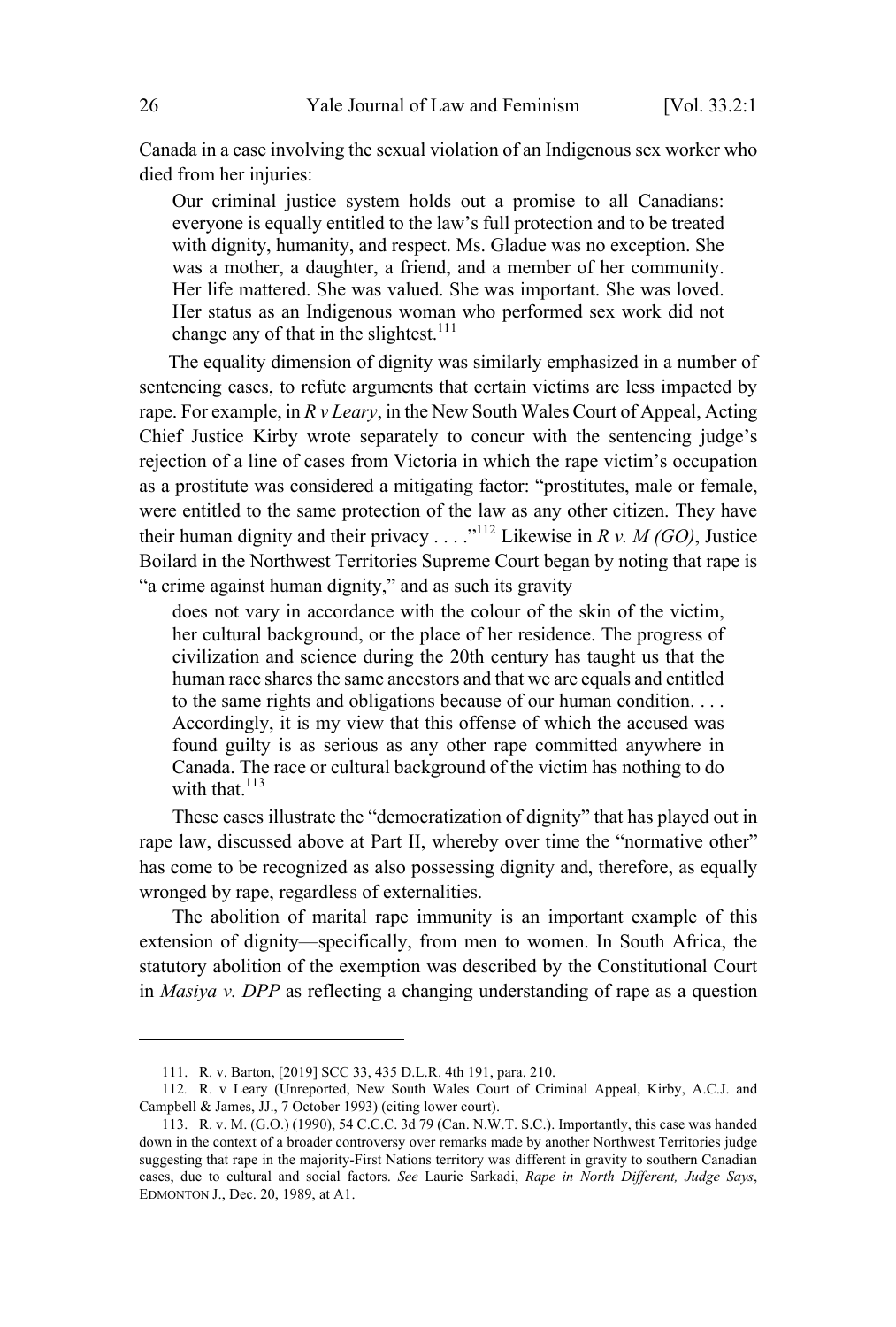of women's dignity, rather than male interests, and a rebuke of embedded patriarchal gender norms. <sup>114</sup> In the High Court of Australia, Justice Brennan has likewise drawn on the dignity of women to argue that Hale's famous proposition of marital rape immunity was wrong in principle.<sup>115</sup> Importantly, Justice Brennan also found that the immunity had been fixed at common law by Hale's statement, despite its offensiveness to women's dignity.<sup>116</sup> However, in *PGA <sup>v</sup> The Queen*, the High Court held that spousal rape *was* an offence under the common law of Australia at least as early as 1963, despite the fact that marital rape immunity was treated as a settled common law rule at that time.<sup>117</sup> As a matter of principle, the *PGA* decision can be defended as vindicating the equal dignity of women. Indeed, South Australia argued in *PGA* that Hale's proposition was offensive to dignity. But the decision also failed to engage with the common law's role in condoning marital rape and women's sexual subjection for most of the 20th century.<sup>118</sup> This whitewashing of legal history problematically invisibilizes a significant historical harm to women's equal sexual dignity.

Relating to the extension of dignity protection to all rape victims, a number of Canadian judgments emphasized the harm to women's equal dignity when trial procedures embed and reflect rape myths. For example, where previously "unchaste" women were seen as inherently unreliable or more likely to have consented to the sexual activity in question, now rape shield laws are commonly in place to prohibit such inferences in order to protect the equal dignity of women.<sup>119</sup> Likewise, whereas the myth of false rape complaints has historically given rise to various corroboration and cautionary requirements, the equal dignity of women is arguably recognized and affirmed when such requirements are abandoned.<sup>120</sup> And in the *Ewanchuk* decision on implied consent, discussed

<sup>114</sup>*.* Masiya v. DPP (Pretoria) 2007 (5) SA 30 (CC) at para. 28; *see also* S.W. v. U.K., 21 Eur. H.R. Rep. 363, para. 44 (1996) (noting that "the abandonment of the unacceptable idea of a husband being immune against prosecution for rape of his wife was in conformity not only with a civilised concept of marriage but also, and above all, with the fundamental objectives of the Convention, the very essence of which is *respect for human dignity and human freedom*") (emphasis added).

<sup>115</sup>*.* R. v. L (1991) 174 CLR 379, 396 (reasoning that Hale's statement of marital rape immunity was inconsistent with ecclesiastical court doctrine, which viewed marriage as an institution that "[f]ar from relegating a wife to the position of sexual chattel . . . casts upon a husband an obligation to respect a wife's personal integrity and dignity").

<sup>116</sup>*. Id.* at 399; *see also* R v. R [1992] 1 AC 599 (HL) (appeal taken from Eng.) (UK); S v. HM Advocate (1989) SLT 469 (Scot.).

<sup>117</sup>*.* PGA v. The Queen (2012) 245 CLR 355.

<sup>118.</sup> Wendy Larcombe & Mary Heath, *Developing the Common Law and Rewriting the History of Rape in Marriage in Australia:* PGA v. The Queen, 34 SYDNEY L. REV. 785, 804-06 (2012).

<sup>119</sup>*. See* R. v. Barton, [2019] 435 D.L.R. 4th 191, 212 (Abella & Karakatsanis, JJ., dissenting in part) (discussing rape myths and the "insidious harm" they cause to the "goals of truth *and of dignity*," goals which rape shield laws aim to protect) (emphasis added).

<sup>120</sup>*. See, e.g.*, R. v. A.G., [2000] 1 S.C.R. 439, 441 (Can.) (L'Heureux-Dubé, J.) (in an appeal on the reasonableness of a verdict based on uncorroborated evidence, noting in her concurring judgment that the justification for rejection of the corroboration requirement is "the need to affirm the principles of *equality and human dignity* in our criminal law") (emphasis added). Interestingly, in India a "dignity as honor/rape as shameful" argument has been used to argue that women do not tend to make false rape accusations and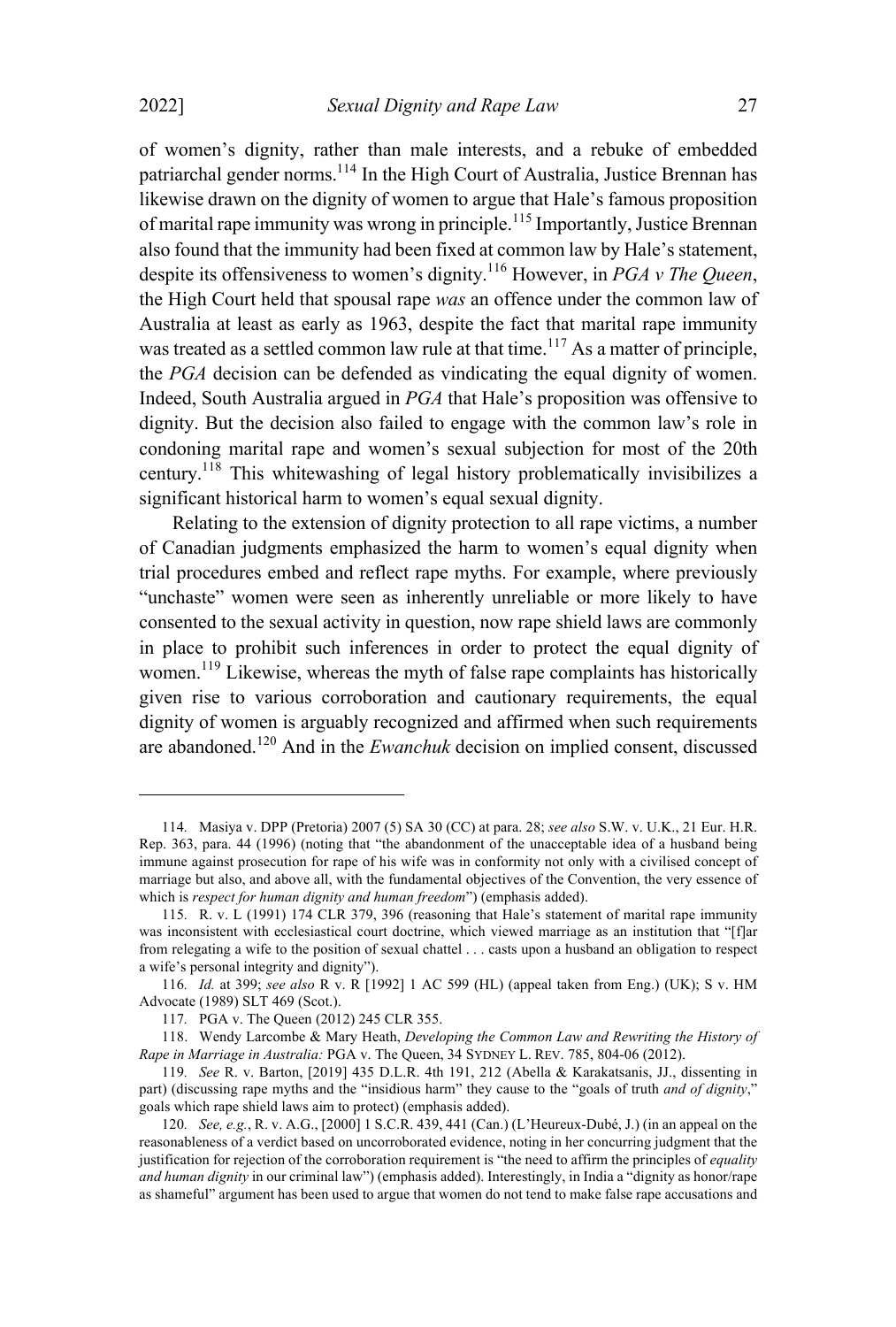above, Justice L'Heureux-Dubé wrote separately to centre the case on dignity and equality; she criticized the reasoning of the lower courts as based on rape myths that deny the equal dignity of women—such as the assumption that "no" sometimes means "yes," "try again," or "persuade me."<sup>121</sup>

### *D. The Dignity of Women*

A number of judgments expressly addressed the gendered communal dignity interests underpinning rape, by situating individual rape cases in the context of broader societal structures and patterns. By acknowledging that rape is disproportionately a crime against women and that the threat of rape has functioned to subordinate women in society, courts showed an understanding of rape as harming the sexual dignity of womankind: $122$ 

It cannot be forgotten that a sexual assault is very different from other assaults. It is true that it, like all the other forms of assault, is an act of violence. Yet it is something more than a simple act of violence. Sexual assault is in the vast majority of cases gender based. It is an assault upon human dignity and constitutes a denial of any concept of equality for women. 123

[F]or far too long rape has been used as a tool to relegate the women of this country to second-class citizens, over whom men can exercise their power and control, and in so doing, strip them of their rights to equality, human dignity and bodily integrity.<sup>124</sup>

The issue of women's sexual dignity was critical in the South African case of *Masiya*, a constitutional challenge to the exclusion of anal penetration from the common law definition of rape. Masiya was convicted of indecent assault for anally penetrating a nine-year-old girl, resulting in a more lenient sentence than if the charge had been rape. The Regional Court held that the definition should be extended to include non-consensual sexual penetration of the anus of another person and convicted Masiya of rape. On appeal, the majority agreed the

therefore that corroboration is not required as a matter of law. *See* Rafiq v. State of U.P., (1981) 1 SCR 402; *see also* State of Punjab v. Gurmit Singh, AIR 1996 SC 1393.

<sup>121.</sup> R. v. Ewanchuk, [1999] 1 S.C.R. 330, para. 87.

<sup>122.</sup> Notably, I did not find any instances in the dataset of judges expressly adopting an intersectional communal understanding of sexual dignity, such as the group dignity of indigenous women *qua* indigenous women. *See supra* note 60 and accompanying text. For acknowledgement of the (individual) dignity of an indigenous woman as an indigenous woman, *see* R. v. Barton, 435 D.L.R. 4th 191 and *infra* text accompanying note 135. A number of Indian cases described rape as a threat to the dignity of humankind generally, rather than women specifically. *See, e.g.*, Rafiq v. State of U.P., (1981) 1 SCR 402 (describing rape as an outrage on women's dignity that "puts to shame our ancient cultural heritage and *human claims*"); Dhananjoy v. State of West Bengal, (1994) 1 SCR 37, para. 21 (rape as "an affront to the *human dignity of the society*"); Shyam Narain v. State of N.C.T. of Delhi, AIR 2013 SC 2209 (rape as "a crime against [both] the holy body of a woman and *the soul of the society*") (emphasis added).

<sup>123.</sup> R v. Osolin, [1993] 4 S.C.R. 595, para. 165 (Can. S.C.C.) (Cory, J. dissenting).

<sup>124</sup>*.* Tshabalala v. State; Ntuli v. State 2020 (5) SA 1 (CC) at para. 1 (S. Afr.); *see also* F v. Minister of Safety and Security 2012 (1) SA 536 (CC) at paras. 55-56 (S. Afr.) (describing rape as entrenching patriarchy and going to the core of women's subordination).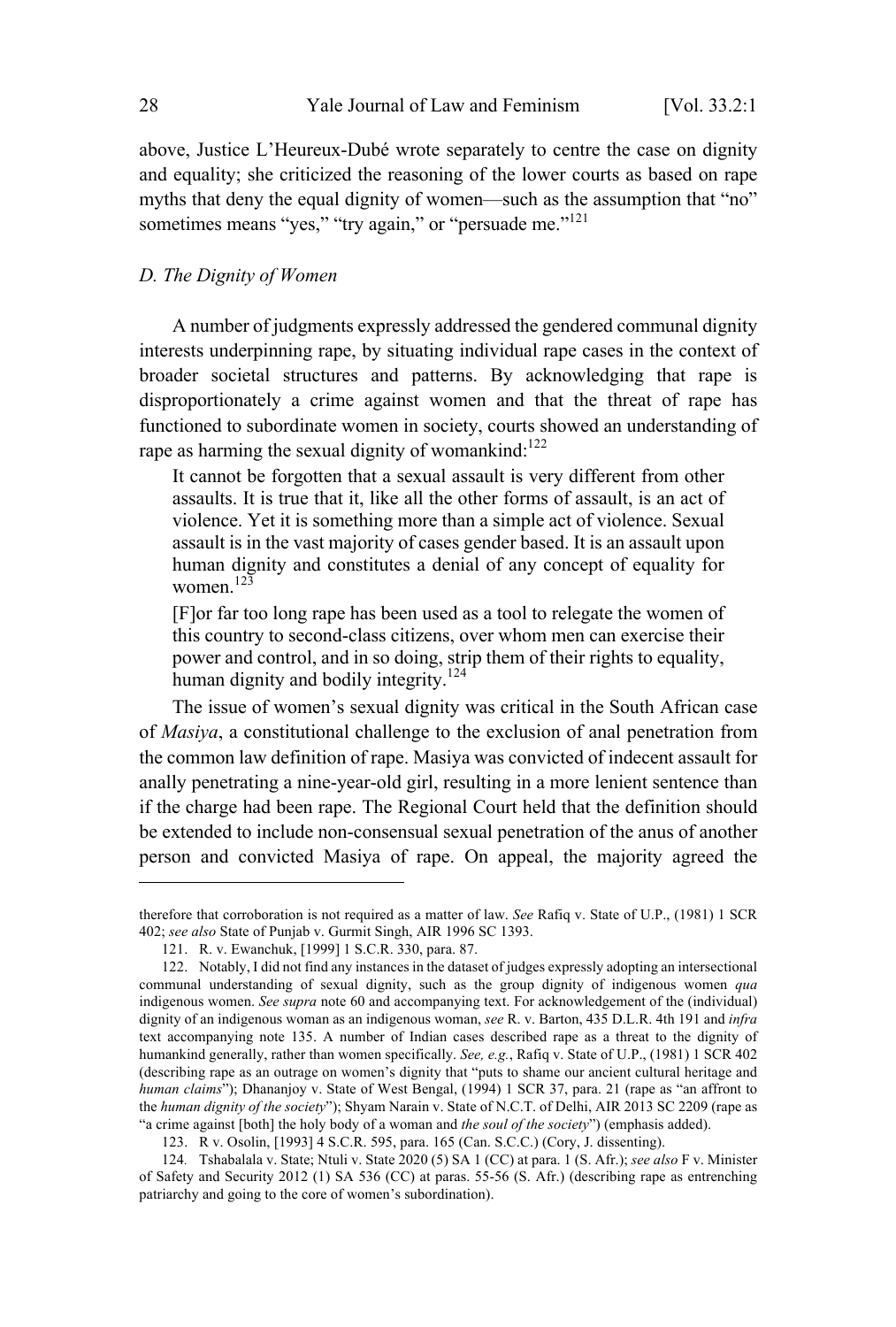definition should be extended to include penetration of a female anus, recognizing this as an assault on dignity akin to vaginal rape.<sup>125</sup> However, the Court declined to extend the definition to cover anal rape of a male. This was primarily because it was not raised on the facts. But an additional reason given was that

historically, rape has been and continues to be a crime of which females are its systemic target. It is . . . a humiliating, degrading and brutal invasion of the dignity and the person of the survivor. It is not simply an act of sexual gratification, but . . . an extreme and flagrant form of manifesting male supremacy over females.<sup>126</sup>

By using the dignity of women as an argument against extending protection to male rape victims, the majority took a "zero-sum" approach<sup>127</sup> to individual versus group dignity interests, highlighting the communal dimension of dignity at the expense of the individual. In his partial dissent, Chief Justice Langa parted ways with the majority on this point:

Women have always been and remain the primary target of rape. That is not a fact that this Court can or should ignore. Nor can we deny that male domination of women is an underlying cause of rape. But to my mind that does not mean that men must be excluded from the definition . . . . To my mind the criminalization of rape is about protecting the "dignity, sexual autonomy and privacy" of all people, irrespective of their sex or gender.<sup>128</sup>

Chief Justice Langa's approach is pluralistic, embodying a feminist understanding of rape as *both* a harm to individual (including male) dignity and as occurring in a broader context that threatens the equal dignity of women. Indeed, Chief Justice Langa expressly situated male-on-male rape in this broader context, when he argued that even male rape is gender-based; male victims "are dominated in the same manner and for the same reason that women are dominated: because of a need for male gender-supremacy."<sup>129</sup> This pluralistic approach allowed for recognition of the gendered, group harm of rape, but without denying the dignity interests of male victims, without setting up the rape of a man as less serious than the rape of a woman, and without essentializing women as (the only) rape victims. Indeed, Chief Justice Langa went on to expressly warn against essentialization, when he cautioned that limiting the definition of rape to female victims

<sup>125</sup>*.* Masiya v. DPP (Pretoria) 2007 (5) SA 30 (CC) at paras. 38-39 ("The extended definition would protect the dignity of survivors, especially young girls who may not be able to differentiate between the different types of penetration . . . the trauma associated with [non-consensual anal penetration] is just as humiliating, degrading and physically hurtful as that associated with [non-consensual vaginal penetration]").

<sup>126</sup>*. Id.* at para. 36.

<sup>127</sup>*. See supra* Section 2B.

<sup>128</sup>*.* Masiya v. DPP (Pretoria) 2007 (5) SA at para. 84 (Langa, C.J.).

<sup>129</sup>*. Id.* at para. 86.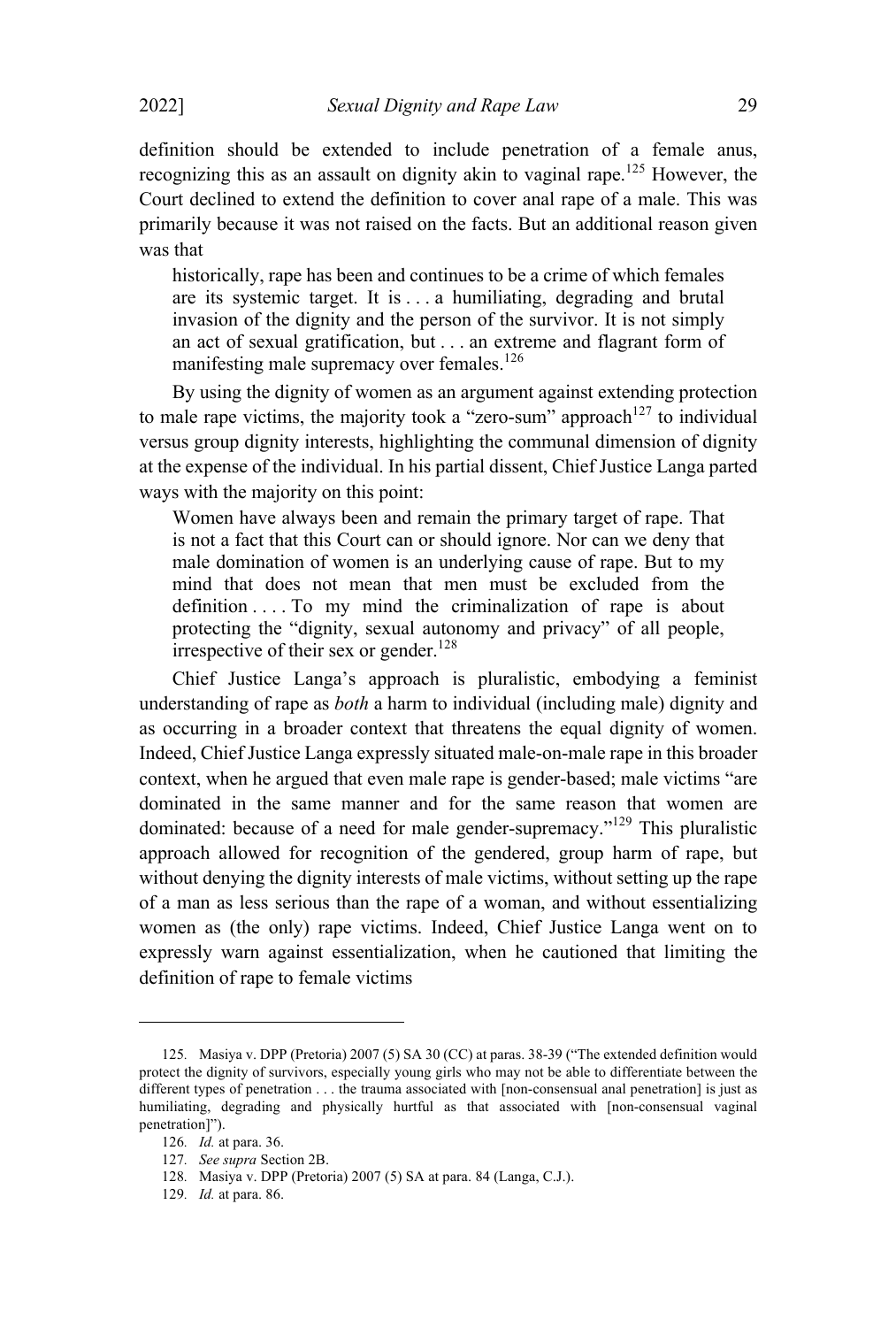might well entrench the vulnerable position of women in society by perpetuating the stereotype that women are vulnerable, which in turn enforces the dangerous cycle of abuse and degradation that has historically led to placing women in this intolerable position. The unintended effect is to enforce the subordinate social position of women which informed the very patriarchy we are committed to uproot. The social reality of women cannot be ignored, but we should be wary not to worsen  $\mathbf{i}t^{130}$ 

Chief Justice Langa's nuanced approach allowed him to validate the equal sexual dignity interests of male victims, while taking care to avoid either invisibilizing or essentializing the communal/gendered dignity interests he saw as being at stake when it comes to sexual violence.

#### IV. ASSESSING A DIGNITY APPROACH TO SEXUAL VIOLENCE

Dignity has strong normative pulling power and is a prevalent legal concept across subdisciplines, including sexual violence law. Regardless of divergence on its parameters, a common baseline allegiance to dignity's core claims of equal and inherent worth, and attendant respect for others, means dignity lends some degree of rhetorical weight to judgments about sexual violence. As such, it is unsurprising that, as the case analysis illustrates, judges frequently draw on dignity in this context, and this is likely to continue. But is dignity necessary here? Is sexual violence a context in which "nothing but dignity will  $do$ "?<sup>131</sup> What are the doctrinal implications of "sexual dignity," and what are the potential drawbacks of a dignity framing of rape?

#### *A. The Expressive Function of Sexual Dignity*

Dignity is not the only way to talk about the ethical wrong of rape, just as there is no universal experience of the harms of rape. As Cahill has noted, each victim is "an embodied and therefore sexed subject," with different harms accruing to "differently sexed beings." As such, attempts at ethical universalism—identification of the "real" wrong inherent in rape—belie the "multiplicity of rape as an embodied experience."<sup>132</sup> Judges are also constrained in their ability to explore that multiplicity at length in written judgments. Faced with the complexity of sexual assault, judges frequently resort to dignity in their attempts to describe and condemn the harms and wrongs of rape.

<sup>130</sup>*. Id.* at para. 85.

<sup>131.</sup> Charles Foster, *Human Dignity in Bioethics and Law*, 41 J. MED. ETHICS 935, 935 (2015).

<sup>132.</sup> CAHILL, *supra* note 5, at 197.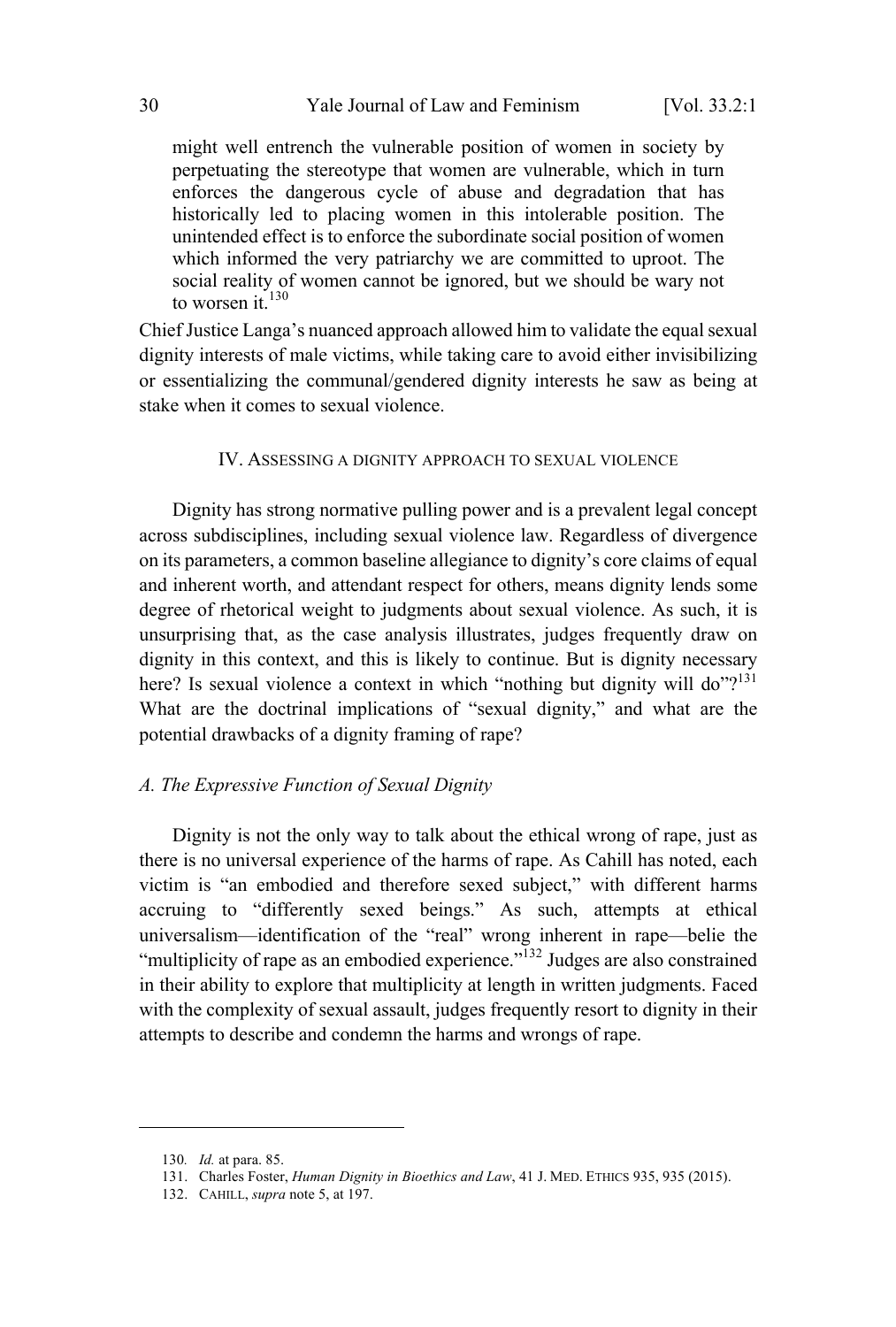This expressive function is important, because judgments have narrative power for victims, offenders, and society.<sup>133</sup> Judgments use language, including "dignity," to mediate the experience of sexual assault. This can be done in troubling ways, such as by reproducing and reifying harmful stereotypes and assumptions, for example that the rape victim's status as a dignity-bearer is indelibly changed or that some women are undignified and thus unrapeable. But dignity can equally be used in a way that aligns with and empowers a feminist understanding of the multiple harms of sexual violence. Situated in feminist theory, sexual dignity is both closely related to and more capacious than honor, physical integrity, autonomy, privacy, and equality; it follows that rape is about more than chastity, physical violence, or subjugation alone. This understanding of sexual dignity may be particularly appropriate for framing sexual violence in a way that validates the lived experiences of rape victims, capacious enough to more fully express and condemn the multiplicity of rape's harms. More than an assault on any one interest, sexual dignity might frame rape as an embodied attack on subjectivity itself.

Relatedly, dignity may be a particularly effective concept for highlighting the group interests at stake when it comes to sexual violence. This is an important aspect of dignity's expressive power, with potential doctrinal flow-on effects. Feminist theory understands sexual violence, both as a societal phenomenon and a legal construct, as not only about individual autonomy interests; it also impacts the recognition of the equal dignity of women *qua* women. The case analysis suggests that dignity can reflect and galvanize more expansive ways of thinking about consent by focusing on the equal autonomy interests of women. In other words, a democratized, egalitarian understanding of "women's sexual dignity" is conducive to the questioning of rape myths and asymmetrical legal standards that do not equally protect female subjectivity and freedom to flourish.<sup>134</sup> This is seen in cases that both affirm the value of autonomy and challenge the embedded patriarchy of rape law's understanding of consent—resistance, "hue and cry," implied consent, implied marital consent, corroboration, admission of a complainant's sexual history, lesser sentences for "lesser victims"—by reference to women's dignity. On the other hand, the *Masiya* case demonstrates that a group dignity perspective, if applied in a zero-sum way at the expense of recognizing individual dignity, can in fact work to undermine the protection of non-members (men) from sexual violence and problematically essentialize

<sup>133.</sup> Stacy Moreland, *Talking About Rape—and Why it Matters: Adjudicating Rape in the Western Cape High Court*, 47 S. AFR. CRIME Q. 5, 5-7 (2014).

<sup>134.</sup> Lacey, *supra* note 5, has similarly argued that an integrity framing of rape law could transform the legal concept of consent. *See* Lacey, *supra* note 5, at 154. Lacey does not draw on dignity explicitly, but the themes and meanings of dignity discussed in this Article echo her 'sexual integrity' analytical framework. My enquiry differs from Lacey's in that my focus is the judicial deployment of dignity, rather than a theorization of rape's ethical wrong. However, Lacey's top-down approach and my bottom-up approach raise similar questions about the limits of an autonomy framing of rape.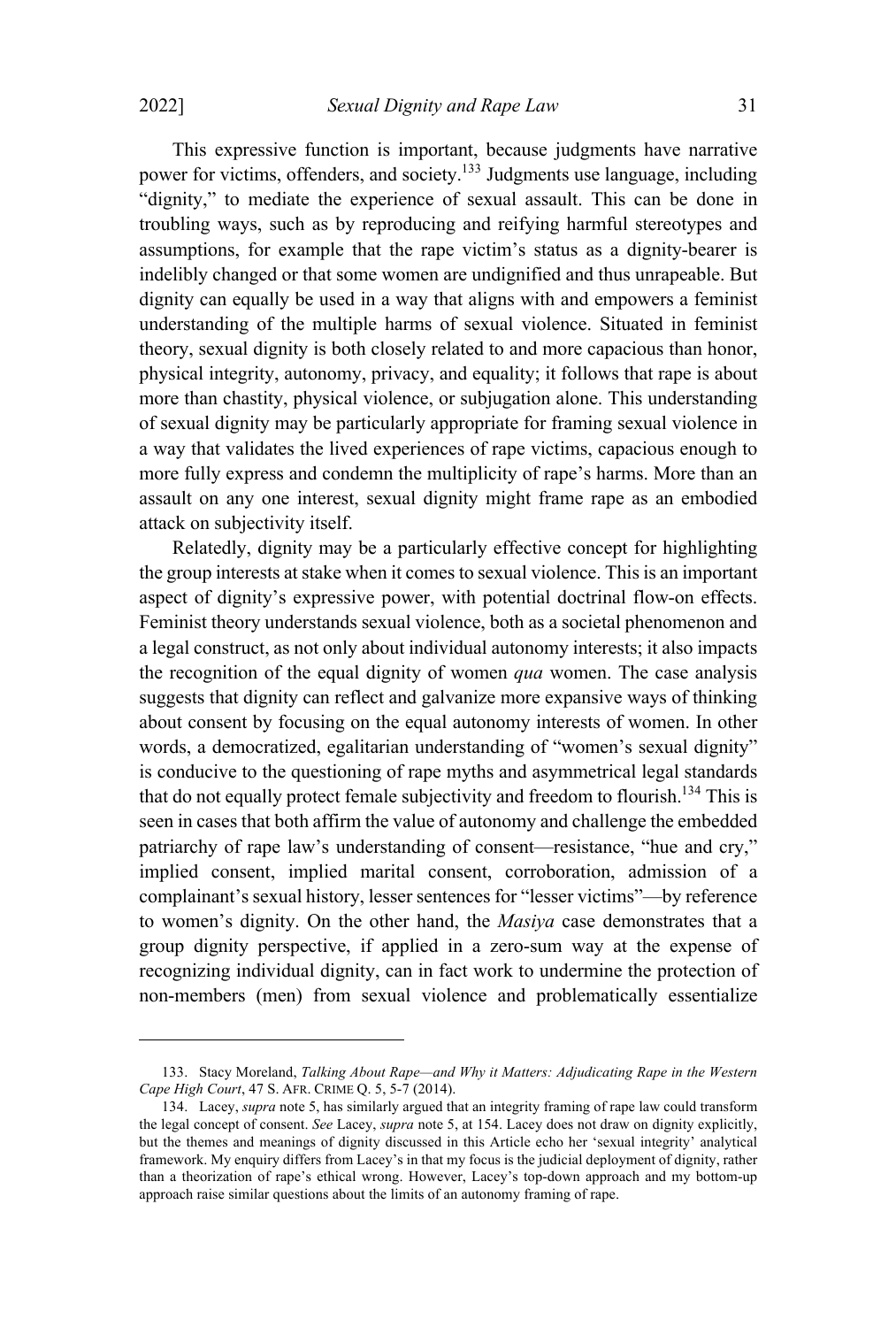women as (the only) subjects of such harm. Sexual dignity has strong rhetorical power, but it must be deployed thoughtfully.

In all, the foregoing suggests that, while there are other ways to express and explore the ethical wrong of rape, sexual dignity is a potentially powerful and productive concept, capable of conveying the multiple and varied impacts rape can have on both individuals and groups. But beyond this validating, expressive function of sexual dignity in relation to "typical" cases of sexual violence, it is also possible to imagine less typical scenarios where a dignity/objectification framing is not only useful but necessary for articulating the ethical wrong of nonconsensual sex—such as rape of a "non-autonomous" person. Consider intentional sexual intercourse with a patient who is permanently comatose and therefore incapable of exercising autonomy, and incapable of coming to learn, ex post facto, of the violation. The law rightly recognizes this as rape, as the sexual contact is (knowingly) non-consensual; dignity is not needed to do any doctrinal work. But in this thought experiment, the reason absence of consent renders such contact wrongful is not because autonomy is being disregarded (as there is no autonomy to be exercised in this scenario; perhaps the sex is better described as un-consensual rather than non-consensual), but because dignity in the sense of personhood, the right to be treated not as a mere means to an end—is being denied. In other words, in such a scenario, dignity is arguably needed theoretically to justify condemnation of the sexual behaviour. John Gardner has explored this idea in *The Wrongness of Rape,* applying a Kantian framing of rape as objectification to argue that the "wrong of rape is a wrong against the person raped, even when she is unaware of it and suffers no harm as a result."<sup>135</sup> Without the concept of sexual dignity, it is difficult to identify the wrongfulness of behaviour which might theoretically be harmless.

# *B. Risks of Sexual Dignity Discourse: "Dignitarian" Dignity, Autonomy, and the Normative "Others"*

Beyond this expressive function, are there doctrinal implications to adopting a sexual dignity framework in rape law? Notably, dignity was not relied on in the surveyed caselaw as a way to legally distinguish sex from sexual assault. Dignity might be a useful conceptual tool for more broadly framing the ethical wrong of non-consensual sex as objectification; it does not follow that the legal definition of rape should extend to consensual but purportedly objectifying sex that would be to conflate discrete ethical harms and risk diluting the moral authority of rape laws.<sup>136</sup> For example, prostitution or sadomasochistic sex might

<sup>135.</sup> Gardner, *supra* note 5, at 31.

<sup>136.</sup> I have previously discussed the conflation of fornication and exploitation as discrete ethical breaches in the context of statutory rape laws. *See* Anna High, *Good, Bad and Wrongful Juvenile Sex:*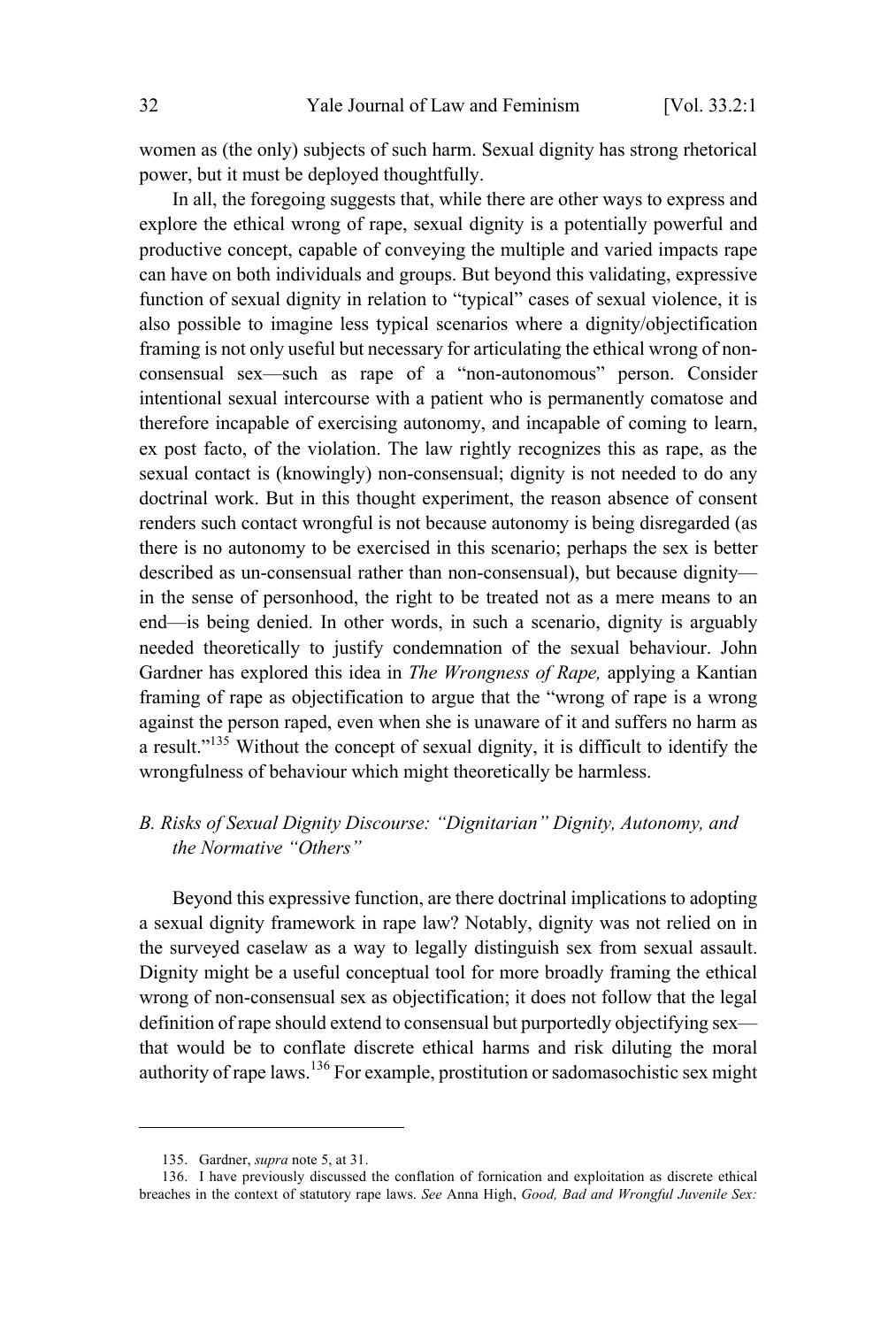be characterized as objectifying, which could be moral/political grounds for imposing criminal or civil limitations on those behaviours. But if practised consensually, such sexual contact is ethically distinct from non-consensual sexual contact.<sup>137</sup>

This points to a broader concern with the concept of sexual dignity, one that extends beyond the confines of rape law. When sex is non-consensual, we might say that the dignity and autonomy interests of the victim coincide—the conduct should be criminalized based on the wrong of dignity-denying/autonomydefying objectification. But unthinking allegiance to dignity forged in the context of rape law might have consequences beyond those confines, in situations where dignity and autonomy can be viewed as clashing. Specifically, an uncritical dignity approach to sexual behaviour generally might lead to a moralistic preoccupation with dignity as honor or respect, abstracted from or prior to autonomy, resulting in situations where consent to allegedly "undignified" or "dishonorable" behaviour is deemed irrelevant or of secondary importance. That is, dignity could be used to justify the "trumping" of sexual autonomy, including the choice to debase oneself, with implications for the legal regulation of consensual but non-normative sexual behaviour. In other words, when it comes to the regulation of sex generally, the impacts of uncritical participation in dignity talk on the normative "other," and minority sexual rights, must be taken seriously.<sup>138</sup>

The use of dignity to justify limits on autonomy has been termed "dignitarian": human dignity is read so as to ground obligations—such as the obligation to act honorably—rather than rights, to the end of protecting humanity's (noble, honorable, *dignified*) rank.<sup>139</sup> A number of scholars have tracked the use of "dignitarian dignity" in constitutional law, where it has been used to justify prohibitions on various consensual acts, from dwarf-throwing to peep shows to prostitution.<sup>140</sup> This dignitarian trend relates to an important debate in criminal law: whether criminal doctrine should include dignity violations in the concept of wrongdoing, even in instances where there is consent to the violation.<sup>141</sup> Generally, the framing of rape as an offence against dignity

*Rethinking the Use of Statutory Rape Laws Against the Protected Class,* 69 ARK. L. REV. 787, pt. II (2016).

<sup>137.</sup> Gardner, *supra* note 5, at 20-21 (arguing that "resort to prostitutes . . . objectifies the prostitute . . . even when her consent is genuine. But when her consent is genuine such resort . . . is not a wrong against the prostitute . . . *under the same heading* as that under which rape is a wrong against its victim").

<sup>138.</sup> For discussion of dignity as reproducing normative hierarchies in the context of constitutional protection of certain sexual practices, see Libby Adler, *The Dignity of Sex*, 17 UCLA WOMEN'<sup>S</sup> L.J. 1 (2008).

<sup>139.</sup> Stéphanie Hennette-Vauchez, *A Human* Dignitas*? Remnants of the Ancient Legal Concept in Contemporary Dignity Jurisprudence*, 9 INT'<sup>L</sup> J. CONST. L. 32 (2011).

<sup>140</sup>*. See, e.g.*, *Id*.; Adler, *supra* note 138.

<sup>141</sup>*. See generally* R. George Wright, *Consenting Adults: The Problem of Enhancing Human Dignity Non-Coercively*, 75 B.U. L. REV. 1397 (1995); R.A. Duff, *Harms and Wrongs*, 5 BUFF. CRIM. L. REV. 13 (2001); Meir Dan-Cohen, *Basic Values and the Victim's State of Mind*, 88 CALIF. L. REV. 759 (2000);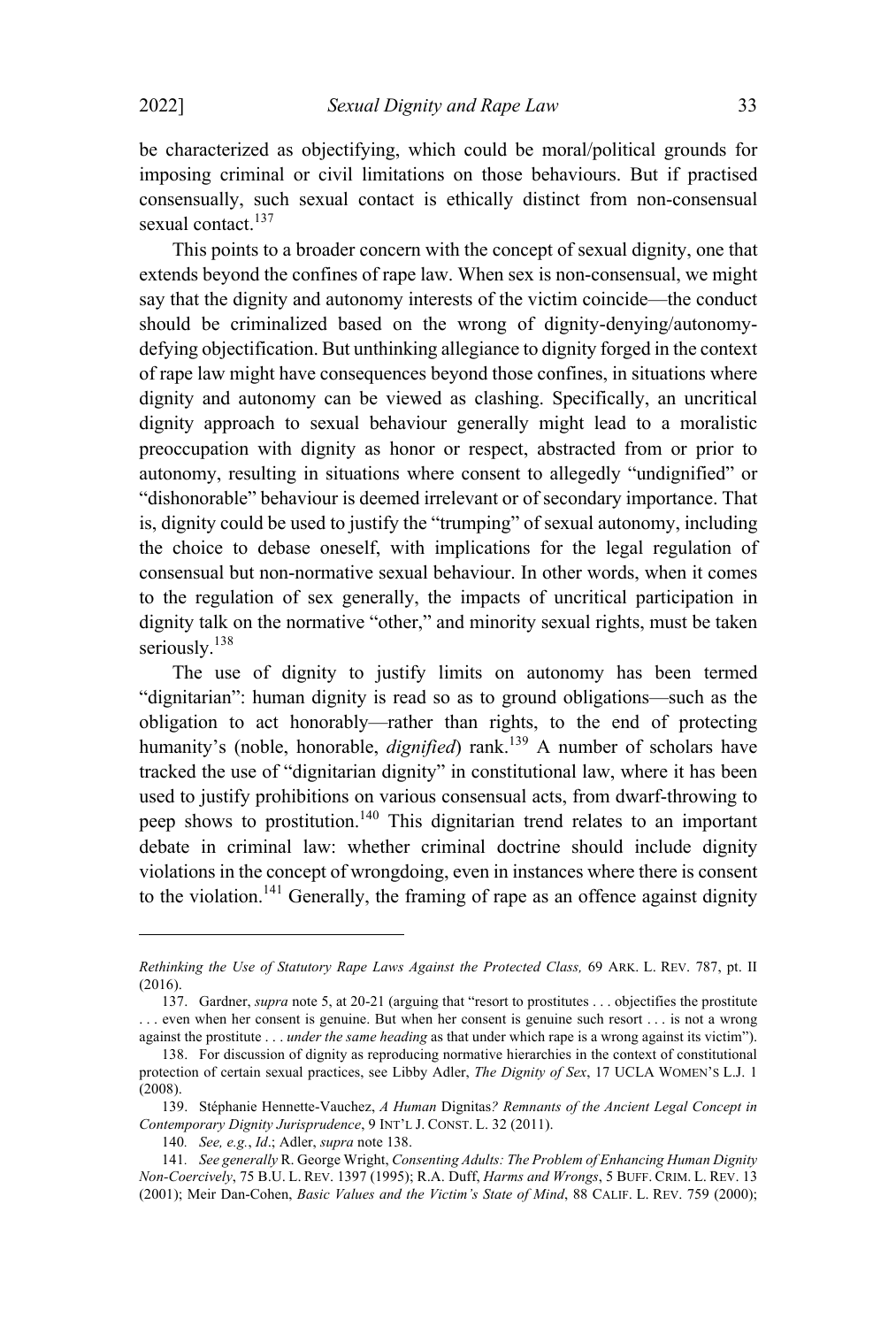does not speak to that debate directly because, as noted above, rape is a context in which non-consent is assumed. But the caselaw presented here illustrates that judges do descriptively assume dignity; and in some instances, a patriarchal "dignity as honor" conception seems to be assumed, which might resonate with and embed a dignitarian approach to the regulation of "dishonorable" sexual behaviour generally. In other words, it is possible that embracing the rhetoric of sexual dignity in the "easy cases" involving non-consent might lead to dignitarian limits being read onto the concept of consent itself.

Consider, for example, the question of whether consent to sexual intercourse can be provided in advance. If a woman agrees in advance to her unconscious body being used by another for sexual acts, it could be argued that her autonomy is not, thereby, harmed, and the sex should be regarded as consensual.<sup>142</sup> The actus reus of rape would be absent, regardless of whether the other party was aware of her (advance) consent.<sup>143</sup> But equally, a sexual dignity argument could be deployed to refute the moral and, therefore, legal validity of advance consent: because sex involves using the body of another as a sexual object, it is inherently objectifying and wrongful in the absence of some degree of mutuality and intersubjectivity (which requires, at a minimum, the other's conscious and consenting *presence*).<sup>144</sup> As such, sex in the absence of *contemporaneous* consent should satisfy the actus reus of rape, regardless of the woman's expressed prior wishes. Framed in this way, the use of the woman's unconscious body for sex she desires is wrongful, not because it constitutes a denial of her autonomy, but because of the denial of her personhood inherent in the act.

As the thought experiment suggests, the question of whether dignity should prevail over autonomy, in circumstances in which they are in tension with one another, is complex. Put differently, the question is whether one can waive one's own dignity. The Court in *United States v. Wiegand* assumed that adults can consent to the "diminishment" of their own dignity, $145$  but that is not self-evident. Indeed, Joseph J. Fischel and Claire McKinney have argued that the question of whether one can consent to one's own debasement is a moral/political question that may be undecidable.<sup>146</sup> If undecidable, then allowing an assumption of "sexual dignity" to smuggle in dignitarian limits on autonomy recalls Moyn's

Vera Bergelson, *The Right to Be Hurt: Testing the Boundaries of Consent*, 75 GEO. WASH. L. REV. 165 (2007).

<sup>142.</sup> This thought experiment is inspired by a disturbing plot line in *Luther* [season 2, episode 1], involving a prostitute who was rendered consensually unconscious by her pimp so that her body could be used to create death-fetish pornography; a less extreme example would be blackout due to consensual asphyxiation. If intercourse with an unconscious body was performative—for example, observed by others through a pornographic peep show or recording—the question of harm to other women would arise, but that is beyond the scope of this discussion.

<sup>143.</sup> If the other party was not so aware, but the "advance consent" was deemed valid, presumably they would be guilty of attempted rape, a kind of "not raped, but by a rapist" situation.

<sup>144</sup>*. See supra* note 67 and accompanying text.

<sup>145.</sup> United States v. Wiegand 812 F.2d 1239, 1245 (9th Cir. 1987); *see supra* note 110.

<sup>146</sup>*.* Fischel & McKinney, *supra* note 5, at 414.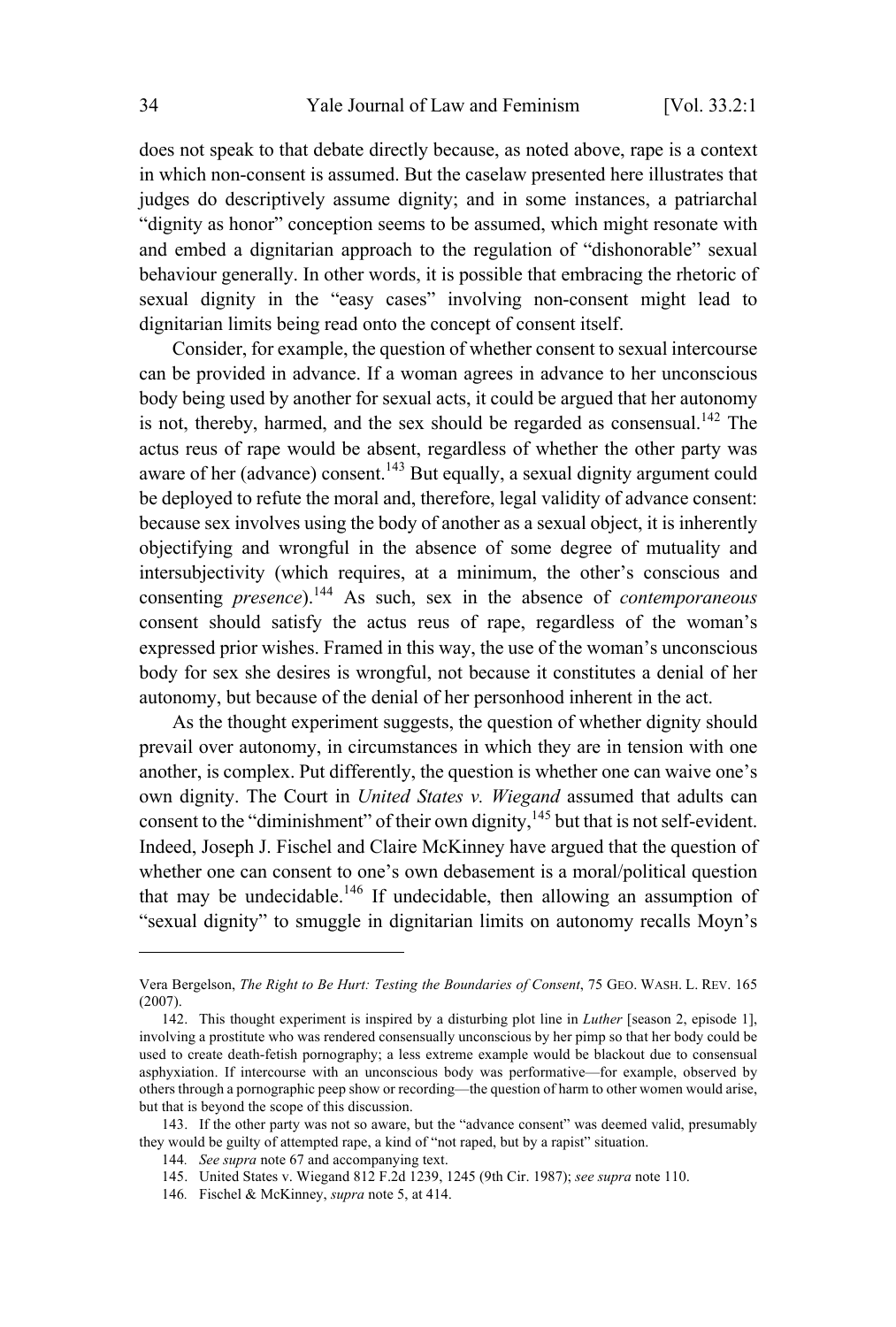warning about the judicialization of dignity: a robustly theorized approach is needed to ensure that dignity does not simply mean whatever a particular judge wants it to mean, which could be as concerning in the context of sex and sexual violence as it is in the context of human rights. $147$ 

Returning from the marginal to more "typical" rape cases, the foregoing survey has shown that judges clearly sometimes do adopt an uncritical understanding of sexual dignity. When dignity is used to equate only to honor, or as something impermanent and lost when a person is raped, this may reinforce the shame and stigma of rape as "undignified." It also risks reproducing a normative sexual hierarchy in which some victims are cast as less honorable and some rapes as less serious than others. Again, even within the confines of sexual assault law, uncritical engagement with dignity may be harmful for the normative "others."

#### **CONCLUSION**

Dignity is an appealingly capacious rhetorical device. But that capaciousness comes with pitfalls; uncritical dignity talk can be harmful. One way to avoid those pitfalls would be to break dignity down into its components, and to talk expressly about particular aspects or dimensions of dignity—honor, physical integrity, autonomy, subjectivity, permanence, women's equality, or some intersection thereof. Such explicit unpacking might allow for more meaningful engagement with dignity's competing conceptions, facilitating convergence over time on both "sexual dignity" and sexual violence. However, it remains that a robust, multidimensional concept of sexual dignity is potentially a powerful expressive tool when it comes to the multiple harms of rape. Further, the caselaw of sexual dignity suggests that judges believe sexual dignity to be a useful normative concept and will continue to deploy it in decisions on rape. As such, principled and reflective engagement with the assumptions and conceptions underpinning sexual dignity is necessary. The case analysis also illustrates that in many instances, judges are using dignity in ways that align well with the parameters evident in contemporary feminist sexual violence theory.

Importantly, these parameters have shifted over time, and sexual dignity will continue to be a site of contest. But throughout, a baseline allegiance to the idea of dignity can be assumed. Given this allegiance—and I return here to a theme of dignity jurisprudence raised in Part I above—dignity may create discursive space for contests that over time tend to generate consensus.<sup>148</sup> This progression is apparent in the history of rape law, framed as a process of "democratizing" dignity, with contests and convergence about dignity playing out over time.

<sup>147</sup>*. See supra* note 27 and accompanying text.

<sup>148</sup>*. See supra* note 26 and accompanying text.